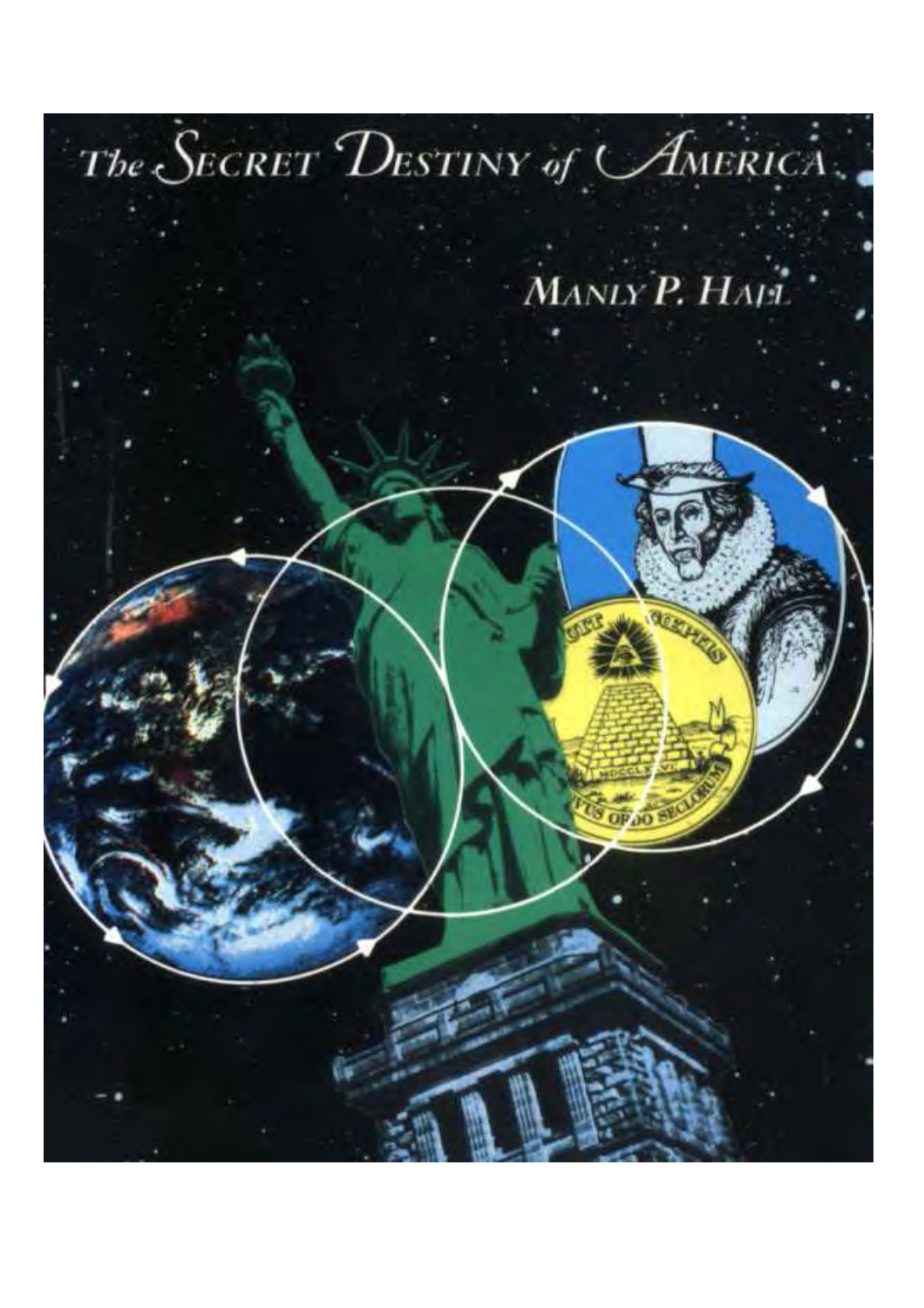# THE SECRET DESTINY OF AMERICA

# BY MANLY PALMER HALL



**FIRST EDITION** 

PHILOSOPHICAL RESEARCH SOCIETY 3341 GRIFFITH PARK BOULEVARD - LOS ANGELES 27, CALIF.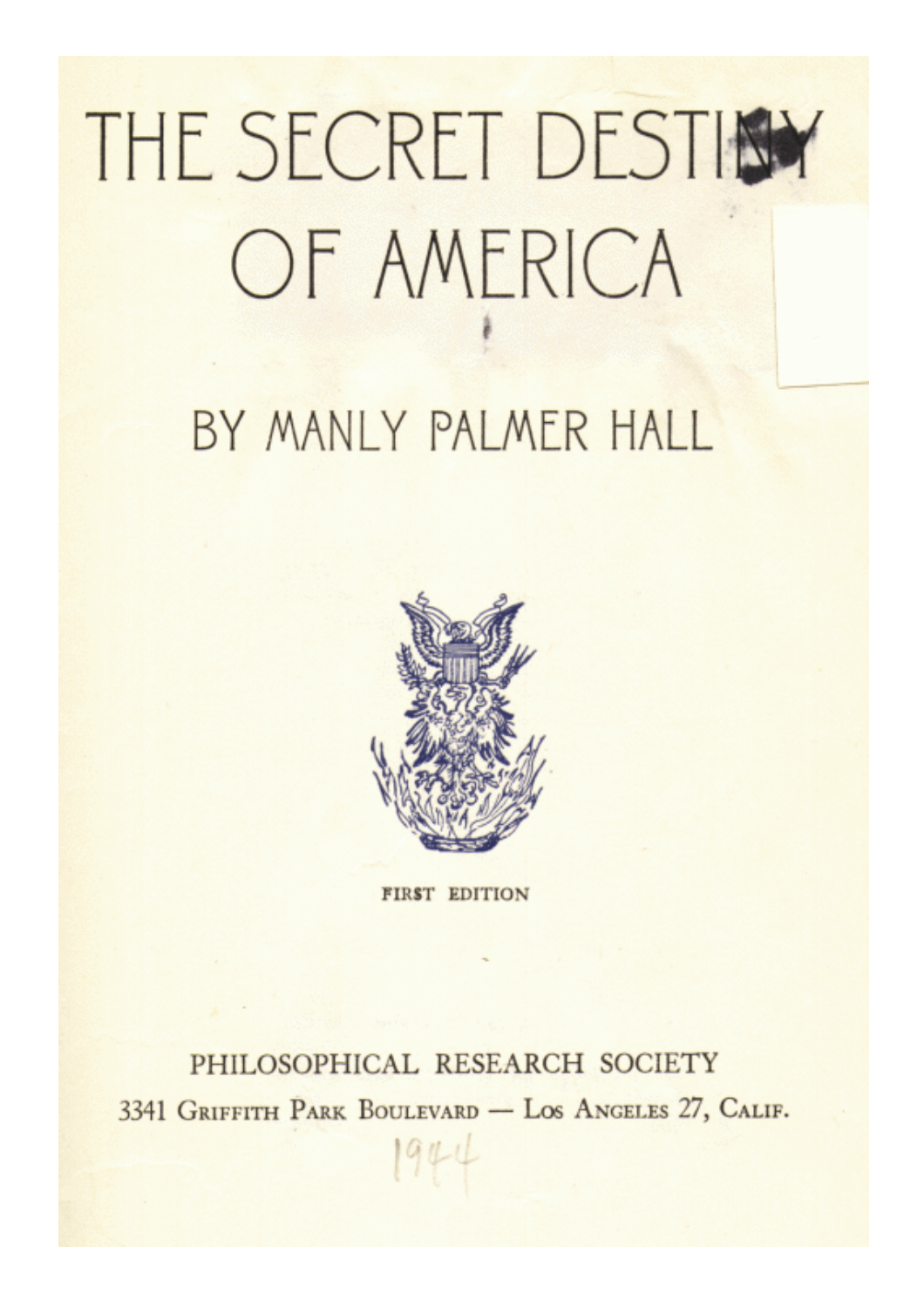#### 1. THE ORIGIN OF THE DEMOCRATIC IDEAL

World democracy was the secret dream of the great classical philosophers. ... Thousands of years before Columbus they were aware of the existence of our Western Hemisphere and selected it to be the site of the philosophic empire. ... The brilliant plan of the Ancients has survived to our time, and it will continue to function until the great work is accomplished. ...

The American nation desperately needs a vision of its own purpose.



By preserved symbols we can know that it is from the remote past, from the deep shadows of the medieval world, as well as from the early struggles of more modern times, that the power of American democracy has come

**A**MERICA can not refuse the challenge of leadership in the postwar world. Mere physical reconstruction of ravaged countries and the reorganization of political, economic, and social systems is the lesser task we will face. The larger problem and the great challenge is in how to set up a new order of world ethics firmly established on a foundation of democratic idealism.

Experts in various fields have already submitted programs designed to meet the needs of those nations whose way of life has been disrupted by war. But with the failing common to specially trained minds, these planners incline to think mostly in the terms of their own particular interests. As yet, no one has touched the fundamentals of international ethics. No one has advanced a working plan securely based upon a broad, deep, and sympathetic understanding of the *human being* and his problems. The thinking has been in the dual fields of power politics and material economics, with remedies expressed in terms of charts, blueprints, patterns, and industrial programs.

But, there is one new and encouraging element present in most of the recommendations of today's experts. They are recognizing the necessity of conceiving the world as one inter-dependent structure. Yet, even as they recognize the need for a unity of human interests, their recommendations are for the perpetuation of highly competitive economic policies, which, if they are consistently applied, must lead in the end to war and discord.

It is not an easy task to unite the efforts of the human race toward the accomplishment of any common good. Mankind in the majority is selfish, provincial in attitude, and concerned primarily with personal success and acquiring creature comforts. It will not be possible to build an enduring peace until the average man has been convinced that personal selfishness is detrimental to personal happiness and personal success. It must be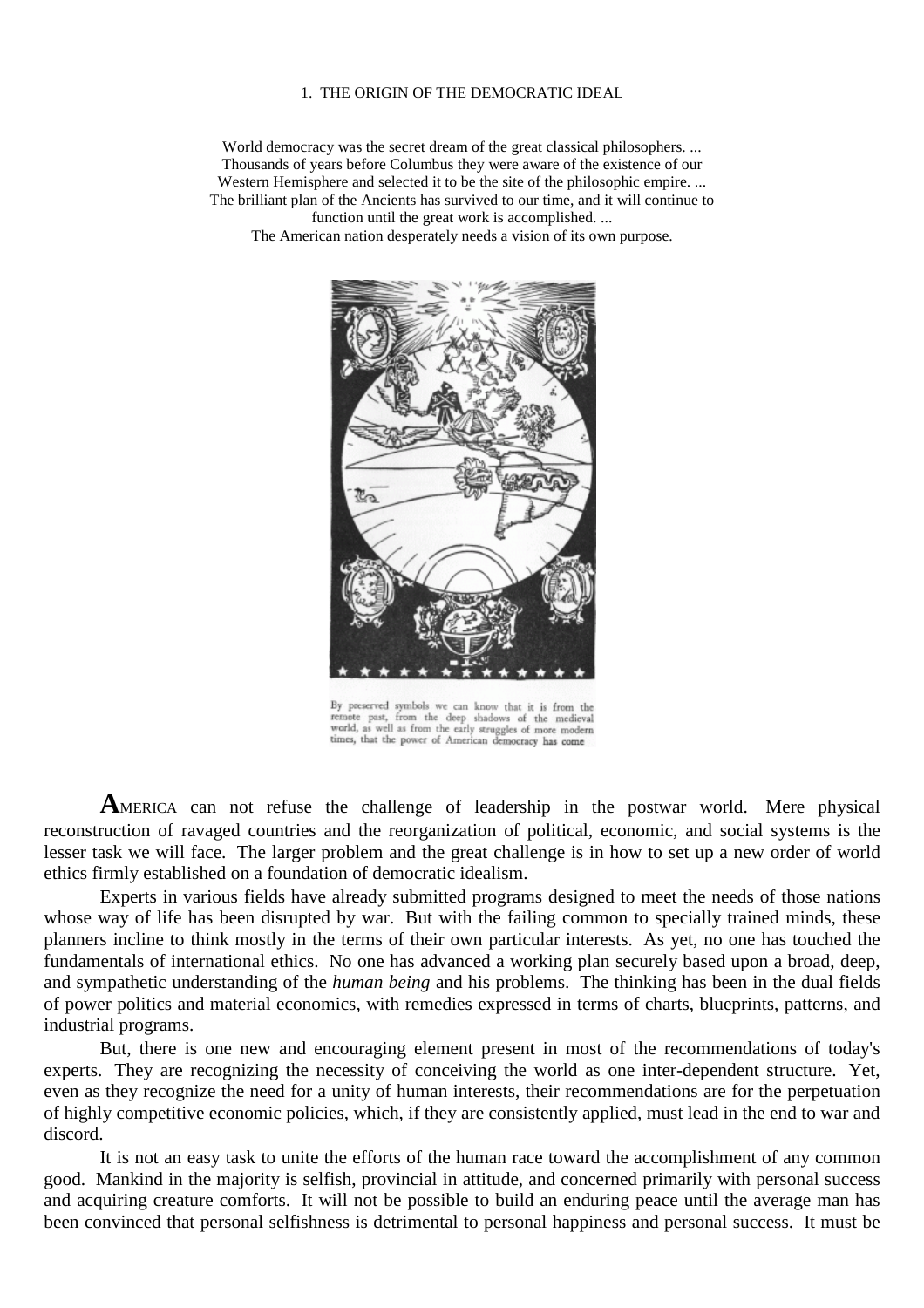shown that self-seeking has gone out of fashion, and that the world is moving on to a larger conception of living.

The postwar planners have more of idealism in their programs than has ever before been expressed in the problem of the relationships of nations. But it still is not enough. A clear and complete statement of a world purpose is required--a world dream great enough to inspire unity of world effort.

These are the days of America's opportunity to lead a still troubled mankind toward a better way of life. If we meet this challenge, we will insure not only survival of our nation for centuries to come, but we shall gain the enduring gratitude of our fellowmen and Americans will be remembered to the end of time as a great enlightened people.

It is not enough that we solve particular problems. We must solve the very cause of problem itself. Wars, depressions, crime, dictators and their oppressions, are the symptoms giving clear indication of a greater ailment. To examine each problem solely in terms of the problem itself, without recognition of its true relationship to a larger and more universal necessity, is to fail in the broader implications of an enduring peace and prosperity.

Experience should have taught us long ago that policies which have originated from material considerations and attitudes have proved inadequate. The whole story of civilization and the records of history tell us that all such adjustments hold no hope of lasting peace or security. But, here we are again preparing ourselves to be satisfied with temporary solutions for permanent problems.

The recognition is long overdue that we oversimplify the problem of world peace when we think that process is one of breaking the task down for examination of its materialistic parts, and then hopefully devising an applicable remedy for each of these. The physical conditions of human existence are not the whole of the human problem. We could adjust all material considerations to the point of supremest equity, and yet accomplish virtually nothing solutional.

The greatest of known problems is the human problem. And not until all embracing examination is made into every phase of human needs can there be an adequate reconstruction policy for a postwar world. That man is physical is obvious; but he is also mental, and emotional; he is spiritual, and he has a soul. These latter factors are not so obvious.

What to do about them is not so easy; for they are difficult to understand, and even more difficult to classify and reduce to a working pattern. We as builders of a civilization will have to learn that only when equal consideration is given to each of these elements of man's nature will we arrive at the solutions for the disasters into which men and nations precipitate themselves.

Our postwar reconstructors--ours, if not by our selection, at least with our consent--are not outstandingly qualified for this broader task. Few indeed are the statesmen and politicians who have any conception of man as a spiritual being. And as for military leaders, they are primarily disciplinarians, invaluable as such in times of war, but not at all emotionally geared to problems of individualistic peacetime character. And world planners recruited from among our industrial leaders, it must be admitted, are not generally informed on the workings of the human psyche. Those who have made the study of human conduct their life work, the sociologists, have little scientific knowledge of the hidden springs that animate that very conduct into its amazing diversity of manifestations. And if a word is to be said for bringing in the clergy, it might be that the theologian planner who will be truly useful will be one who acquires at least some knowledge of the science of biology.

We are displaying a woeful lack of vision in the way we fumble with the eternal laws of life. It is not enough that we now hopefully create a setup permitting men to give allegiance with their minds or to serve faithfully with their bodies. We must some day face the truth that man is inevitably and incurably an idealist; for this is the truth that will set us free. Man's need is for the idealistic content of his nature to be properly nourished; then his whole consciousness will impel him to right action -and then no more will our laws fail, treaties be broken, and the rights of man stand violated.

The American nation desperately needs a vision of its own purpose. It must conceive it in a generous idealism, great and strong enough to bind thoughtless and selfish persons to something bigger than themselves. It must recognize that it is in the intangible ideal that the foundations are laid for all seeable good, must know that the truly practical course and the course of hard realism for America is the one that is laid basically in a generous idealism.

This is more than an indicated course. It is one that we inevitably must follow, guided by the hand of destiny.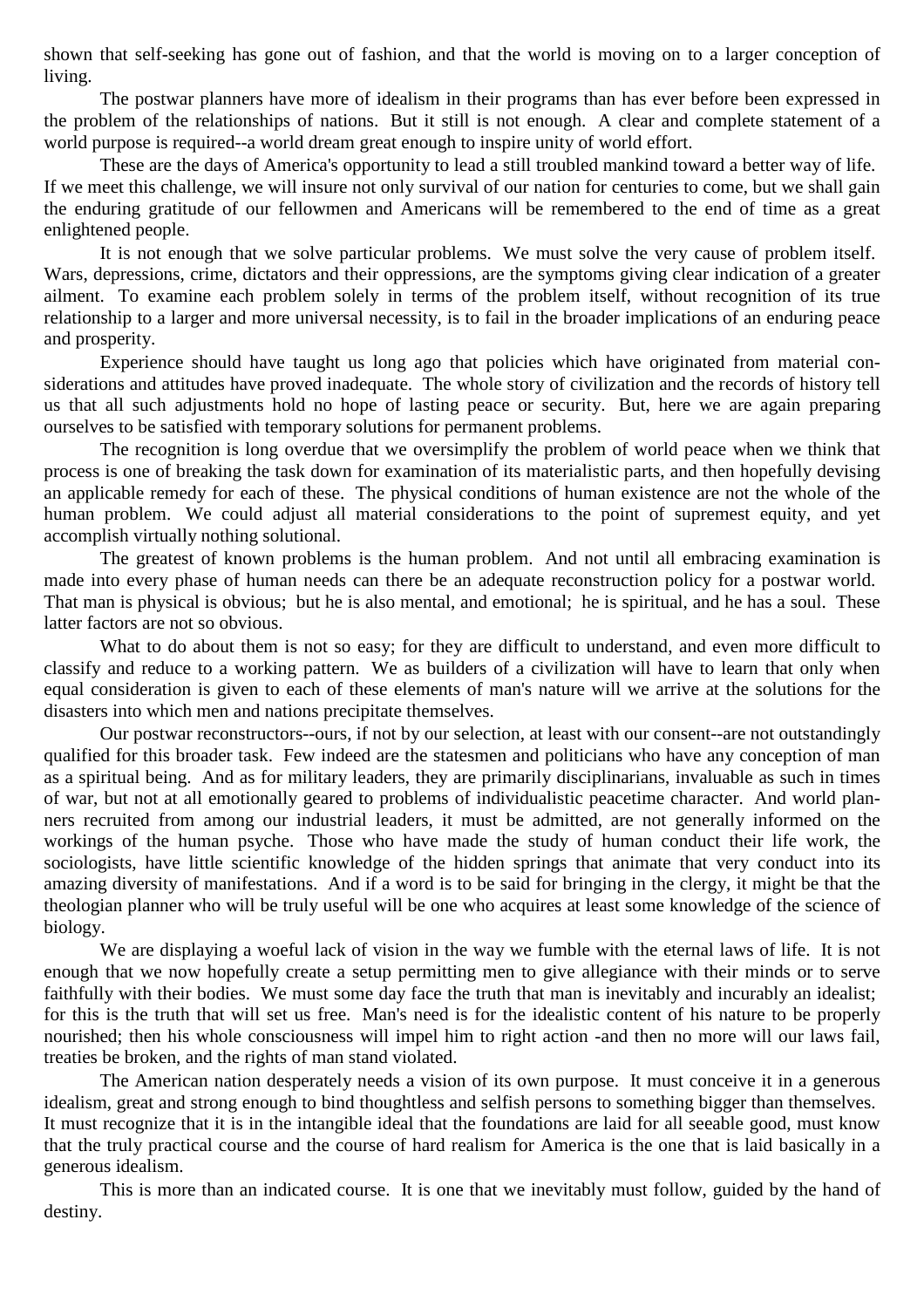Believing this to be so, I dedicate this book to the proposition that American Democracy is part of a Universal Plan.

Our world is ruled by inflexible laws which control not only the motions of the heavenly bodies, but the consequences of human conduct. These Universal motions, interpreted politically, are impelling human society out of a state of autocracy and tyranny to democracy and freedom. This motion is inevitable, for the growth of humans is a gradual development of mind over matter, and the motion itself represents the natural and reasonable unfoldment of the potentials within human character.

Those who attempt to resist this motion destroy themselves. To cooperate with this motion, and to assist Nature in every possible way to the accomplishment of its inevitable purpose, is to survive.

Thousands of years before the beginning of the Christian era many enlightened thinkers discovered the will of God as expressed through Nature in the affairs of men. They made known their discoveries in terms of religions, philosophies, sciences, arts, and political systems. These first statements are now the admired monuments of ancient learning. Available to men of today, they are generally ignored.

Years of research among the records of olden peoples available in libraries, museums, and shrines of ancient cultures, has convinced me that there exists in the world today, and has existed for thousands of years, a body of enlightened humans united in what might be termed, an Order of the Quest. It is composed of those whose intellectual and spiritual perceptions have revealed to them that civilization has a Secret Destiny--secret, I say, because this high purpose is not realized by the many; the great masses of peoples still live along without any knowledge whatsoever that they are part of a Universal Motion in time and space.

Pythagoras, Plato, Aristotle, Buddha, Jesus and Mohammed are among the greatest names recorded in history; but it is not customary to regard the men who bore these names as statesmen or sociologists. They are thought of as philosophers, sages, seers, and mystics, whose doctrines have no application to the political needs of an industrial civilization. Yet it is men like Plato and Buddha who still exercise the most powerful force in mortal affairs toward the perpetuation and preservation of a civilized state among all nations.

All of the great leaders of ancient times realized and taught that the establishment of a state of permanent peace among the nations depended upon the release of human ideals, but through properly trained and disciplined minds capable of interpreting these ideals in terms of the common good.

World democracy was the secret dream of the great classical philosophers. Toward the accomplishment of this greatest of all human ends they outlined programs of education, religion, and social conduct directed to the ultimate achievement of a practical and universal brotherhood. And in order to accomplish their purposes more effectively, these ancient scholars bound themselves with certain mystic ties into a broad confraternity. In Egypt, Greece, India, and China, the State Mysteries came into existence. Orders of initiated priestphilosophers were formed as a sovereign body to instruct, advise, and direct the rulers of the States.

Thousands of years ago, in Egypt, these mystical orders were aware of the existence of the western hemisphere and the great continent which we call America. The bold resolution was made that this western continent should become the site of the philosophic empire. Just when this was done it is impossible now to say, but certainly the decision was reached prior to the time of Plato, for a thinly veiled statement of this resolution is the substance of his treatise on the Atlantic Islands.

One of the most ancient of man's constructive ideals is the dream of a universal democracy and a cooperation of all nations in a commonwealth of States. The mechanism for the accomplishment of this ideal was set in motion in the ancient temples of Greece, Egypt, and India. So brilliant was the plan and so well was it administrated that it has survived to our time, and it will continue to function until the great work is accomplished.

Philosophy set up its house in the world to free men by freeing them of their own inordinate desires and ambitions. It saw selfishness as the greatest crime against the common good, for selfishness is natural to all who are untutored. It recognized that the mind has to be trained in the laws of thinking before men can be capable of self-rulership. And it knew that the democratic commonwealth can be a reality only when our world is a world of self-ruling men.

And so it is from the remote past, from the deep shadows of the medieval world as well as from the early struggles of more modern times, that the power of American democracy has come. But we are only on the threshold of the democratic state. Not only must we preserve that which we have gained through ages of striving, we must also perfect the plan of the ages, setting up here the machinery for a world brotherhood of nations and races.

This is our duty, and our glorious opportunity.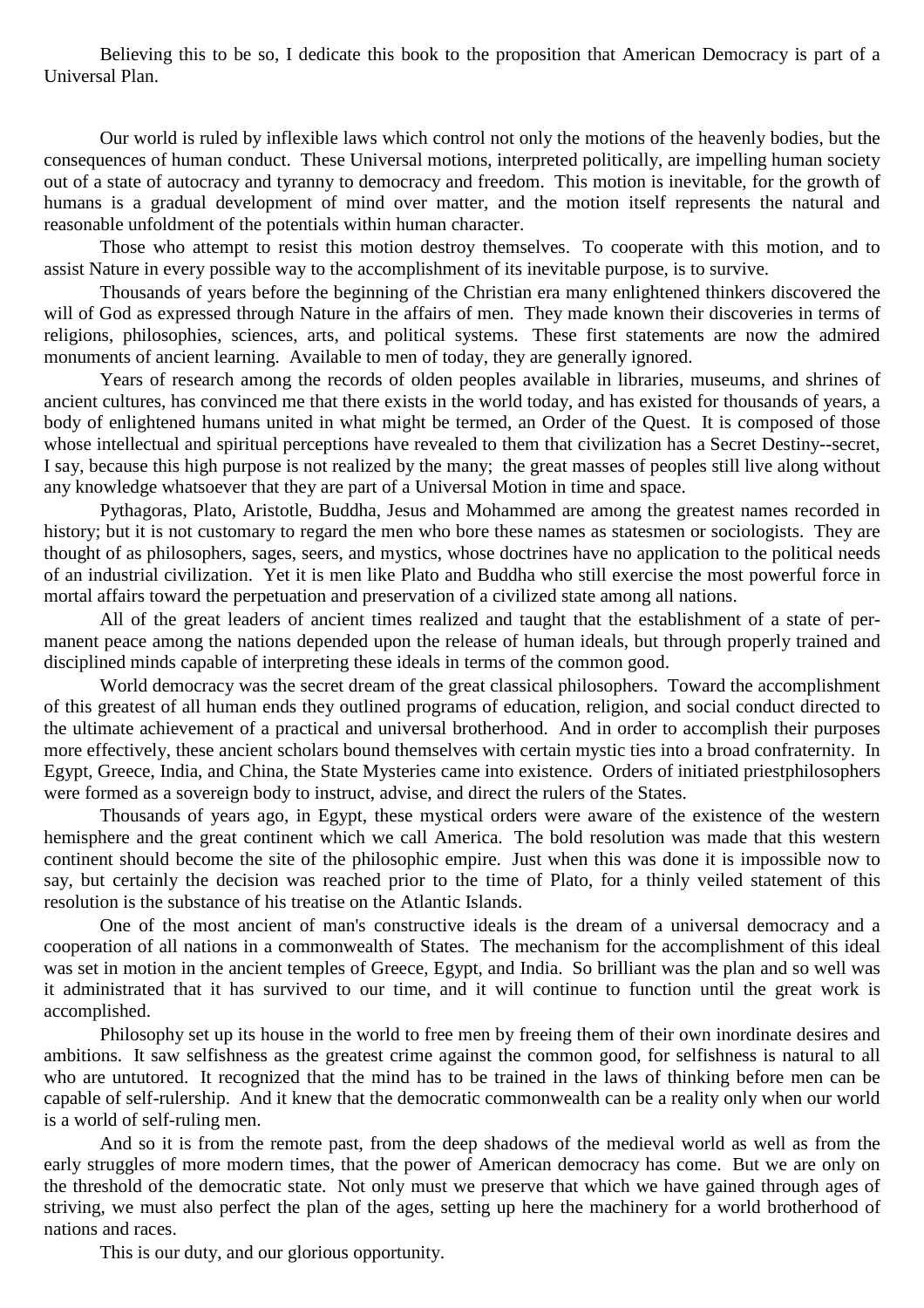It seems to me that the basic plan for the postwar world should be one solidly founded in this great dream of Universal Brotherhood. It is not enough to work on the problem solely in terms of politics and industry. The formula must express a broad idealism, one which appeals to the finest intuitions of man, and one universally understandable by all who have lived, dreamed, and suffered on this mortal sphere.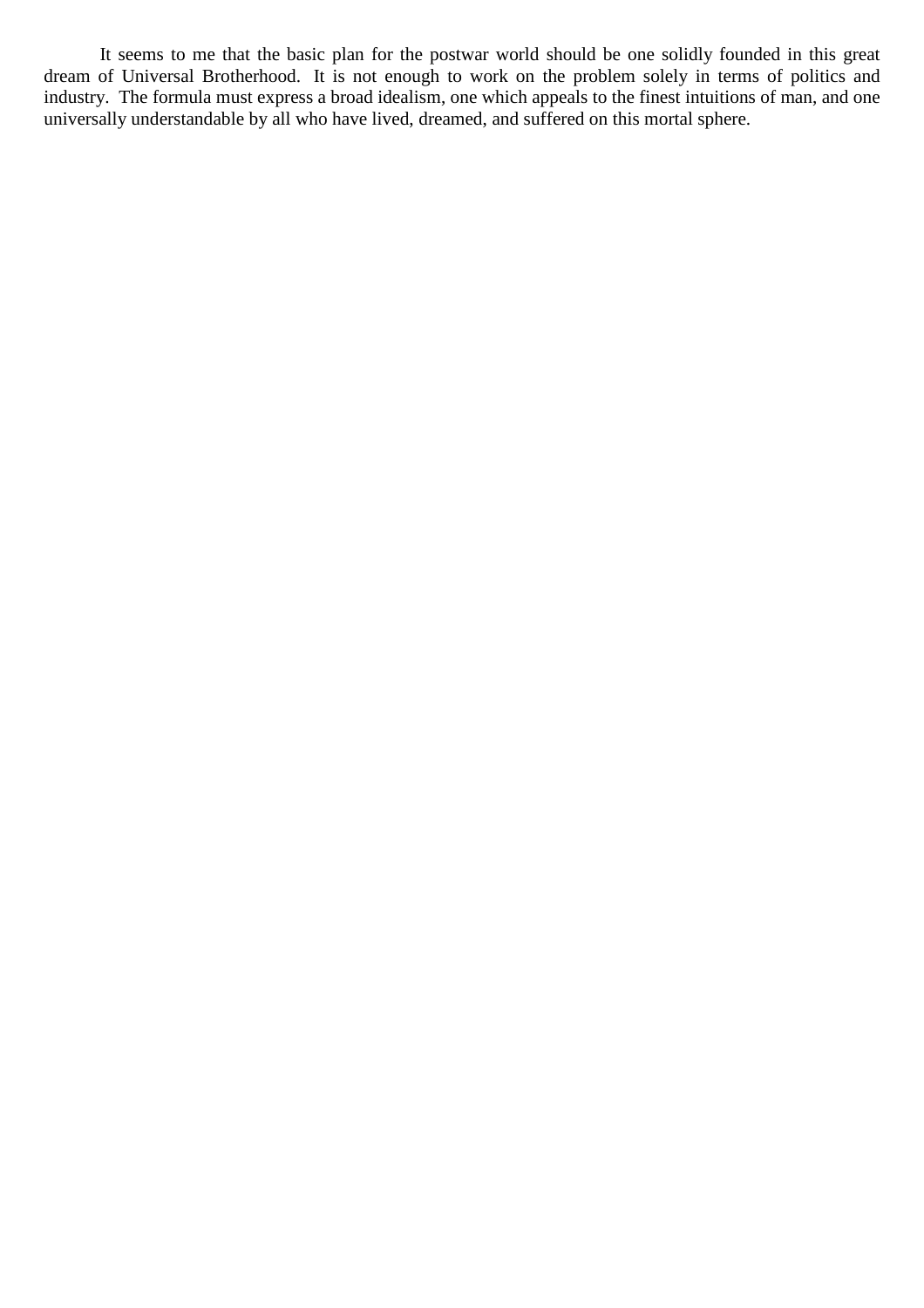#### 2. THE WORLD'S FIRST DEMOCRAT

The leader who had the first social consciousness in the administration of a nation was a Pharaoh of Egypt, Akhnaton. ... Born several thousand years too soon, he was the first realist in democracy, the first humanitarian, the first internationalist. ... He saw that the duty of the ruler is to protect for all the right to live well, to think, to dream, to hope, and to aspire. ... For his dream of the Brotherhood of Man he cheerfully gave his life.



Akhnaton, Pharaoh of Egypt, born 1388 B. C., was the Akhnaton, Pharaoh of Egypt, born 1388 B. C., was the first man in recorded history to exemplify social conscious-<br>ness in the administration of a great nation. He saw<br>every living thing as having a divine right to live wel love

M<sub>AN</sub> has passed out of the state of savagery and become a civilized creature with the development of social consciousness. Civilization is a collective state. In our collective type of life the isolationist is a detriment to himself and a menace to all others.

There is a great difference between isolationism and intellectualism. Development of the mind releases the individual from mob psychology, but it does not set him apart from the common responsibilities of his kind. A true thinker becomes a force for good within the group life. If his intellectual powers lure him away from the practical problems and values of his world, he can no longer make his contribution to the social unity.

Political reforms are not accomplished by the people, but through the people. Behind all collective progress stands the enlightened individual's leadership. His superiority does not free him from common responsibility; his is the obligation to assume the greater burden of directing his vision to the well being of all his people.

Let us see how this works. We'll go far back to ancient times.

Akhnaton, Pharaoh of Egypt, throned under the title Amen-Hotep IV, is often referred to as the first civilized human being. While this may not be literally true, he was definitely the first man in recorded history to exemplify social consciousness in the administration of a great nation.

Akhnaton, the beloved child of the Aton, was born at Thebes about 1388 B.C. Like most of the princes of his house, he was extremely delicate as a child, and it was feared that he would not live to reach the throne; as the last of his line, the dynasty would end with him if he died without issue. For this reason he was married in his twelfth year to a ten year old Egyptian girl of noble birth, named Nefertiti.

During the childhood of the young king, the Queen mother, Tiy, ruled as regent of the double empire. She is believed to have been of Syrian origin, which would account for the many strange and un-Egyptian ideas in religion, government and art which were developed during the reign of Akhnaton. Queen Tiy, brilliant and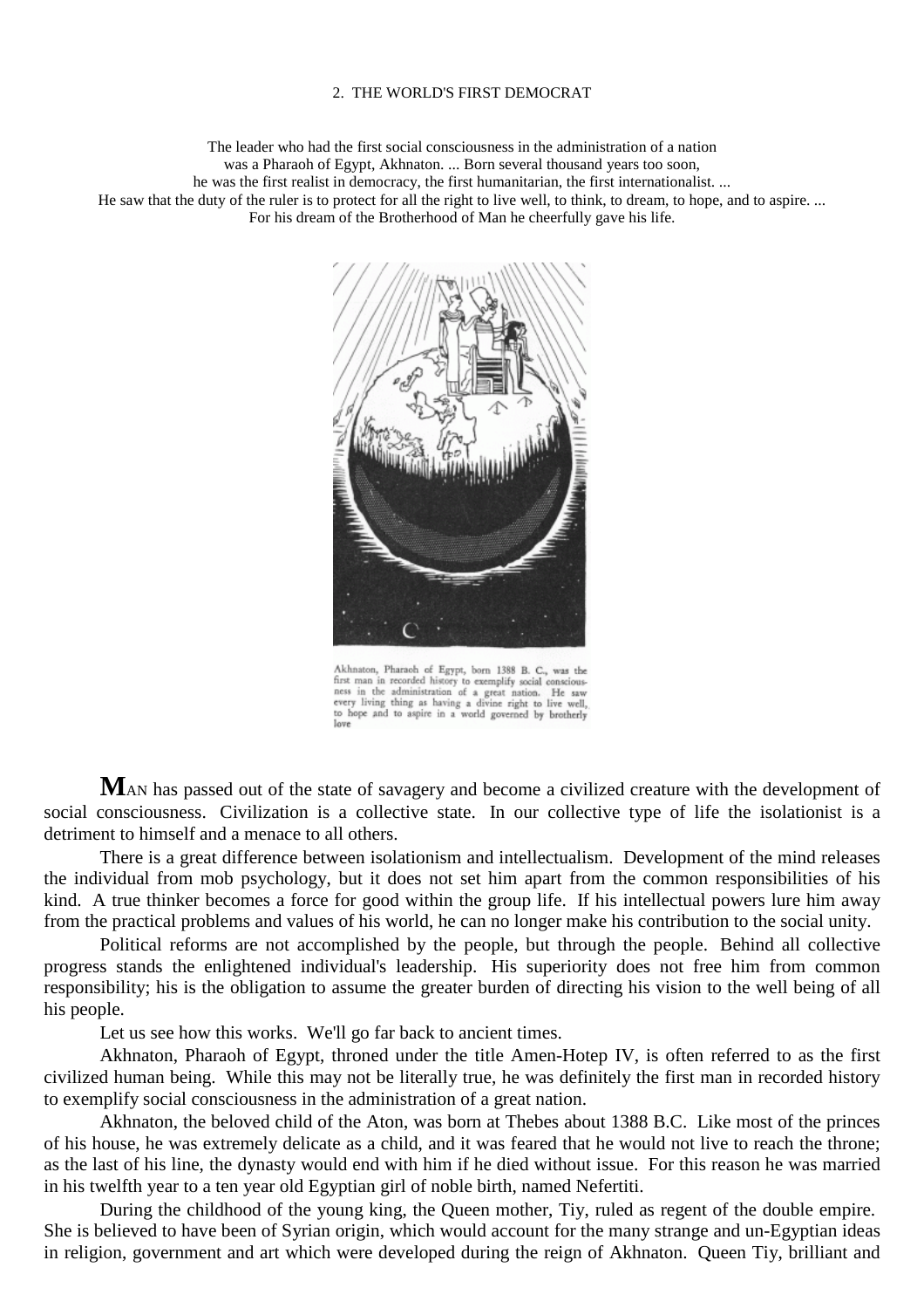capable, had recognized before her son reached his majority that in him were qualities more divine than human. The son became the actual ruler of his country in his eighteenth year; his reign extended for seventeen years.

Akhnaton had been ruler of Egypt only about two years when he opposed his will to the priesthood of Amon-Ra. By attacking the oldest and most firmly established of all Egyptian institutions, the young Pharaoh created legions of enemies and brought down upon himself the wrath of the religion of the State. He could scarcely have chosen a surer way of complicating the problems of his life.

In the midst of this conflict he proclaimed a new spiritual dispensation, and to escape his enemies built a new capitol city, one hundred and sixty miles up the Nile from Cairo. His new faith was Atonism; and he named his city Khut-en-Aton--the Horizon of the Aton--and dedicated the city with these words: "Ye behold the City of the Horizon of Aton, which the Aton has desired me to make for Him as a monument, in the great name of My Majesty forever. For it was Aton, my Father, that brought me to this City of the Horizon."

As High Priest of his new religion, Amen-Hotep IV changed his name to Akhnaton, because the older name included the word Amen, whose faith he had rejected.

Charles F. Potter, in his *History of Religion*, says of Akhnaton that he was, "the first pacifist, the first realist, the first monotheist, the first democrat, the first heretic, the first humanitarian, the first internationalist, and the first person known to attempt to found a religion. He was born out of due time, several thousand years too soon."

From his twenty-sixth year to his thirty-first year, Akhnaton devoted his life to the perfection of his mystical doctrine in the city which he had built for the Ever Living God. Here he taught the mystery of the Divine Father, and wrote the simple and beautiful poems which have endured and survived time. To Akhnaton, God was not a mighty warrior ruling over Egypt, speaking through the oracles of his priests; he was not a Supreme Being flying through the air in a war chariot leading armies of destruction. Aton was the gentle father who loved all his children, of every race and nation; and desired for them that they should live together in peace and comradeship.

Even more, God, the Aton, had created all the lesser creatures, whether birds that nested in the papyrus reeds along the banks of the Nile, or dragonflies with many colored wings that hovered over quiet pools and the lotus blooms. The Aton was the father of all beasts, and fishes, and flowers, and insects. He had fashioned them in his wisdom and preserved them with his love and tenderness.

Akhnaton, seated in the garden of his palace, spent many hours watching the flight of birds and listening to the voices of little creatures. He tells us that he found the Aton in all of them; and that his heart went out to them, and he gave thanks for the goodness in everything that lived.

This was a Pharaoh who traveled alone through the countryside, meeting the peasants, conversing with slaves, and sharing the simple food of the poor. To the most ignorant man he listened with profound respect, for in each of his subjects he sought and found the life of the Aton. He saw the Universal God shining through the eyes of little children, beheld the beauty of the Aton in the bodies of the men who worked in the fields. He could not understand why others did not see God in everything, as he did.

Like most of the great religious leaders, Akhnaton accepted the social problem of life as part of religion. He could not accept the inequalities of birth, wealth, or physical estate as a justification for men persecuting each other or exploiting one another. He saw every living thing having a divine right--a right to live well, to think, to dream, to hope, and to aspire. He saw it the duty of the ruler to protect this beauty in the hearts of his people, to nourish it, and to give every possible opportunity for its expression and perfection.

Religious intolerance was impossible among those who worshipped the Atan, and there was no room for political intolerance in a world governed by the laws of brotherly love. Each man became the protector and comforter of all other men, cherishing the dreams of others equally with his own.

In his personal life Akhnaton emerges as the first man in history to bring dignity and gentle beauty to the management of his home. He was the father of seven daughters, to whom he was completely devoted, and in his speeches and public pronouncements he always referred to Queen Nefertiti as "my beloved wife."

It was usual for the Pharaohs to cause themselves to be depicted in great stone carvings upon the walls of their palaces. They were represented as majestic figures, crowned and sceptered; they were shown either seated on their thrones or wielding their weapons against their foes. Akhnaton was the only Pharaoh in the history of Egypt who chose to be depicted with his arm about his wife, with his little daughters playing about and seated on his lap.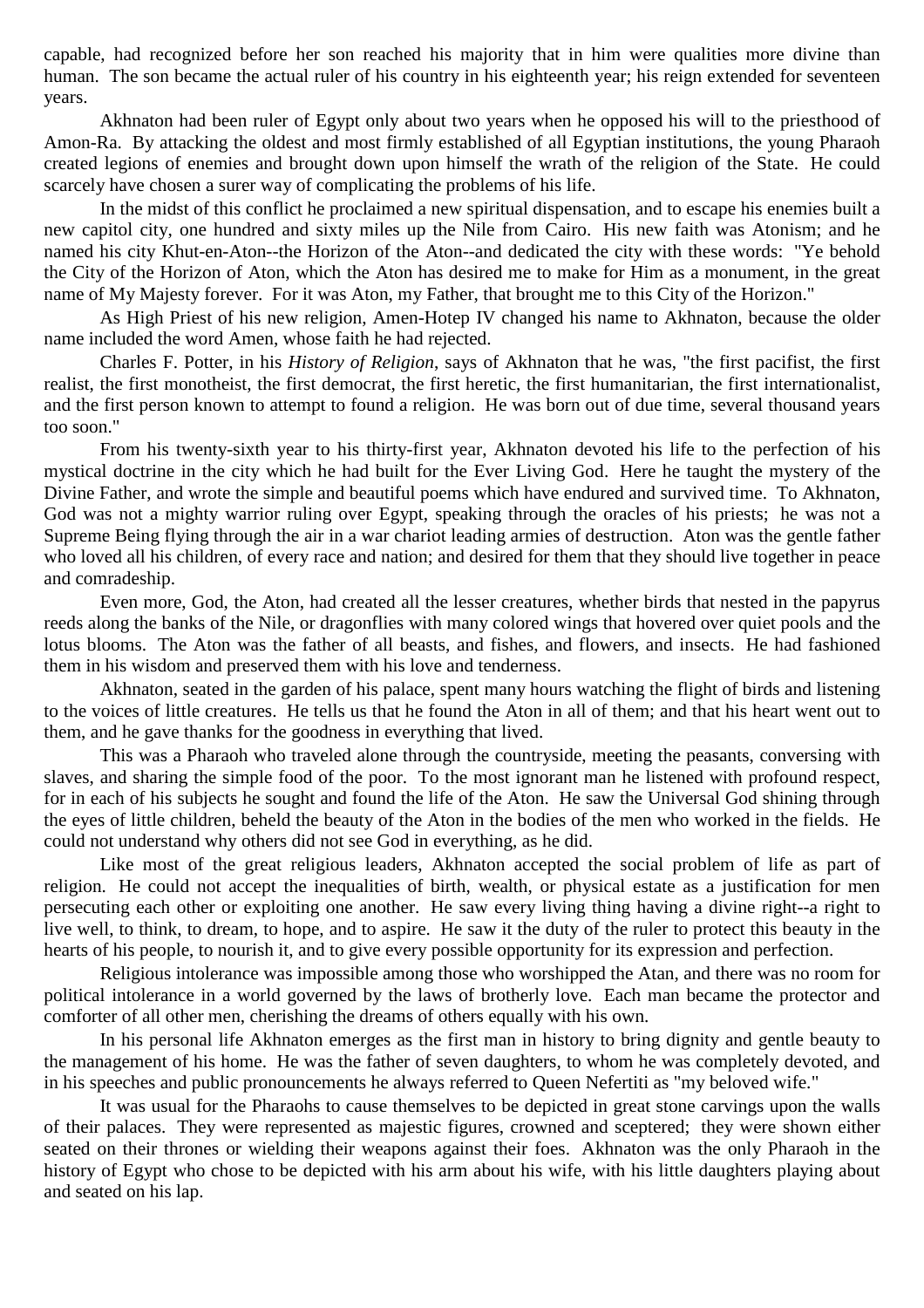As with the passing years the health of the Pharaoh grew worse, the opposition of the priesthood of Amon-Ra grew greater; and his reign was complicated by invasions by the Hittite nations. The governors of various provinces pleaded with him for help, but Akhnaton would not send armies.

The dreamer king saw his lands pillaged and his cities conquered; but he would not kill his enemies; they, too, were children of the Aton.

Akhnaton died in his thirty-sixth year, at the altar of the Aton in the temple of the faith he had created. When his mummy case was found, the following prayer to the Aton was discovered inscribed on golden foil beneath his feet. "I breathe the sweet breath which comes forth from Thy mouth. I behold Thy beauty every day .... Give me Thy hands, holding Thy spirit, that I may receive it and may be lifted by it. Call Thou upon my name unto eternity, and it shall never fail."

In the words of the great Egyptologist, Professor Breasted, "There died with him such a spirit as the world had never seen before."

Akhnaton was the first man in history who dared to dream of the Brotherhood of Men, and he cheerfully gave his life and his empire for that dream.

He is indeed, "The beautiful child of the Living Aton, whose name shall live forever and ever."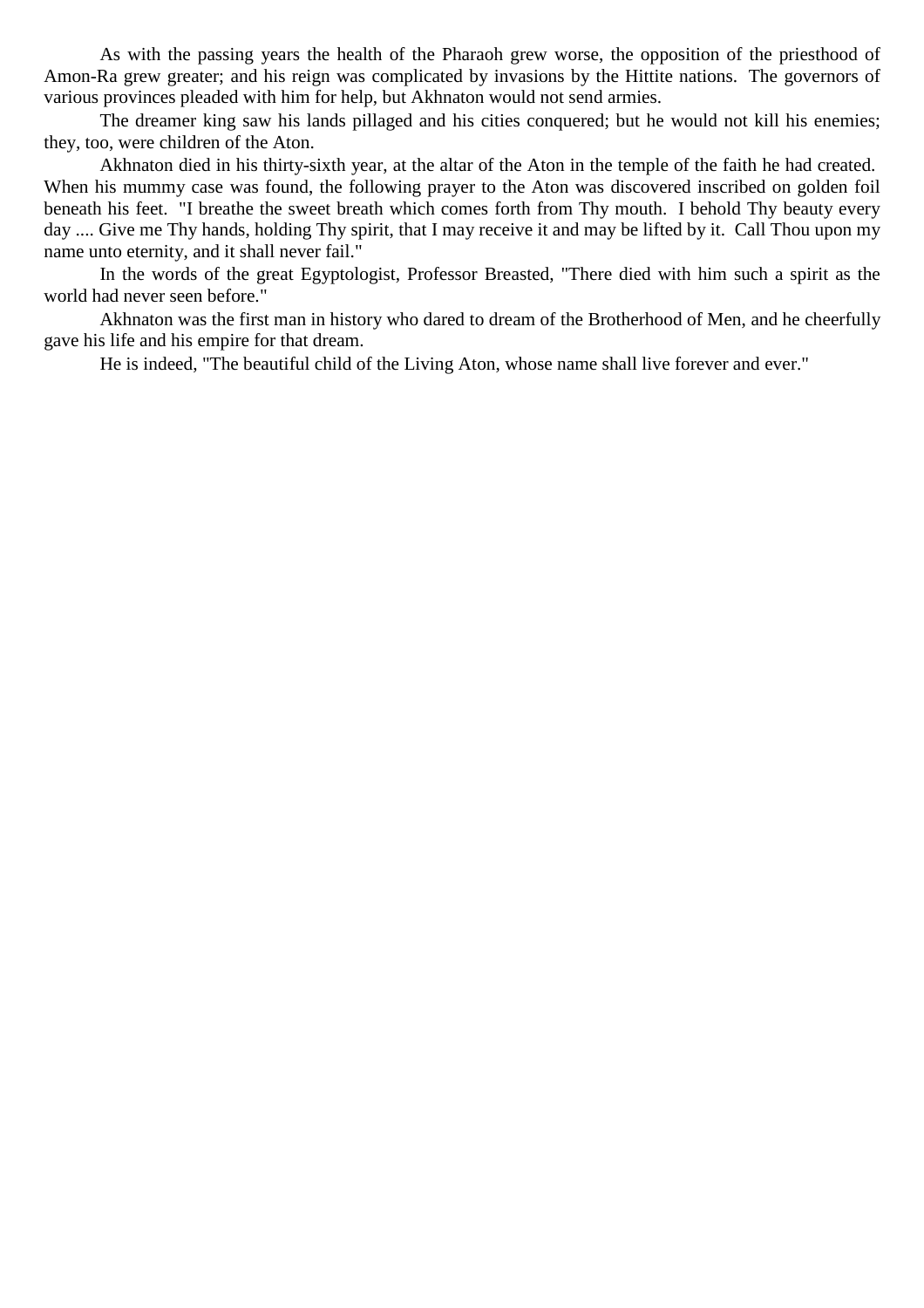# 3 WESTWARD OCEAN TRAVEL TO THE EARTHLY PARADISE

From Plutarch's description of voyages it can be calculated that our great continent in the Western Hemisphere was visited by the ancient Greeks; they not only reached our shores but explored part of the Great Lakes area. ... Under a thin veil of symbolism they perpetuated in mythology their knowledge of our land, which they called blessed .... The area was anciently set apart for coming generations in the great human experiment of the democratic commonwealth.

THE ancient Greeks had a far better knowledge of geography than popular opinion today indicates. We have been deceived as to the full measure of classical learning, because the Greeks did not commit the larger part of their knowledge to writing, and they bound scholarship with the vow of secrecy.

In ancient days all learning was regarded as sacred; wisdom was entrusted to the keeping of priestphilosophers; and they were permitted to communicate the choicest branches of the sciences only to duly initiated pupils. To bestow knowledge upon those who had not prepared their minds by years of discipline and self-purification profaned the mysteries, desecrated the sacred sciences.

Some years ago, in discussing this fine point in ethics with the late Professor James Breasted, the most distinguished of American Egyptologists, he confirmed my own findings; and further stated it to be his personal conviction that the classical civilizations concealed most of their learning under legends, myths, and allegories; and these have long been mistakenly accepted as the literal beliefs of these peoples.

There can be no doubt that the existence of a great continent in the Western Hemisphere was known to the ancient Greeks. And also to the Egyptians and the Chinese. It is nothing short of foolish to assume that the ancients lacked ships sufficiently seaworthy to navigate the larger oceans. Long before the Christian era, the older civilization had constructed boats far larger and more seaworthy than any of the vessels used by Columbus. One of the Ptolemys of Egypt built a ship large enough to have an orchard of fruit trees on the deck, together with swimming pools and fountains stocked with live fish.

Calculations based upon Plutarch's description of ancient voyages seem to indicate that the Greeks not only reached the coast of America, but explored the St. Lawrence river and part of the Great Lakes area. Plato, in his treatise on the destruction of Atlantis, wrote that due to the commotions in the ocean caused by the submergence of a vast continent, all navigation to the west ceased for a long period of time. This statement can only imply that such navigation had taken place in remote times.

Greek mythology perpetuates the knowledge of a blessed land beyond the Western Boundaries of Ocean. In this blessed land dwelt the Hesperides, the beautiful daughters of Night, and here also at the end of each day the sun came to rest. In popular mythology the Hesperic Isles were a kind of terrestrial paradise.

Thus, under a thin veil of mystic symbolism, was concealed the account of a Western continent of great size, fertile and rich and abounding in all good things.

The ancients believed the earth to be surrounded by the sphere of the constellations, and they assigned to each country the star groups which were above that country's particular area of land. In the arrangement preserved in the writings of Aratus of Soli, the constellation of the eagle spreads its wings accross the North American continent; the serpent winds its coil over Mexico and Central America; and the dragon floats in the sky above Japan and China. Perhaps Sir Edward Landseer was not far wrong when he declared that the symbols of nations, and the emblems peculiar to their heraldry, originated in their ruling constellations. Just about everyone knows that the constellation of the Great Bear is in the sky aver Russia, and since time immemorial the bear that walks like a man has been the accepted symbol of the Russian State.

Thus in many ways we discover indications that the old races were wiser than we thought, and that what we have called discoveries are really only re-discoveries.

Beyond the western bounds of the ocean they located the fair land set aside by the gods to be the earthly paradise. Here in the fulness of time all men would come in search of the Golden Fleece which hung upon the tree sacred to the apples of the sun; and the early explorers did travel to the West in search of a Golden Fleece- the gold of the Incas, the treasures of the Aztecs, and the jeweled temples of the seven cities of Cibola.

It was in an old book which is in the British Museum that I found another and even more important key to the meaning of the Golden Fleece. It was known to the Greeks that the Golden Fleece was in reality a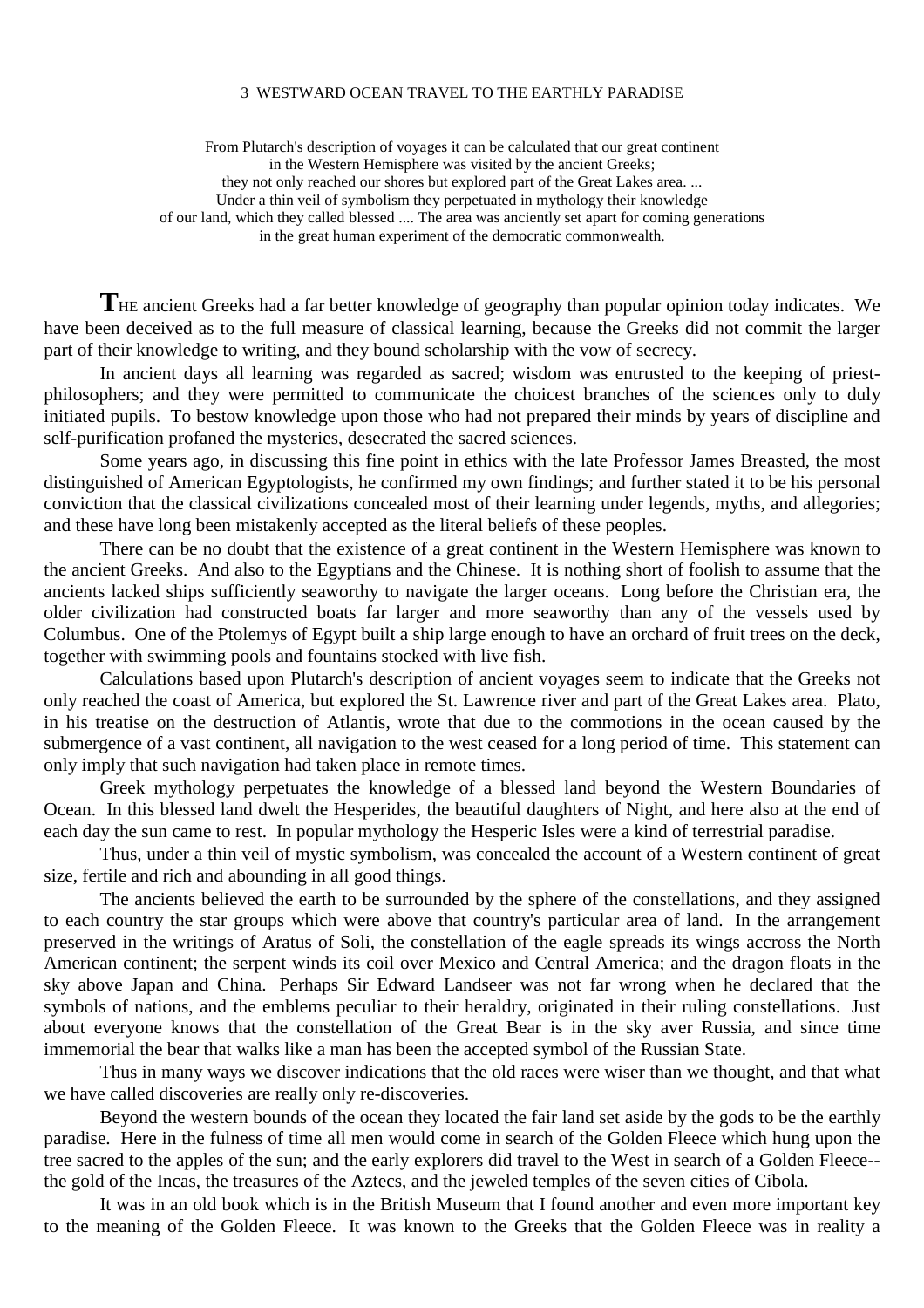parchment on which was written the secret of human immortality. It was this parchment that Jason sought, for whoever discovered it would gain the secret of enduring empire, and power over the whole world.

We have now in America, enshrined in the Congressional Library, a Golden Fleece--the American Declaration of Independence, written on the skin of an animal and preserved as the magic formula of human hope. Those who understand it and can use wisely the import of its writings are possessed of the secret of the immortality of human society.

The curious fortunes of war brought another Golden Fleece from across the sea, and it is now preserved together with our own; this second parchment is the Magna Charta, the English bill of human rights which was the inspiration behind our American Declaration of Independence. These two immortal documents together form the declaration of the rights of man and are the basic texts of modern democracy.

By the wisdom then of those gods who are eternally vigilant over the needs of man, the blessed lands of the west were set apart, for none of the great civilizations of the past rose in North America to overshadow the continent with the ruins of old tradition, or to set up the corruptions of old administrative policy. Foreign nations came to this continent in times long ago; but they formed no permanent settlements nor attempted any program of colonization. And so the soil was not impoverished by thousands of years of intensive cultivation, nor were the natural resources ravished to supply the substance to maintain endless wars and ageless feuds.

It was the rise of the democratic dream in Europe that supplied the beginning of western civilization. Those in search of a promised land turned to the west. Here was a virgin continent populated only by nomadic Indian tribes, a vast territory suitable in every way for the great human experiment of the democratic commonwealth.

By the nineteenth century the American Hesperides was definitely the land of golden opportunity, and to it came streams of immigration from nearly every country on the earth. The better way of life drew them here, for it had been established that here men could build a future free of tyranny, intolerance, and enforced poverty. Here all were given opportunity for education, for free enterprise, and living a life according to the dictates of hope and conscience.

If in a comparatively short time many racial streams have met and mingled, and a new race has been born, the American race is not one to be determined by an analysis of blood or the proportions of the cranium. Americans are a race determined by the measure of a conviction, set apart by that conviction; it is the conviction that human beings are created free, and are entitled to equal opportunity to perfect themselves in life, liberty, and the pursuit of happiness.

And in recent years we have made another discovery. It is that the race of democracy is one distributed throughout the whole world. Among men and women of all races and all nations are those who share our conviction, and because they share it they are of our kind and belong to our race. In this realization we mark the beginning of world democracy.

Wise men, the ancients believed, were a separate race, and to be born into this race it was necessary to develop the mind to a state of enlightened intelligence. The old philosophers taught that physical birth is an accident, for men are born into various races and nationalities according to the laws of generation; but there is a second birth, which is not an accident; it is the consequence of a proper intent. By this second birth man is born by enlightened intelligence out of nation and out of race into an international nation and an international race. It is this larger and coming race that will some day inherit the earth. But unless a man be born again by enlightenment, he shall not be a part of the philosophic empire.

Our age of gold will pass and some day the Golden Age will come again. A future greatness is right now casting its long shadow across the face of Nature. With each passing generation the responsibilities of the American people will increase. More and more we shall be looked to as a source of courage, strength, and hope.

And it will be in this way that we shall fulfill the destiny for which our nation was created by dreamers of long ago. From the Blessed Isles of the West must come the fulfillment of the promise of the ages.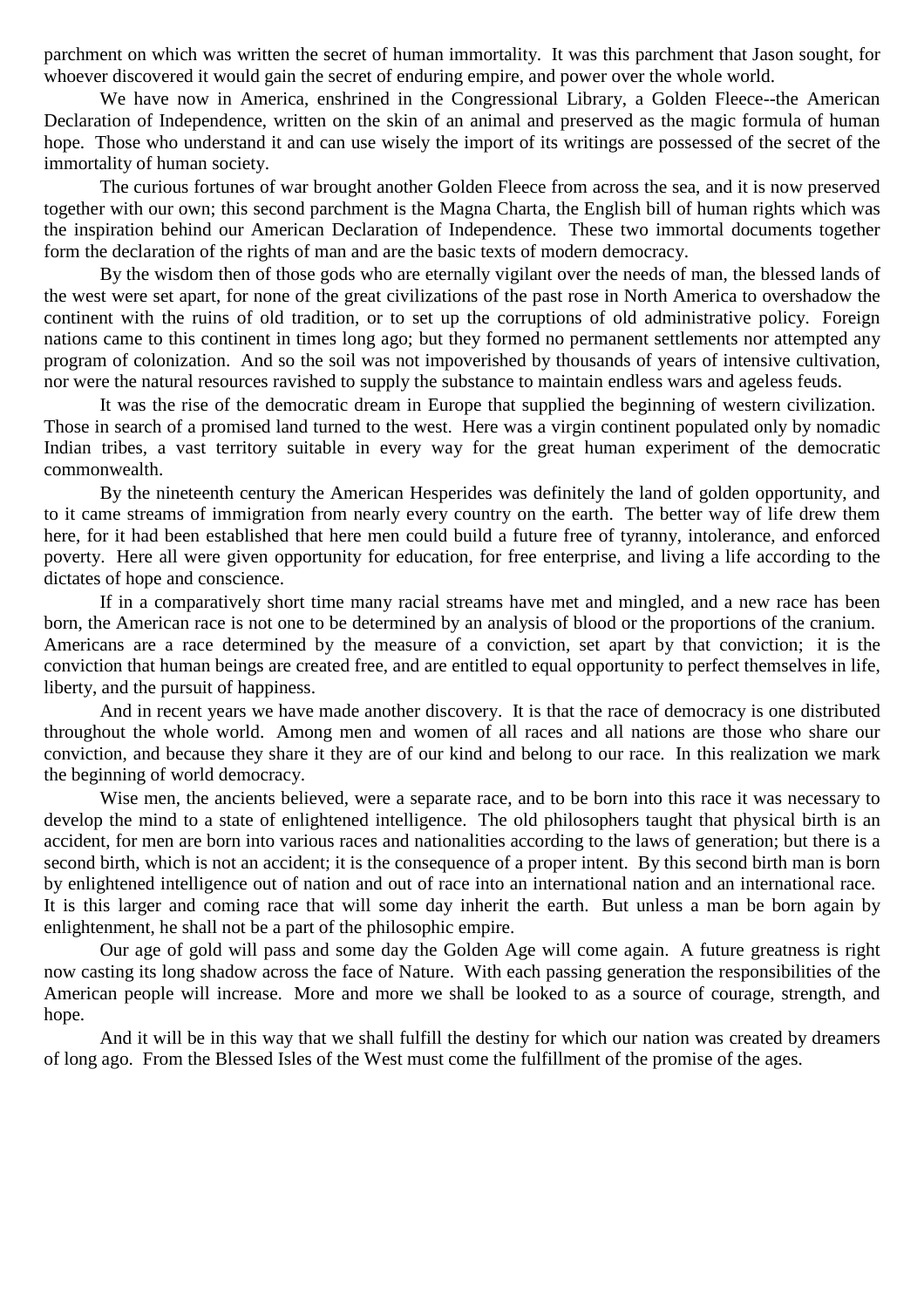#### 4 THE FIRST ELECTION OF LAW-MAKERS

Solon, of Athens, freed the debtors' person to reform the institution of debt slavery; he instituted the selection of juries by lot, with all citizens participating; and he gave the voting franchise to all taxpayers alike, thus beginning national democracy six hundred years before Christ. ... When he later journeyed to Egypt, he there learned of the first war of conquest, in the story of the lost Atlantis, and became acquainted with the imperishable laws for the government of nations.

**DEBT** has been the common burden of the ages, and yet the whole structure of our modern economic world is built on the shaky foundation of Bills Payable and Bills Receivable. Long ago, interest ate up its own principal, and we terest on our own are currently living on the inunliquidated debts.

Solon, greatest statesman of the Greek world, was handed this age-old problem when, about 595 B.C., he was summoned to the leadership of the State with the title, Archon. He was given unlimited powers to reform the economic and constitutional systems of the Athenians. His first move was to attack the old Attic law of debt which he believed lay at the source of the public distress.

In the time of Solon, the Greek countryside was littered with roughly hewn stone markers. Originally these were boundary stones fixing the property lines of the lands of various citizens. As time had passed, it had become the custom to carve into these stones the records of mortgage contracts affecting the property which they bounded. Single stones became insufficient after a time, and eventually the added monuments to debt interfered with the plowing of the fields.

Solon, investigating the tragedy of the mortgage monument, made several interesting discoveries that were to change the course of human economics. When poor farmers mortgaged their lands to rich families on neighboring estates, and the debts were not paid, the wealthy landowners moved their boundary stones to include the encumbered property, and the previous proprietors became tenants. These tenants were obliged to pay one-sixth of their products for the privilege of working the soil; and if they failed their persons were attached and they became slaves. This was the Attic law which Solon abolished, the law which permitted loans on the security of the debtor's person.

When Solon restored the freedom of all who had been enslaved for debt, the reform was highly acceptable of course to the poorer classes; but it found little favor with the landowners. They immediately set to work in a conspiracy to discredit Solon and force him out of office. Thus, back in very olden days, when life was very simple, the basic problems which harassed the State and burdened the legislators stemmed from the persisting fallacies of human nature.

In further effort to bring some semblance of order out of the Athenian chaos, Solon also attempted a reorganization of social classes, giving political existence to large groups never before represented in government. He divided the citizenry into four groups reminiscent of old Brahman castes. He then readjusted taxation so that the poorer classes all paid equally an approximate 5 percent of their income. Equalizing the tax burden according to individual means paved the way for an equality of representation in the governing body. All citizens who paid taxes were entitled to be heard in matters of the common good, and were privileged to elect magistrates. These steps marked the beginning of the democracy of the ancient Greeks.

But the greatest of all of the reforms of Solon took place in the courts of justice. Selection of juries was by lot, with all citizens participating, even the poorest; and these juries were upheld over the pressures of established privileged groups.

One of the most curious of Solon's regulations throws light on the difficulties of his time. He forbade that a bride should bring to the house of her husband more than three changes of garment and 'like personal furniture.' He also ordained that each citizen must stand ready to show at any time to properly authorized persons how he obtained his living. Any citizen failing to do this would lose his franchise.

The drastic changes of Solon made him so many enemies that after a few years he felt he had to relinquish the burden of leadership of the State to regain his honor. Those who hated and feared him, as Archon, promptly renewed their love after he left public office and no longer threatened their ambitions.

His term as Archon brought to Solon the realization of his own inadequacy; and he visited Egypt in search of a larger wisdom. He was received with kindness and every mark of respect by the priests at Sais who served the shrine of the Goddess Isis. To these wise men he told the story of his effort to enlighten the Greeks,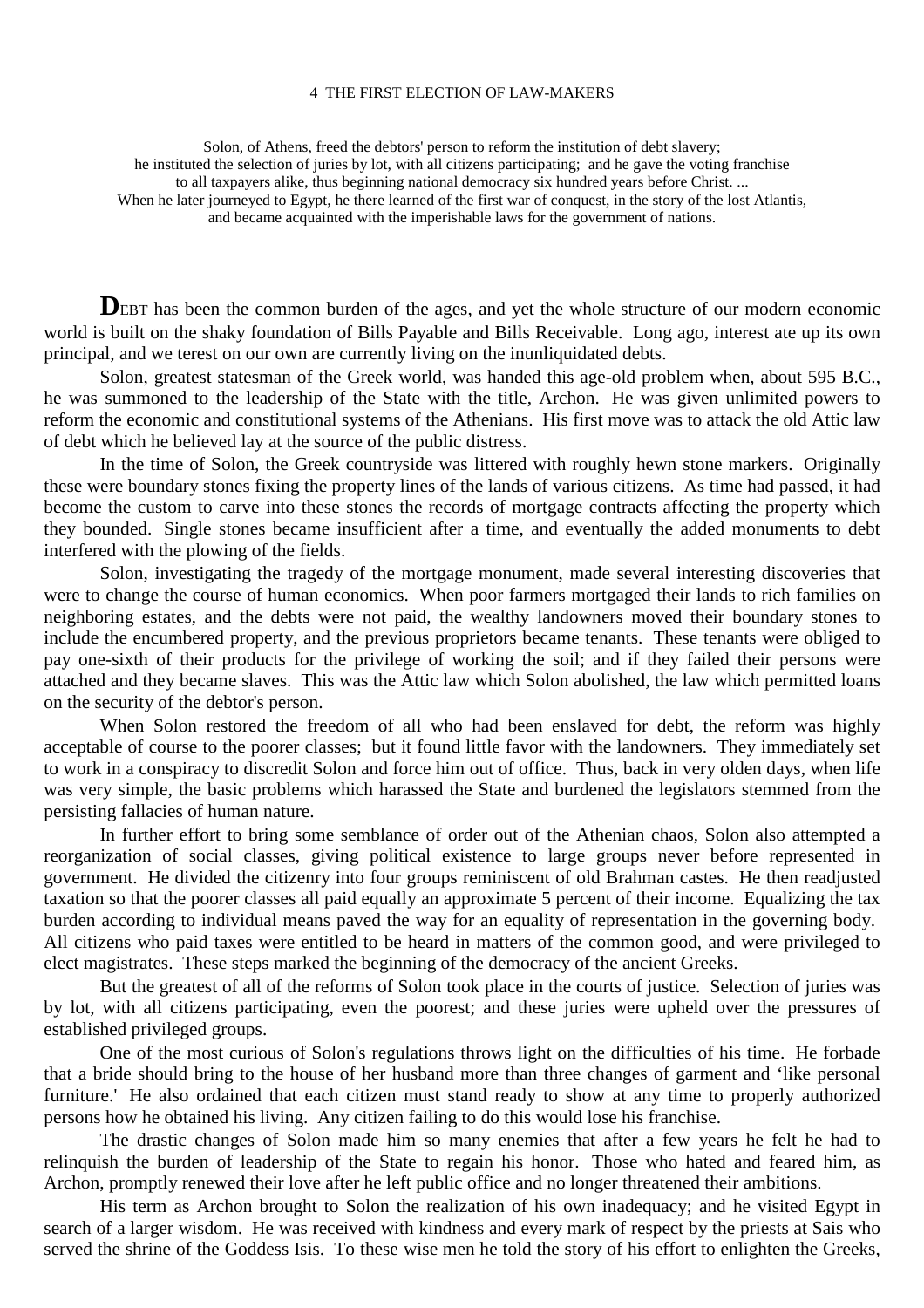and correct the evils in their laws. The High Priest of Sais is reported to have said, "Alas, you Greeks, you are but children; for you know not the wisdom of the gods."

One night the priests of Sais led Solon through the long dark pasageways of the temple. They descended stone stairs rutted with age and lighted only by flaming torches, came at length to subterranean chambers hewn from the living rock. Through these chambers flowed a river. The priests said that this river was the sacred Nile that flowed from Egypt through the underworld to water the fields of the immortals. On the bank of the underground stream a small black boat was waiting, rowed by men who were blind.

Accompanied by the High Priest and the torch bearers, Solon was rowed out over the dark waters. The boat stopped on the shores of a tiny island far under ground. The light from the torches fell on two tall columns that glistened; they appeared to be made of some strange metal, covered with curious writing in an unknown language.

The High Priest, pointing his golden rod at the pillars, explained their mystery to the astonished Solon. These columns, he said, were placed on the island beneath the ground thousands of years ago by a lost people which had vanished forever from the earth. The pillars were of an unknown metal which neither rusted nor deteriorated with age.

He continued: Once long ago there existed on the earth a vast empire, the power of which extended to every corner of the world, and great fleets of merchant ships sailed the seven seas and brought their wealth to its fabulous city of the Golden Gate. Here there were schools for the study of the mysteries of Nature; towers for the examination of the stars; mines beneath the earth from which the precious metals were brought forth in abundance. This empire was ruled over by seven kings, who were the descendents of Neptune, God of the Seas.

Then came the fatal day when the seven kings of the Islands of the West in disobedience to the laws of the gods resolved to conquer the whole earth. And thus it was that war came into being, for before that time there had been no strife among men. And the seven kings led an army against the ancient Greeks and they invaded all of Europe, coming in great ships from the west. This, Solon was told, occured about 9000 years before the seige of Troy.

The gods were angry because the seven kings had made war. They caused the earth to be shaken and the great Islands of the West vanished into the sea. In a single night, sixty million human beings perished because they had disobeyed the laws of heaven. In time even the name of the Atlantic Empire was forgotten; for it must ever be so that those who disobey the gods shall vanish from the memory of mankind, regardless of their wealth or power.

"From these ancient columns" said the High Priest, "we have read the laws that were given in olden times for the government of nations. These laws are not made by men but are the will of Eternal Nature. Upon these laws enduring States must be built. To depart from these laws is to die. So perished the nations of the elder world."

When Solon returned to Greece it was his intention to take the story of the Atlantic Empire and develop it into a great epic poem; but the infirmity of years and the responsibilities of the State interfered. Instead, Solon told the story in the fullest detail to his close friend, Dropis, who in turn recited it to his son, Critias. In his 90th year, Critias communicated the narrative to his grandson of the same name who later became a disciple of Socrates. It is in this way that the story of the lost Atlantis came finally to be incorporated in the Platonic dialogues as part of a conversation between the younger Critias and his master Socrates.

The dialogue itself was named the *Critias*.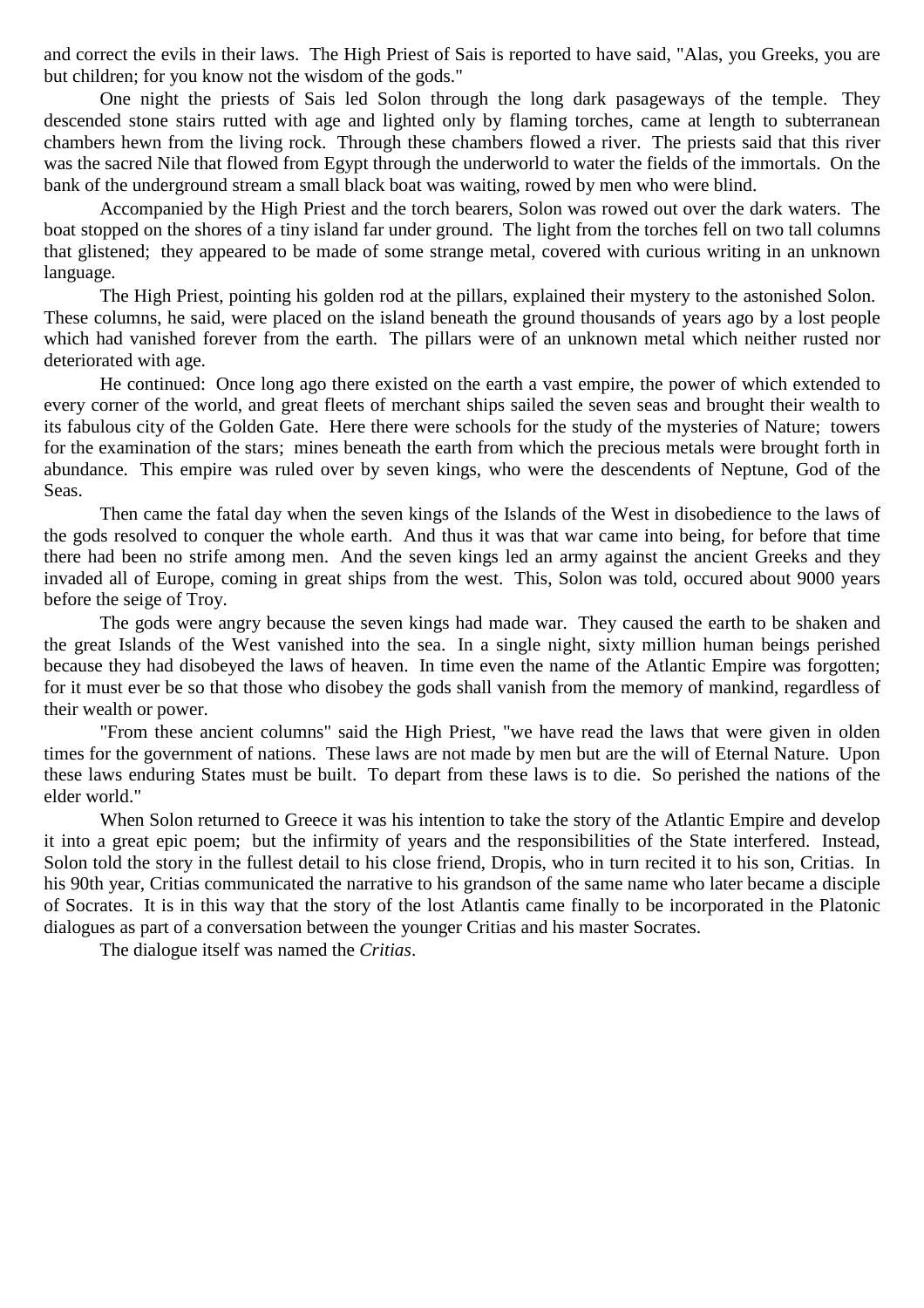#### 5 THE ANCIENT LEAGUE OF NATIONS

A description of the lost Atlantis was written by Plato; it introduces the league formed by the ten benevolent kings who ruled over the lesser nations and the three great continents of Europe, Asia, and Africa; and who bound themselves by oath to obey the divine laws of enduring empire.... This was the philosophic democracy, with all men having the right to become wise through self-discipline and self-improvement, thus achieving the only aristocracy recognized by Natural Law. ... The Atlantis story continues to the later decision of the kings to use their united power to enslave all the peoples of the earth, and the consequent destruction of Atlantis by earthquake and fire ....interpreted politically, it is the story of the breaking up of the ideal pattern of government.

THE destruction of Atlantis, as described by Plato in the Critias, can be interpreted as a political fable. The tradition of the Lost Empire as descended from Solon was enlarged and embellished according to the formulas of the Orphic theology; but it does not follow necessarily that Plato intended to disparage the idea that a lost continent had actually existed west of Europe. Plato was a philosopher; he saw in the account of the fall of Atlantis an admirable opportunity to summarize his convictions concerning government and politics.

The *Critias* first describes the blessed state of the Atlantean people under the benevolent rulership of ten kings who were bound together in a league. These kings were monarchs over seven islands and three great continents. From the fable we can infer that the ten rulers of the Atlantic league were philosopher kings, endowed with all virtues and wise guardians of the public good. These kings obeyed the laws of the divine father of their house, Poseidon, god of the seas.

In the capital city of Atlantis stood the temple of Poseidon, and in it a golden figure of the god. In this shrine also stood a column of precious substance inscribed with the laws of enduring empire. The ten kings took their oath together to obey these laws, and they chose one of their number, usually of the family of Atlas, to be the chief of their league.

It was written on the column of the law that the ten kings of Atlantis should not take up arms against each other, for any reason. If one of them should break this law the other nine were to unite against him to preserve the peace.

In all matters concerning the public good the ten kings were to deliberate together, and each should be mindful of the just needs of the others; for they were the members of one body and regents over the lands of a blessed god.

The kings had not the power of life or death over any of their subjects except with the consent of the majority of the ten; and each was responsible to the whole league for his conduct in the administration of his own State.

In this way Plato describes the government of the Golden Age, in which men live on earth according to the laws of heaven.

By the three great continents of Atlantis are to be understood, Europe, Asia, and Africa; and by the seven islands, all the lesser peoples of the earth. The league of the ten kings is the cooperative commonwealth of mankind, the natural and proper form of human government. The Atlantis, therefore, is the archetype or the pattern of right government, which existed in ancient days but was destroyed by the selfishness and ignorance of men.

Plato, it must be remembered, was a monarchist by philosophic conviction, but his ideal king was the wise man perfect in the virtues and the natural ruler of those less informed than himself. This king was the father of his people, impersonal and unselfish, dedicated to the public good, a servant of both the gods and his fellow men. This king was descended of a divine race; that is, he belonged to the Order of the Illumined; for those who come to a state of wisdom then belong to the family of the heroes--perfected human beings.

Plato's monarchy was therefore a philosophic democracy; for all men had the right to become wise through self-discipline and self-improvement. One who achieved this state was by virtue of his own action a superior man, and this superiority was the only aristocracy recognized by Natural Law.

Competition is natural to the ignorant; and cooperation is natural to the wise. Obeying the pattern established by the gods, the divine kings bound themselves into the common league to obey its laws, preserve the peace, and punish any whose ambition might impel them to tyranny or conquest.

Here then, is a pattern of world government to insure the prosperity of all peoples and activate the preservation of the peace.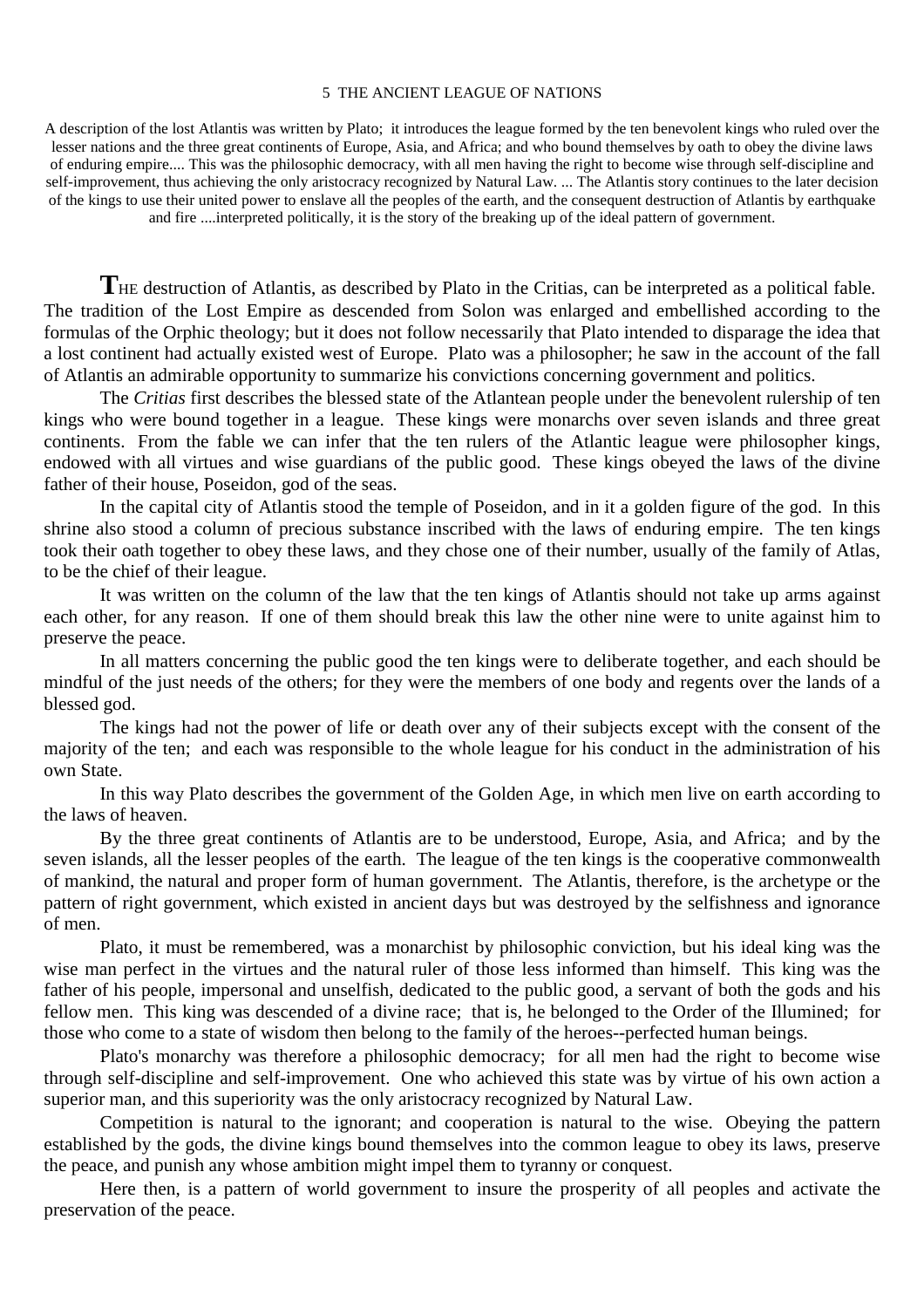Plato describes at some length the prosperity of the Atlantic Isles under this benevolent rulership. The citizens were happy, and poverty was unknown. A world trade was established, and the ships of the Atlantean marine traveled the seven seas, bringing rich treasures to the motherland. There was little crime; the arts flourished; and the sciences were cultivated in great universities. Men had no enemies, and war was unknown.

The god Poseidon guarded the destinies of his domains and favored the Atlantic Empire with a good climate and fertile soil.

Men followed the occupations which they preferred and lived a communal existence, together sharing the fruits of their labors. It was Plato's conviction that the human being was not created merely to engage in barter and exchange, but rather to perfect himself as the noblest of the animals, endowed with reason and the natural ruler of the material world.

The *Critias* then describes the gradual change that came about in the course of the ages. In the beginning the Atlanteans saw clearly that their wealth and prosperity increased as a result of friendship. But gradually the divine portion of their consciousness began to fade away in them; their souls became diluted with a mortal admixture and human nature gained ascendency. They became unseemly and lost those spiritual virtues which were the fairest of their precious gifts.

It is the story of how man departed from the perfect pattern of his conduct, and in the end denied the very truths which were the foundations of his strength. With the loss of his spiritual perception, material ambitions increased, and the desire for conquest was born. Men yearned after that which they had not earned, and gazed with covetous eyes upon the goods of others.

The rulers of the State were corrupted by the common evil; the ten kings were no longer friends; they no longer conferred together in the temple of Poseidon to decide all matters under the common oath. Thus was the great league dissolved by selfishness and ambition. It was then that war came into being, and with it tyranny and oppression, and despotism and the exploitation of peoples.

At last the kings of Atlantis decided to use their common power to enslave all the peoples of the earth. They gathered a vast army and attacked Europe from the sea, even going so far as to besiege the Athenian States. And so they broke the law of the gods; for the twelve deities had so divided the earth that to each race and nation was given its proper part.

Zeus, father of the gods, who carries in his hand the thunderbolts of divine retribution, perceived the evil of the time, and resolved to punish the arrogance of the Atlanteans. But even Olympus is a commonwealth, and the other eleven gods were summoned to the council hall of the immortals.

"When all the gods had assembled in conference, Zeus arose among them and addressed them thus--" ... it is with this line that Plato's story of Atlantis ends; and the words of Zeus remain unknown.

But the results of the conference are not left in doubt. Zeus hurled his thunderbolts against the empire of the sea, shaking it with earthquakes and then destroying it by horrible combustion. The only records that remained were in vague traditions and two columns set up under the temple at Sais. The destruction of Atlantis can be interpreted politically as the breaking up of the ideal pattern of government.

So complete was this destruction, that men forgot there is a better way of life, and since have accepted the evils of war and crime and poverty as inevitable. The world lost too all sense of its own unity; each man's hand was thereafter raised against his neighbor. The perfect state disappeared under a deluge of politics; the priests of Poseidon gave way to the priesthood of Mammon.

Plato's political vision was for the restoration of the Empire of the Golden Age. The old ways of the gods must be restored, he was convinced, if human beings are to be preserved from the corruptions which they have brought upon themselves. Plato sought this end when he established his university at Athens--the first school of formal education in history. Here men were taught the great truths of religion, philosophy, science, and politics, to restore to them the vision of the perfect State.

The old Atlantis was gone, dissolved in a sea of human doubts. But the philosophic empire would come again, as a democracy of wise men.

Two thousand years later Lord Bacon re-stated this vision in his *New Atlantis*.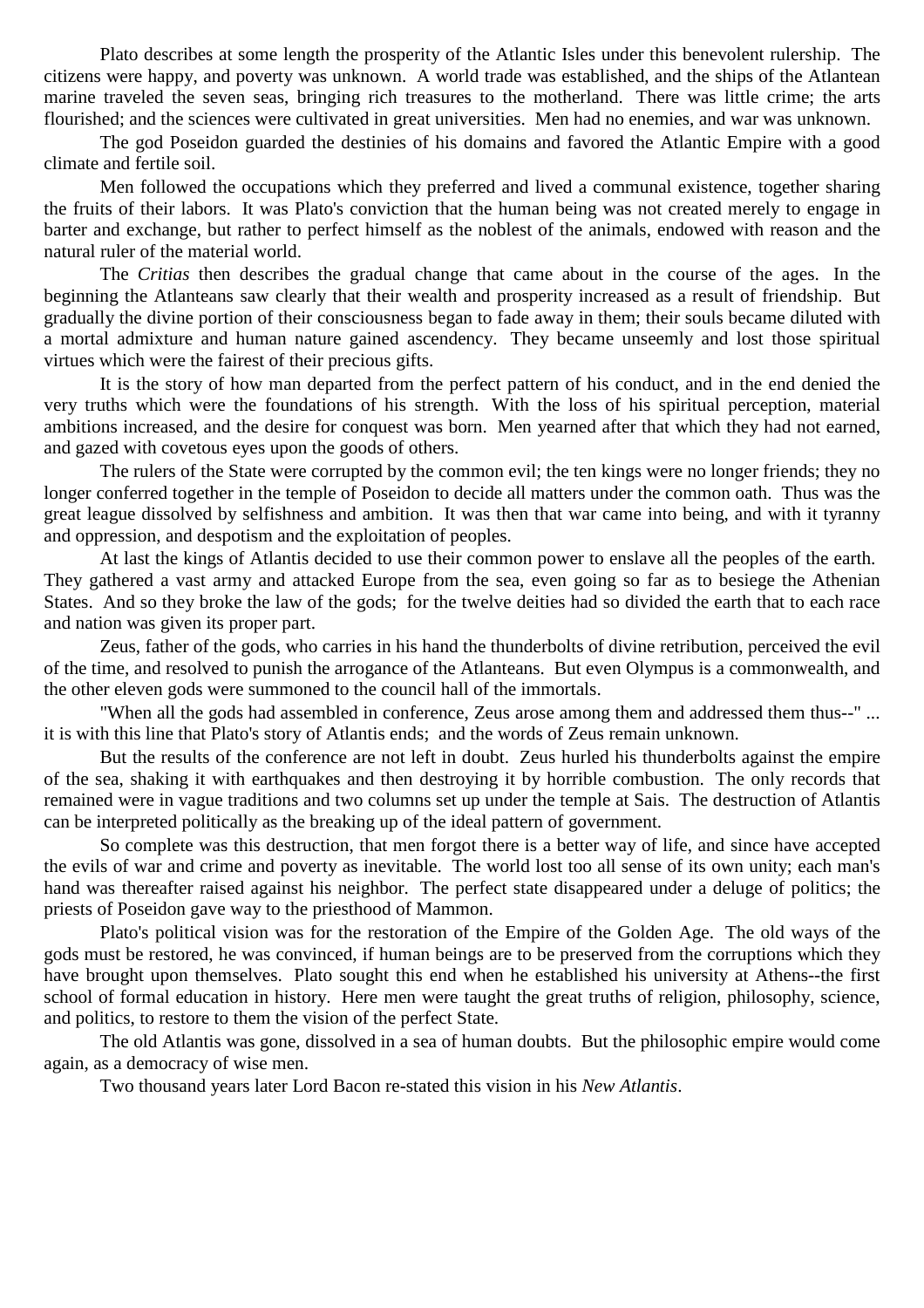#### 6 A ROMAN PROJECT TO GIVE RULERSHIP TO THE WISE

The Platonic point of view was envisioned by Plotinus to take form as a philosophers' city, establishment of which was approved by his Roman emperor as the noblest experiment in time.... But the fear of the Roman Senators that the projected commonwealth of learning might finally overthrow the empire brought the project to naught, as Rome continued in the advanced state of smugness that immediately preceded the complete collapse of the nation.

DURING chess games played nearly seven hundred years after Plato's death, Plotinus, the greatest of the Neo-Platonists, discussed the problem of State with Galienus, Emperor of Rome. The Roman ruler was not a profound thinker, but he had an excellent mind which inclined toward the Platonic point of view, and he frequently sought advice from the great philosopher and mystic, Plotinus. This friendship led to Plotinus confiding to the emperor his dream of a philosophic city.

The situation and circumstances were impressive. One of the two men had the vision of the world's greatest need, the other had the power to make that vision a reality.

In the Compania, not far from Rome, stood the deserted ruins of an ancient city which had been destroyed by the vandalism of men and the crumbling forces of time; Plotinus asked that this become the site of a habitation for the learned, that here with funds raised from both public and private sources a noble community be built, to be ruled over by the laws set forth in the writings of Plato, and to honor the great man the city should be called Platonopolis.

Plotinus pointed out that such a project would not only bring honor to the wise but would confer immortality upon the name of the emperor, lasting dignity upon the whole of the Roman Empire. Galienus came to favor the project as the noblest experiment in time. But the Roman Senate viewed the matter with suspicion and alarm. To them it would be a serious misfortune for the aristocracy of wealth to be challenged by the aristocracy of learning!--the philosophers' city might finally overthrow the Empire. Always, philosophers had been especially troublesome to the smug, and Rome was in the advanced state of smugness that immediately preceded the complete collapse of the entire Empire.

So Galenius had to discover that emperors were not all-powerful; he was quietly informed by representatives of powerful and aristocratic families that if he continued to entertain seriously the dream of a philosopher's city it would be necessary to find as his successor a ruler with a more practical turn of mind. Plotinus and the emperor continued to play chess and conversationally build philosophic cities in the privacy of the royal apartments, and Rome continued on its headlong flight toward oblivion.

Excepting only recent years, this is the one time in history when a serious attempt was made to give wisdom a place in the temporal plan of living. Wise men are naturally endowed with the qualities of rulership, but they have had little if any voice in the rulership of the world; their voices have been heard only after the men themselves were dead. Plato lives thus today, and his words have a greater vitality in this century than they did in his time in ancient Athens.

An ever increasing thoughtfulness has resulted from the vicissitudes of recent years in bringing the realization that wars destroy not only the economic and political structures of nations, but the irreplaceable monuments of culture and learning which are the enduring wealth of empire. Great libraries are reduced to smoldering rubble by the engines of modern warfare, the art treasures of five thousand years vanish in the smoke of battle, and ruthless pillaging and wanton mutilation are the inevitable accompaniment of military aggressions. Both victor and vanquished are impoverished by a common loss, and posterity deprived of the noblest of its heritage.

This need not go on. The remedial action required is no more than for men to set aside in some selected part of the earth an area to be kept apart from all strife and struggle, and establish this as the common repository of the treasures of essential learning. On an island distant from strategic military objectives could be built a city of art, libraries, museums, universities, laboratories, and observatories. These institutions could be united as one great structure, a school over all schools, the city to become the capital of the intellectual empire. It might appropriately be named Platonopolis, to honor the great man who first conceived the idea of the commonwealth of learning.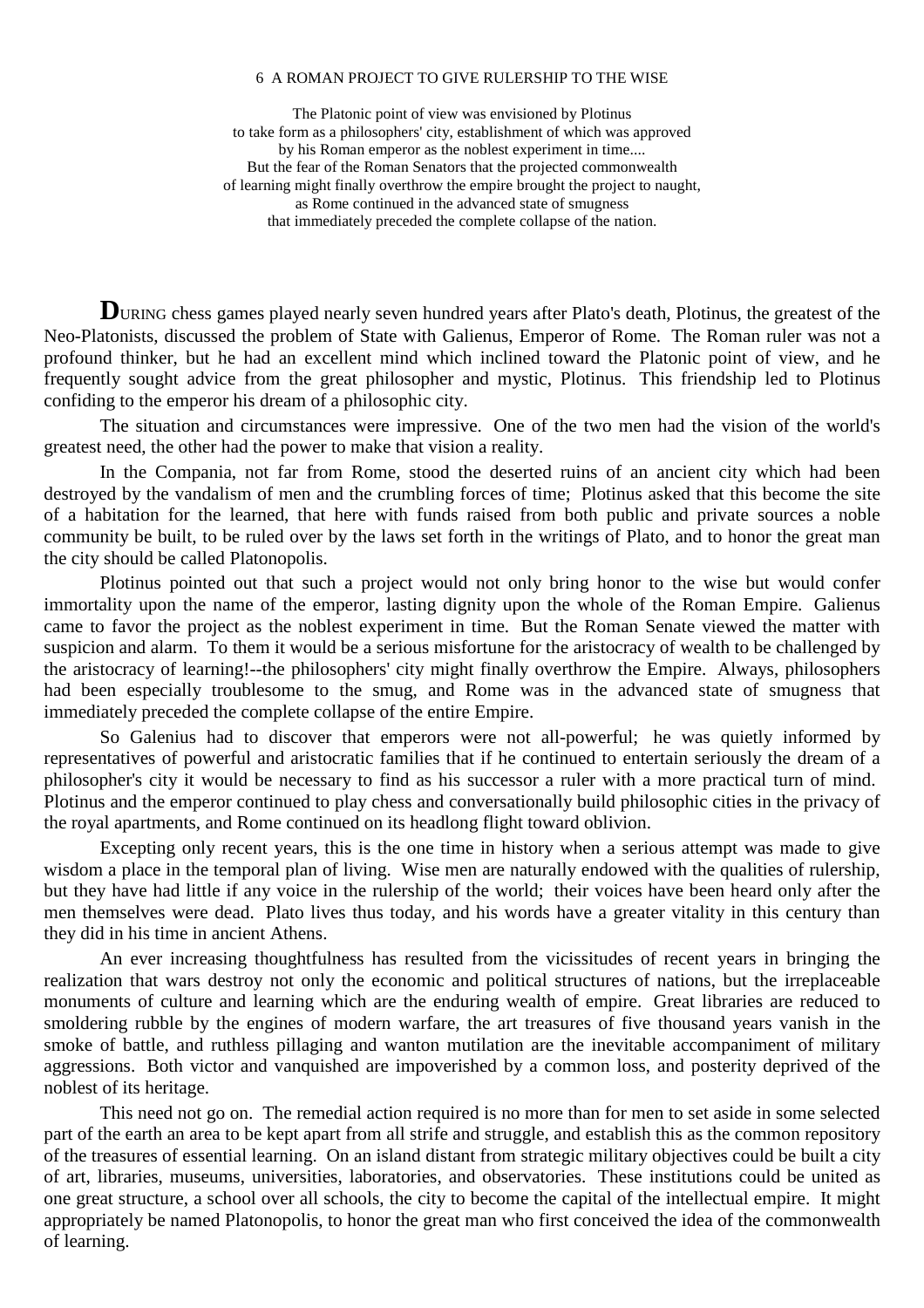In times of stress or danger each nation could send to this community those of its citizens whose mental excellence would entitle them to a world citizenship. Here, protected from all outside interference, they would be allowed to continue the various works of their individual lives for the enrichment of their own time and future ages, their progressed knowledge becoming the common property of all men, regardless of race or nation.

It is safe to predict that such a philosophers' city would ultimately be the most practical and certain instrument for accomplishing a world point of view in all departments of human thinking. The international nation--the dream of the future which has been inspired by the terror of modern warfare--would have its natural beginning in a union of superior intellects. Art knows no race; music is a common denominator; biology and physics are served by explorers into the furthermost and innermost secrets of nature. When we recognize that the poet, the scholar, and the savant are indeed a race inhabiting the suburbs of a superior world, that they are the noblest of our creatures, we can know that we honor ourselves most by honoring them.

Here lies the solution to the great educational reform so necessary at this time. We can not hope to build a nobility of man upon the sterility of a narrow, competitive, materialistic educational policy. The ignorance of man has been his undoing. Only wisdom can restore him to his divine estate.

The religious motion in the modern world is away from theology and all the artificial limitations set up by creeds and dogmas. To meet the ever increasing dissatisfaction, there must be a new vision concerning the substance of spiritual truth. The religion of the future will include within its own structure the best of science, art, literature, politics, and sociology. Spirituality is not a blind faith about things invisible. It is an inspired use of things known and available. That man is religious who lives well. That man is sacrilegious who perverts universal good for purposes of private gain. The abstract parts of religion are useful only to the degree that they justify and prove the moral virtues.

From the broad gates of the philosophers' city could flow the inspiration for a completely new estimation of the Universe, and man's relationship to it. When the gentler parts of learning exercise dominion over the human mind, world peace will be more than the substance of things hoped for.

The Roman Senate now lies in its snug little tomb along the Appian Way. But unfortunately the temper of the Roman Senator still survives to oppose the unknown and defend private privilege against the world's necessity. And for this reason it may be as difficult to found the philosopher's city on the ruin of modern civilization as it was to build Platonopolis on the ruins of the old city of the Compania.

There is one difference, however. In the last 1800 years humanity has suffered its way a little nearer to a state of enlightenment. We are a little older and a little wiser than the Roman Senate. Education and science are lodged in institutions far stronger than in that day when wandering teachers held classes on doorsteps or along the country road. In every nation of the civilized world great institutions of learning have sprung up, richly endowed and fully equipped to meet the challenge of a new age. What these institutions lack is common spirit and common purpose, and an ideal strong enough to bind them into one great empire of learning.

When Plato dreamed of his wise man's world he set the chief place in it aside to be the temple of the Ever Living God. Here he proposed to set up once more the column of precious substance bearing upon it the laws of the immortals for the conduct of human affairs. To this shrine the learned would come again, to bind themselves with the great oath that they should dwell at peace each with the other, and serve all men, justly and without favor.

This oath is the beginning of learning and the end of strife.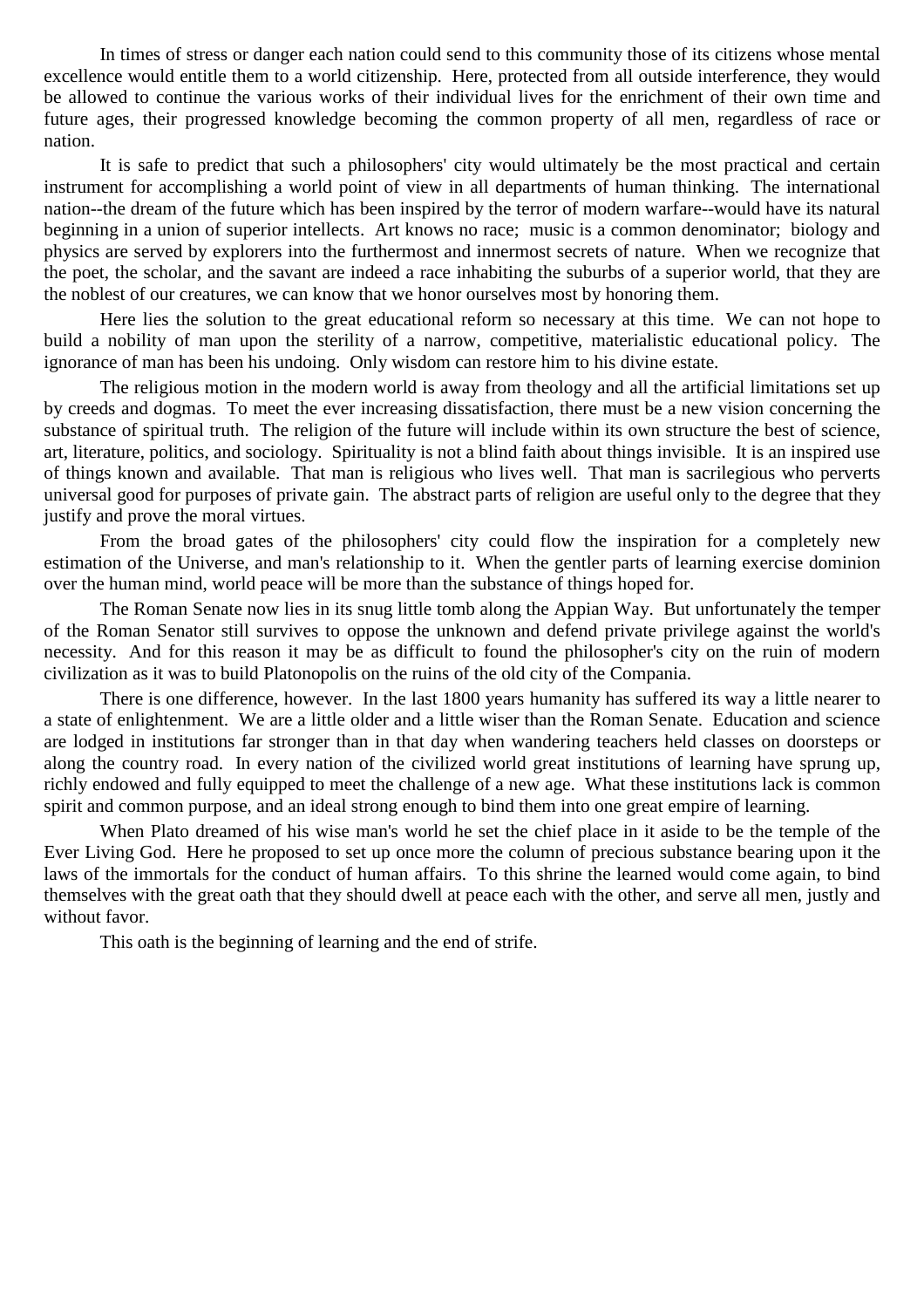# 7 THE DEMOCRATIC TRADITION PRESERVED BY SECRET SOCIETIES

For more than three thousand years, secret societies have labored to create the background of knowledge necessary to the establishment of an enlightened democracy among the nations of the world ... The Creek Dionysians were social and political temple builders, known as the Collegians in later Rome. ... The rise of the Christian Church brought persecution of the classical intellectual pattern's ideology, driving the guilds into greater secrecy; but all have continued searching for human happiness under a variety of rituals and symbols; and they still exist, as the Order of the Quest.

**T**ODAY'S thinking toward a democratic world state is neither a new trend nor an accidental circumstance; the work of setting up the background of knowledge necessary to the establishing of enlightened democracy among all nations has been carried on for many hundreds of years by secret societies.

Secret societies have existed among all peoples, savage and civilized, since the beginning of recorded history. The esoteric organizations of ancient times were for the most part religious and philosophical. In the medieval world they were philosophical and political. In the modern world, political and social.

Secret societies have had concealment and protection as the first purpose for their existence. The members of these orders were party to some special knowledge, they usually took part in certain rites and rituals not available to non-members, but it was more important that through the societies they were also able to practice beliefs and doctrines in private for which they would have been condemned and persecuted if these rites were made public.

A second purpose for secret societies was to create a mechanism for the perpetuation from generation to generation of policies, principles, or systems of learning, confined to a limited group of selected and initiated persons.

Primitive secret orders exist among African tribes, among the Eskimo, and throughout the East Indies and Northern Asia. The American Indian, the Chinese, Hindus, and Arabs have elaborate religious and fraternal organizations. In most cases these secret orders are benevolent and the members are bound together by obligations of mutual helpfulness and the service of the public good. It is beyond question that the secret societies of all ages have exercised a considerable degree of political influence, usually directed against despotism, intolerance, and religious fanaticism.

The Order of the Dionysian Artificers originated among the Greeks and Syrians at some remote time before 1500 B.C. It was composed originally of skilled craftsmen, banded together in a guild to perpetuate the secrets of their crafts. Gradually the science of architecture took precedence and dominated the policies of the society. According to legend, when Solomon, King of Israel, resolved to build his temple according to the will of his father, David, he sent to Tyre and engaged the services of a cunning workman, Hiram Abiff, a master of the Dionysian Artificers. The members of this society held the exclusive right throughout the Greek states of designing the temples of the gods, the houses of government, the theaters of Dionysius and the buildings used for the public games.

It is certain that the Dionysians practiced secret rites and worshipped the gods under geometric symbolism; and that they possessed a body of lore which included mathematical secrets of proportion and design, certain knowledge concerning universal dynamics, and a philosophical, religious, moral and political conviction concerning the perfecting of human society. They referred to ignorant and uncultured humans as a rough ashlar, that is, an uncut stone as it comes from the quarry, unsuited to the purposes of building. Through the refinement which resulted from self-discipline and an addiction to the divine arts, man perfected himself; becoming square, upright, and true, thus forming the true ashlar, or the cut stone which could fit with others into a pattern of masonry. In their secret work the Dionysians thus were social and political temple builders, and the temple upon which they labored was the living temple of the Living God, "built of stone made ready before it was brought thither; so that there was neither hammer nor axe nor any tool of iron heard in the house while it was in the building." This temple was human society perfected; and each enlightened and perfected human being was a true stone for its building.

As Grecian culture reached Rome, the Latins formed their own Dionysian society and named it the Collegia. The greatest of the Collegians was an architect, Vitruvius, sometimes called the father of modern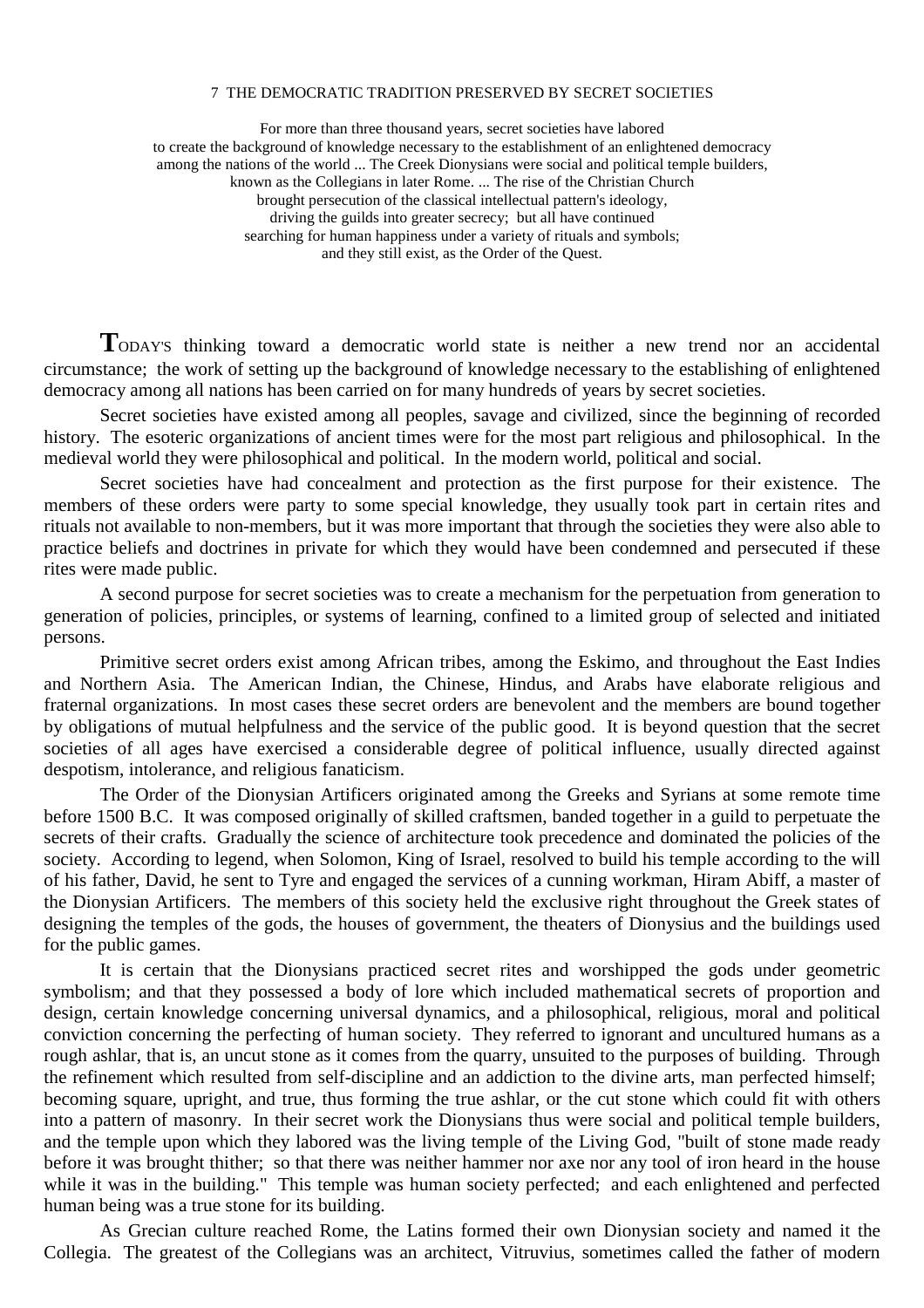architecture. A man of vast learning, he was responsible for the superior sanitation of Rome and the great aqueducts which still border the Appian Way. While the Collegia of the Romans was less philosophical than was the Grecian society, because of the different temper of the Latin people, it exercised considerable social power and perpetuated the substance of the old belief.

The rise of the Christian Church broke up the intellectual pattern of the classical pagan world. By persecution of this pattern's ideologies it drove the secret societies into greater secrecy; the pagan intellectuals then reclothed their original ideas in a garment of Christian phraseology, but bestowed the keys of the symbolism only upon those duly initiated and bound to secrecy by their vows.

Part of the Dionysian movement migrated eastward to build the empire of Islam with each stone in mosque and palace bearing the mark of the master masons. Later the migration continued as far as India, where these same marks are to be seen on the monuments of the Mogul dynasty.

In early development of Europe the Dionysians became the guild of the cathedral builders. They signed each stone with the secret symbols of their cult, and into the intricate carvings of church and chapel they worked the old pagan figures and designs. Many guilds sprang up, binding skilled craftsmen in confraternities of arts and crafts and trades. Architecture remained the chosen instrument for the perpetuation of the Great Design--the building of the perfect world.

All the sciences contained brilliant far-seeing men who equally desired to contribute their part to the philosophic empire of the future. Secret societies were formed in their own professions, using the emblems established in their arts to conceal their social aspirations. Thus did the Alchemists come into being, the mystic chemists seeking the elixir of life, the wise man's stone, the universal medicine, and the agent for the transmutation of metals.

The elixir of life is truth itself, the preserver of all things.

The wise man's stone is science, that can work all wonders and solve all riddles of the mortal sphere.

The universal medicine is wisdom, the only cure for ignorance, which is the universal disease.

The agent for the transmutation of metals is the pattern of the Universal State, the essence of the perfect plan for a world civilization by which all the base elements in human society can be transmuted into the spiritual gold of right purpose.

In Italy, the Illuminati sought for the pearl of great price hidden in the deep waters of mortal corruption.

In northern Europe, the Knights of the Holy Grail dedicated their lives to the search for the chalice of the passion.

Christian and Jewish cabalists pondered the letters of the scriptures to find the secret of the crown of splendors, and the Rosicrucians in their hidden houses used the Rose of Sharon as the symbol of brotherly love, a simple rearrangement of the letters r-o-s-e becoming e-r-o-s, the Greek God of love, Eros.

All these groups belong to what is called The Order of the Quest. All were searching for one and the same thing under a variety of rituals and symbols. That one thing was a perfected social order, Plato's commonwealth, the government of the philosopher-king. To this end each consecrated its life and knowledge, exploring ever further into the secrets of Nature to discover the greatest secret of all--the secret of human happiness.

We are indebted to these Brothers of the Quest for our sciences, arts, and crafts of today. They were the discoverers; they were the astronomers, scientists, physicians, mathematicians, and artists whose works we treasure but whose dreams we have ignored. They gave knowledge to the world to make men happy. We have used their knowledge to make a few men rich. We have perverted their skill, desecrated their dreams, and profaned their mysticism. But the knowledge they have given us is available to be used in a nobler way, and some day we shall awaken to our responsibility with the realization that it is our common duty to restore the dignity of learning and dedicate unselfishly to the human need.

About the middle of the 17th Century, Sir Elias Ashmole, patron of the liberal arts and founder of the Ashmolian Museum at Oxford, was initiated into the guild of the operative freemasons of London, the first noncraftsman to be permitted membership. From that time on, the entire pattern of the guilds was changed, and speculative masonry came to dominate the older form of the craft, and the intellect builder came into his own. One veil of the old symbolism was lifted, to reveal in full clarity that the guilds were dedicated to a program social and political.

In this way the old dream of the philosophic empire descended from the ancient world to modern time. Secret societies still exist, and regardless of the intemperance of the times, they will continue to flourish until the Quest is complete.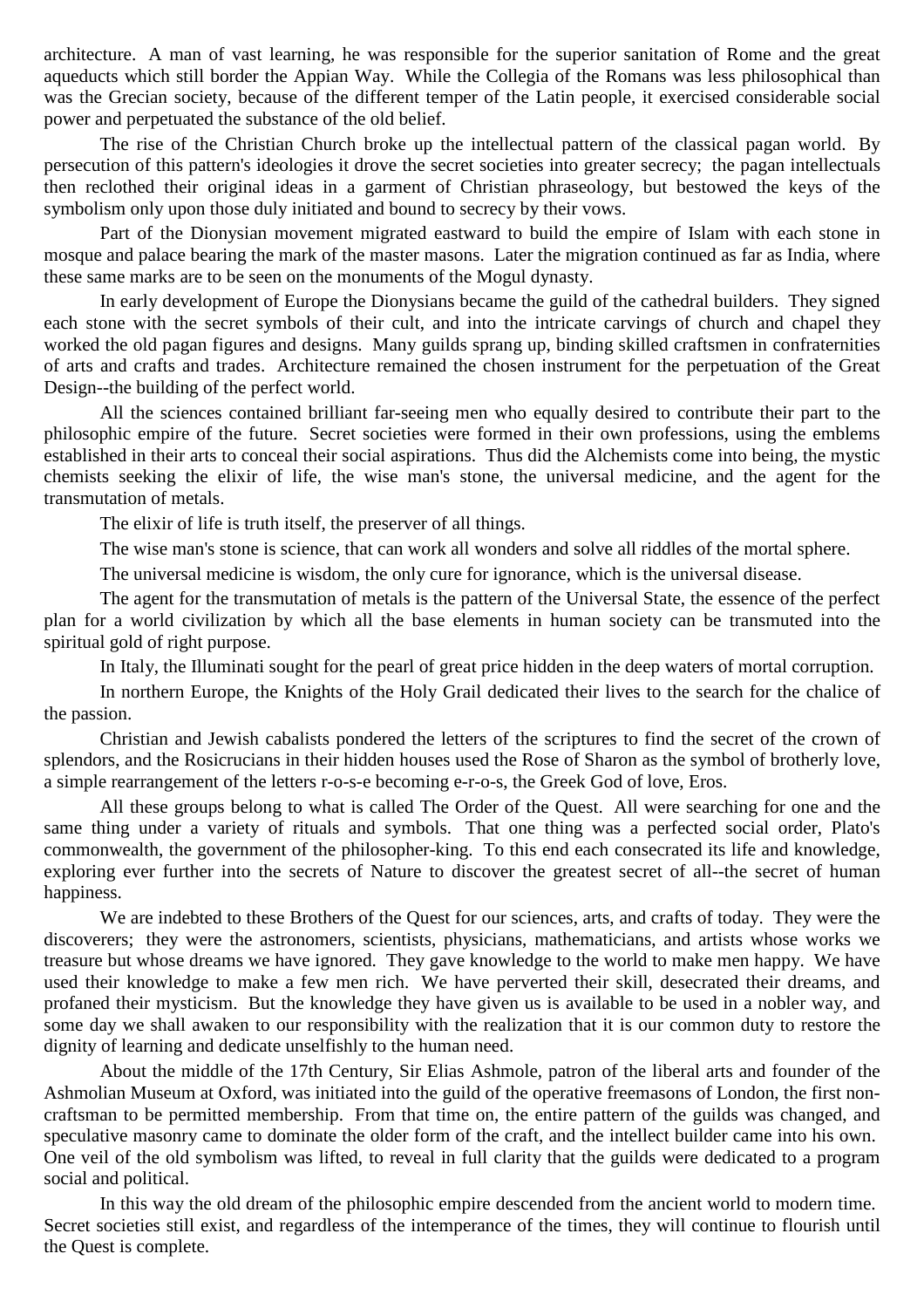For more than three thousand years, secret societies have labored to create the background of knowledge necessary to the establishment of an enlightened democracy among the nations of the world.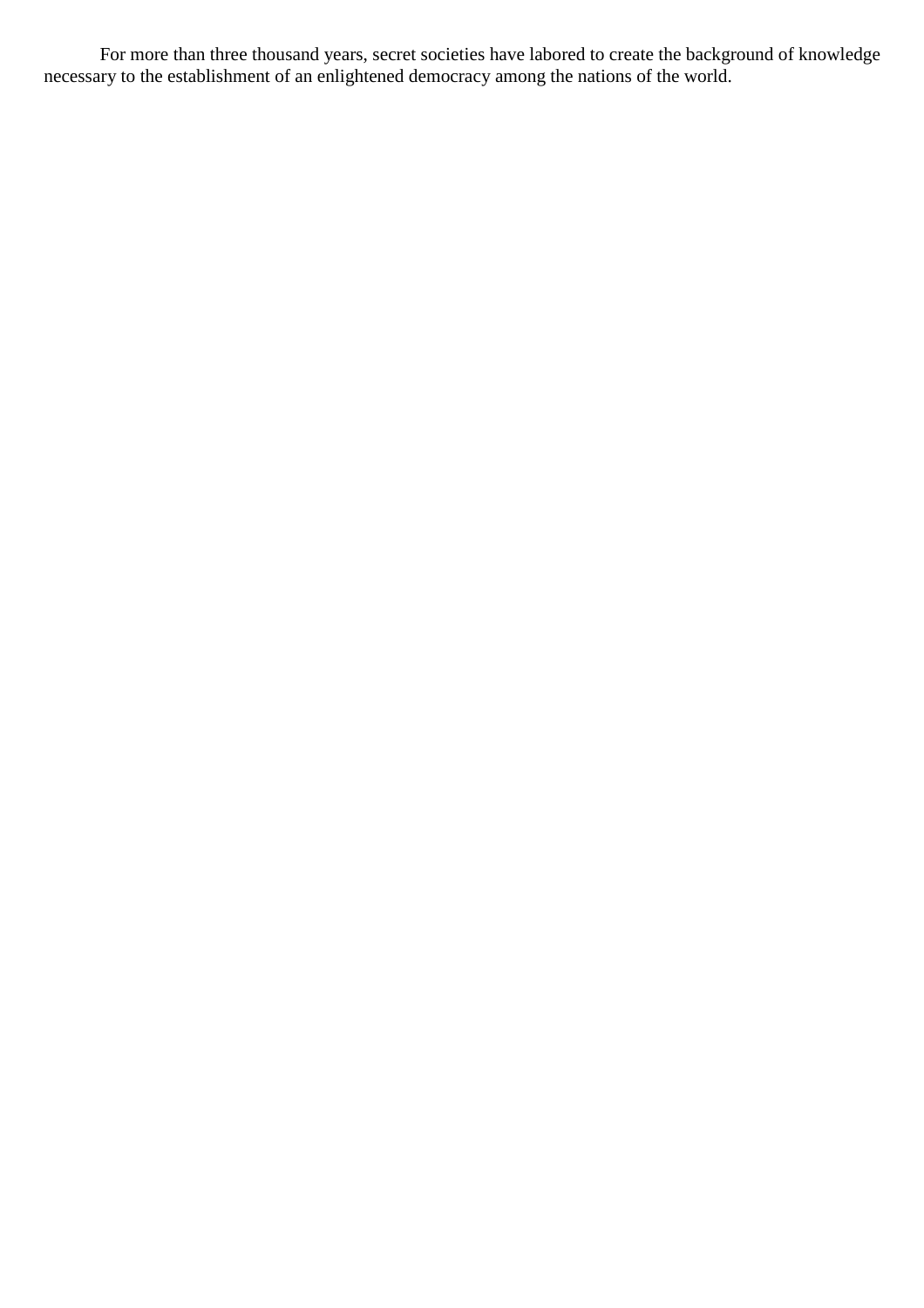#### 8 A NEW IDENTITY FOR CHRISTOPHER COLUMBUS

Many scholars were fully aware of the global form of the earth in the time of Columbus, who, according to early historians, State documents, and his own son, was not an Italian of humble station and uneducated but was a Greek Prince with an excellent classical education. ... It was from a Greek port that he sailed on the celebrated voyage of discovery. He was accompanied by a mysterious stranger, which has suggested that Columbus was an agent of the society of unknown philosophers. ... The pattern of the democratic ideal was beginning to assert itself over the tyranny of decadent aristocracy. A new world was necessary for a new idea. ... When it was necessary, it was discovered.

*NOTE: The University of Barcelona has pronounced genuine a document discovered by an Italian archeologist in 1929. It records that the treasurer of Spain counseled Colon to represent himself as Christophorens in demanding aid from the King of Spain, and states emphatically that Admiral Colon was not the same man as Christophoro Colombo, son of Dominico and Susana Fontanarossa who lived in Genoa.*



The cipher signature of Columbus (reproduced above) is<br>generally interpreted  $Salec$   $Chritus$ ,  $Maris$ ,  $Yorephu-Chritoferens$ . It was usual to build personal ciphers<br>upon dates. If the seven large letters above the signature appen ances. Ir the seven large tetters above the signature<br>are read according to the medieval system of numeration<br>the date 1420 results. The "x" appears to be a double<br>letter composed of "jx"; this would increase the sum Greek navigator?

As stated earlier, there can be little doubt that the Greeks were aware of the existence of the American continent long before the beginning of the Christian era. If information is not general on that point, it is equally surprising how little is known about the man Christopher Columbus who is accredited with the discovery of the new world. The date of his birth is unrecorded, and twenty cities claim Columbus as a native. So many legends have sprung up about this strange man that it is difficult to distinguish fact from fancy.

In 1937 a little book was published, entitled, *Christopher Columbus Was A Greek*. According to its author, Spyros Cateras, the real name of Columbus was Prince Nikolaos Ypsilantis, and he came from the Greek Island of Chios. The statement is backed by quotations from numerous early historians and State documents.

The author of this little book has documented his opinions in a manner to bring joy to the critical reader. He mentions the following Greeks who navigated the Atlantic ocean in ancient times: Hercules, Odyssus, Colaeus, Pytheus, and Eratosthenes. He points out that the language of the ancient Mayas of the American continent contains many words of pure Greek belonging to the Homeric period, and, to quote the book: "Years ago, in the republic of Uruguay, South America, were discovered traces of the army of Alexander the Great, swords and thoras with the inscription 'PTOLEMEOS ALEXANDROY'!".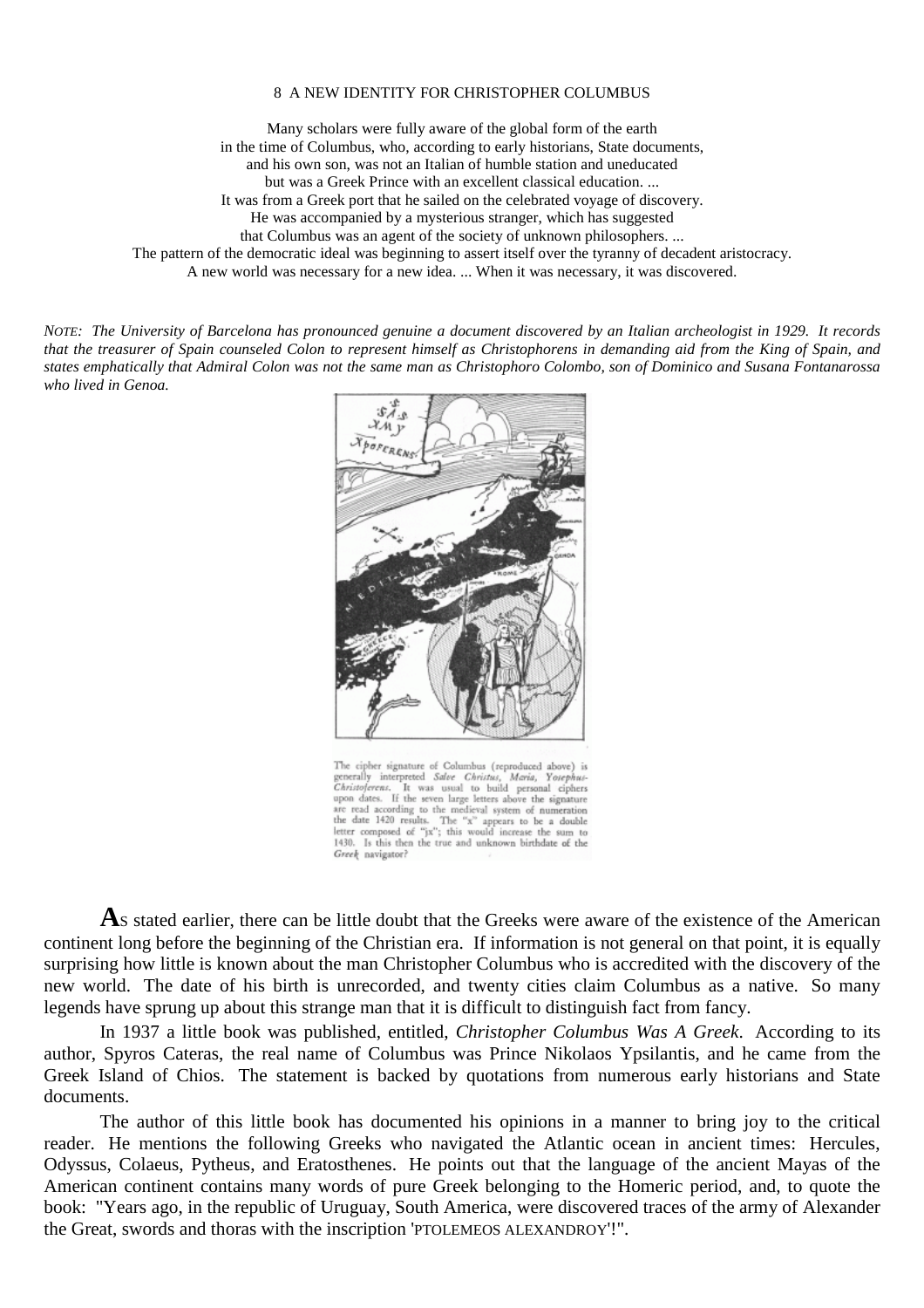All modern research on the life of Columbus tends to prove that he was not a man of humble station, poor or uneducated, and the story of Queen Isabella and her jewels is rapidly becoming recognizable as fiction. Columbus is emerging as a man of impressive personality with marked abilities as a leader and organizer and an excellent classical education.

Like most Greeks of his time he admired the writings of Plato and the other classical philosophers; he had the Greek birthright of legend and tradition, and was mentally well suited for interpretation of classical lore. There is much to indicate that Columbus was inspired for his voyages by Plato's account of the lost Atlantis and the records of early navigation to the West. Furthermore, Europe was not without some knowledge of geography and in his day there were many scholars aware of the spherical form of the earth.

A great trade with Asia had long passed over the caravan routes of the Near East, as the Arabs for the most part were a friendly people; but with the rise of the Turkish Empire to power most of these routes were closed to the infidel. When even the Crusades failed to keep clear the roads of commerce, it became ever more desirable to discover a western passage to the Orient. It was for this purpose that Columbus sailed, and not from an Italian or Spanish port, but from the Greek port of Mahon.

It is astonishing how difficult it is to ascertain the facts about the celebrated voyage of discovery and the life of one so prominent in history as Christopher Columbus; it appears that history entered into a conspiracy to conceal the truth. Possibly an elaborate misrepresentation was intentional, for certainly the confusion began before the death of Columbus. His own son refers to his father as a Greek. It has been suggested that Columbus changed his name because of religious or political pressure, but this is in the field of conjecture.

Then too, in browsing about among old records I have run across a dim figure involved in the life of Columbus, a strange man who seems to have served the explorer in die capacity of counselor. Nothing very tangible has as yet come to light, but it is hinted that this mysterious person accompanied Columbus on his first voyage. He was not included in the list of the mariners. He did not return, but remained in the West Indies; beyond this, no further mention is made of him.

This mysterious stranger is reminiscent of the black-robed man who guided the destiny of Mohammed. Were these obscure figures ambassadors of the secret government?--Columbus being one of the agents through which the society of unknown philosophers accomplished its purposes ?

It is my opinion that he was such an agent. The signature of Columbus, composed of letters curiously arranged and combined with cabalistic designs, certainly conveys far more than is inherent in the signature of a private citizen.

The importance of Columbus in the larger scheme of things is to be estimated from his relationship to the pattern of his own time. Europe, passing from the obscuration of the medieval period, was coming into the light of the modern way of life; the motion of the Renaissance had spread like ever widening ripples over the surface of a stagnant pool. Printing had been discovered; the mental emancipation of man from the tyranny of ignorance, superstition, and fear was gradually being accomplished. The democratic ideal was beginning to assert itself over the tyranny of decadent aristocracy.

As the mental horizon broadened, the physical horizon extended also. The Crusades had broken up the structure of feudalism. Principalities were forming themselves into nations, and the tribal consciousness was disappearing from the theater of European politics. This progress was opposed at each step by vested interests. But the human mind was becoming aware of its own powers, in a motion of continuing irresistible force.

A new world was necessary for a new idea. When it was necessary it was discovered. That which is needed is always near if man has the wit to find it.

Today we are again seeking for a new world. No longer do there remain undiscovered continents to serve us as laboratories for social experiments, so we are turning our attention to other kinds of worlds--worlds of thought, inner spheres which must yet be explored by daring navigators. Science in the last fifty years has discovered a new universe--the universe of the mind. The infant psychology has but to come of age for us to fully discover a new sphere for new exploration in the science of living.

The voyages of Columbus were followed by two centuries of enlarging our geographic knowledge of the earth. Explorers who sailed the seven seas seeking wealth, brought home knowledge; it released human thought from its Mediterranean fixation and accomplished the still greater end of breaking the power of a Mediterranean theology and a Mediterranean way of life. Men began to think world thoughts, began to realize that while the whole earth was one land divided into continents and oceans it still was a gigantic unity. Out of the global wanderings of stout sea captains in little wooden ships was developed our so-called global thinking of today.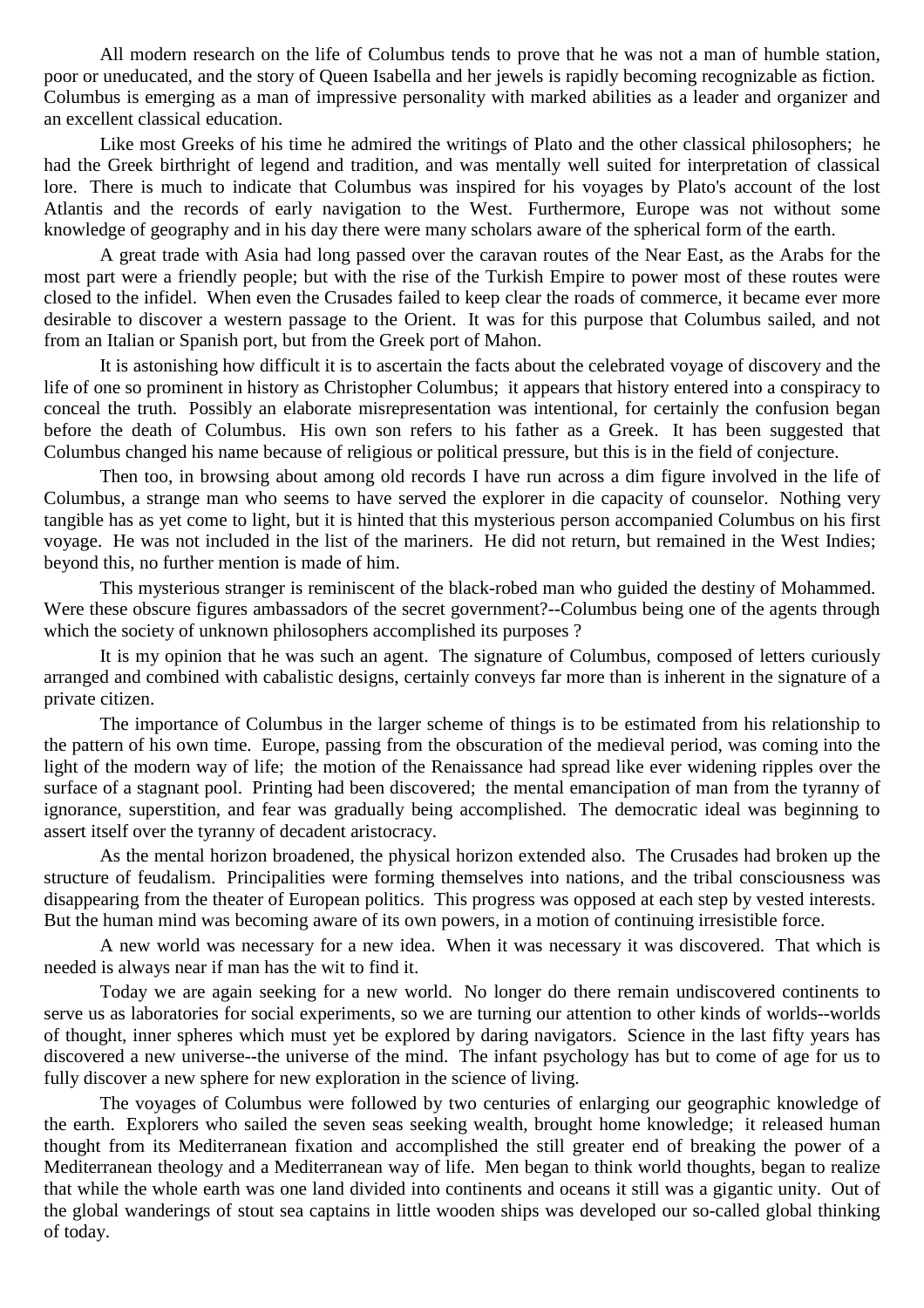The concept of a global world, at least in terms of geography, is now our common inheritance. After four hundred and fifty years we accept it without question, but mainly to toy with the belief that we will accomplish something in terms of ultimates if we can industrialize the entire planet. Our world is still too large for us to know how to use it. We have discovered much, but the greatest voyage still lies before us.

Our venture will be into that greater ocean that lies beyond the boundaries of the known. The new voyages will be made in laboratories, and the contrary currents will be the cosmic rays that move through the seas of universal ether.

This will require of each man that he make a long journey of discovery within himself, searching out the hidden places of his mind and heart. As Socrates so wisely observed, all mankind lives along the shore of an unknown land. This unexplored world abounds in wonders and is filled with riches beyond the wildest dreams of old Spanish conquistadores. In this land beyond the sea of doubt the wise men dwell together in shaded groves, and here, according to the old tradition, the scholar, the musician, the artist, and the poet--who makes the discoveries that science and philosophy must later prove--have already found the better way of life.

Christopher Columbus sailed his little ships for a land which by the writings of ancient philosophers he knew existed. And each of us in the fulness of time will make our own voyage in search of a philosophicallycharted better world--to follow the advice of Homer, to prepare our ships, unfurl our sails, and facing the unknown go forth upon the sea to find our own far distant native land.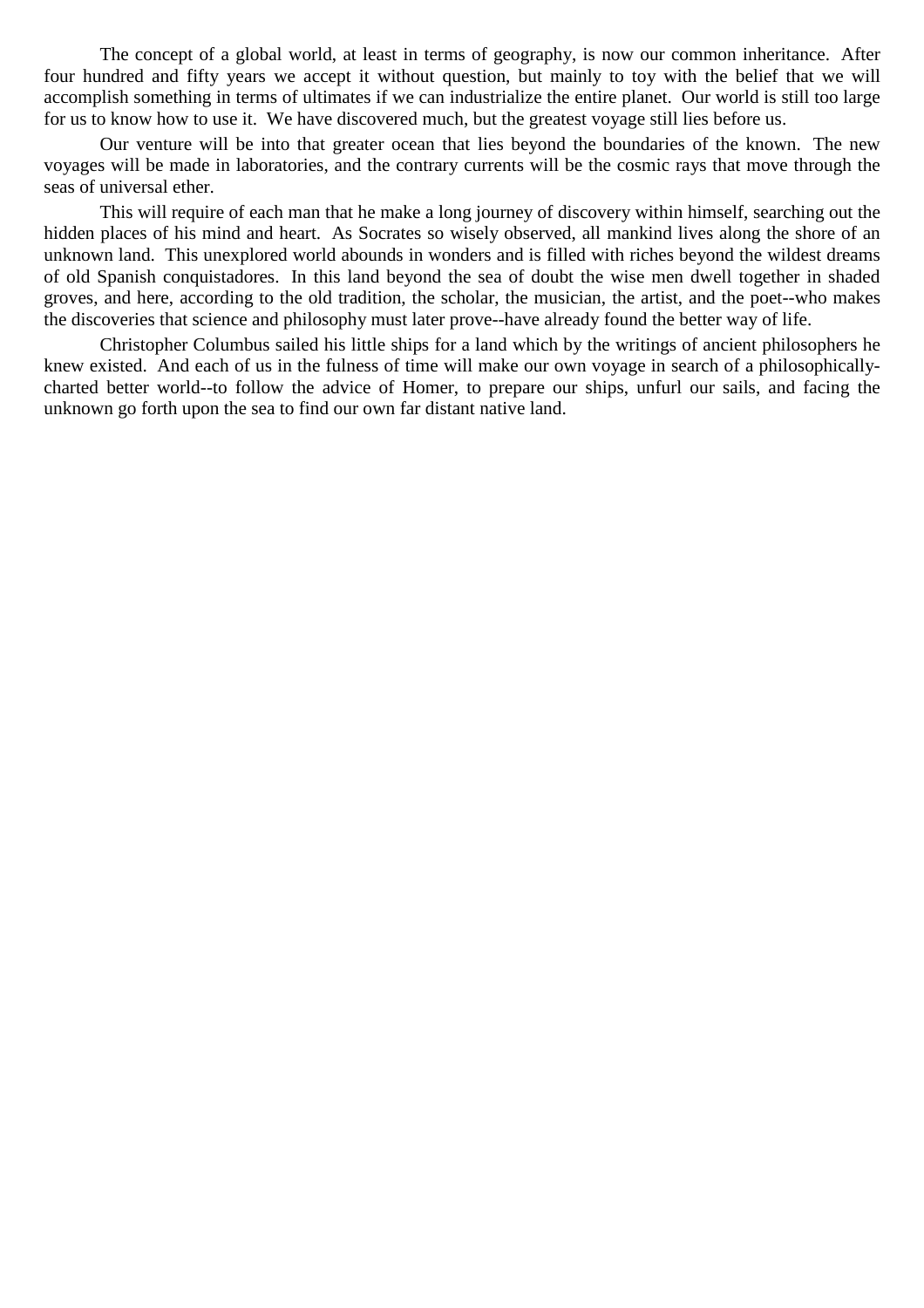# 9 THE PROPHECIES OF NOSTRADAMUS

Eleven years after Columbus reached our shores, an extraordinary man was born in France. In adult life he was both a respected physician and a mystic who was able to write accurately the history of the world to come. ... There was no indication at the time that in the Western Hemisphere would arise a great nation, but Dr. Michel Nostradamus saw a civilization established there that would observe (always on a Thursday) a day to express thanksgiving for freedom of religion, freedom of opportunity, and freedom of life. ... He prophesied that this nation would free itself from the bonds of the mother country, would greatly prosper, but would have to fight several wars--one with the Orient- before becoming a great power in a pattern of world peace, with other nations looking to it for leadership. ... All that he foretold is precisely according to the Platonic tradition.

**H**ISTORIES are generally written about the men who prominently influence the events that make history; little is written--though it might be of greater interest--about those shadowy figures who seem always to stand behind the men who make history.

Michel Nostradamus, seer of France, is among the most extraordinary of such men; born in 1503, and possessed of some inner source of knowledge beyond the reach of ordinary mortals, he wrote the history of the world to come !

Two hundred years later, the celebrated Illuminist and Rosicrucian, the Comte de St. Germain, remarked to his close friend, Prince Carl of Hesse-Cassel, that he was the one who had assisted Nostradamus in the calculation of his remarkable predictions.

All this is far too shadowy for sober historians, although a number have spent considerable time and developed numerous headaches trying to trace the life of the illusive Comte, who was called by Frederick the Great, "The man who does not die."

Nostradamus was a respected physician, a man of outstanding medical accomplishments. Few details of his life are available, but from the context of his manuscripts, his epistles to the King of France, and his letters to his own son, it is evident that he too belonged to the Order of the Quest. Mystic, philosopher, astrologer, alchemist, and cabalist, Nostradamus was versed in all the secret lore disclosed only to those who have bound themselves with the oath of the brotherhood.

The prophecies of Nostradamus might have come entirely as revelations of the spirit; but it is equally possible that in his quaint old doggerel verses he included part of the plan of things to come as already well set in the minds and purposes of his brother initiates.

The first edition of the *Prophecies of Nostradamus* was published in 1660. At that time the Americas were still the happy hunting ground of Spanish adventurers. There was no indication that in the Western Hemisphere would arise a great nation. Yet Nostradamus writes at sufficient length of the future state of America to indicate an extraordinary knowledge.

The old seer refers to this country under several names. He calls it the Hisparides, the Blessed Isles of the West. In another place he simply names it America. And his third designation of it is, the Land Which Keeps the Thursday.

This last form is the most astonishing. For it refers to the unique American holiday, Thanksgiving, which always falls upon a Thursday. And this the only holiday which depends upon the day alone for its observance, and is peculiarly the American holiday which expresses thankfulness for freedom of religion, freedom of opportunity, and freedom of life.

To summarize the opinions of Nostradamus concerning the future destiny of Western civilization is difficult, because of the involved idiom of the original text. But he points out clearly certain things that will happen. He saw that a great civilization would rise in the western world. This civilization would free itself from the bonds to its mother country, and then assume a free place among the temporal powers. The new country would flourish and extend its domain across the entire continent. It would grow rich and powerful, he predicted, and live at peace with its sister, (Canada). He said that America would have to fight several wars,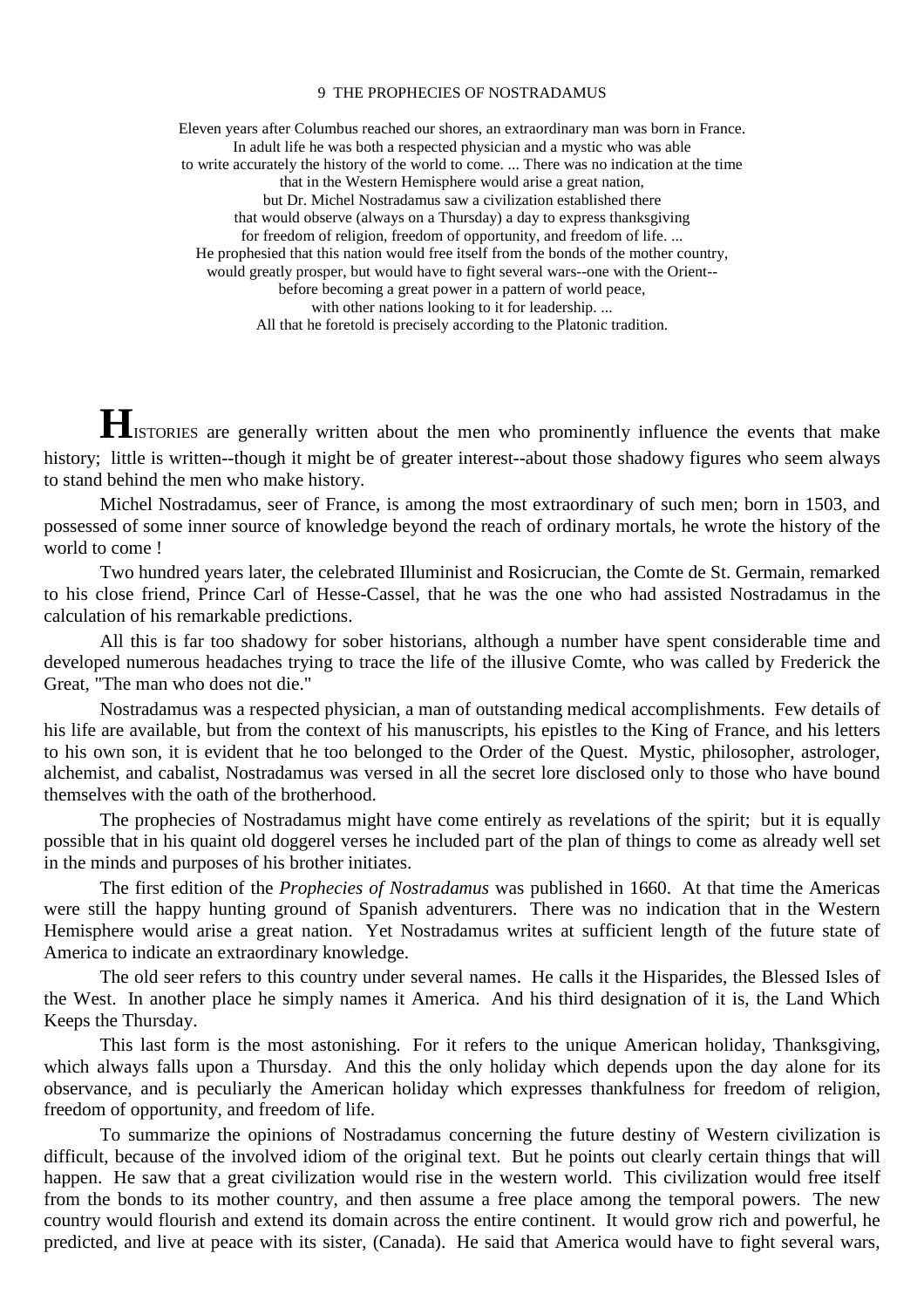including one with the Orient. This conflict he describes as an eagle flying against the rising sun, and in his day neither the eagle nor the rising sun had significance of the slightest importance in the symbolism of nations.

Fulfilling its destiny, Nostradamus foretold that America would become a great power in a pattern of world peace and would be looked up to by other nations for leadership against the common evils of the time. In short, as Nostradamus foretells the story of the Blessed Isles it is precisely according to the Platonic tradition; and we can not but wonder if he was a party to that tradition, and knew exactly whereof he spoke.

Whether the 16th Century physician of France had his visions from within himself, or whether he merely wrote down what was given to him by another, we can never know. Conventional thinkers, doubting such prophetic powers, incline toward the second alternative. And that will leave them scarcely less comfortable of mind, for the existence of this secret brotherhood plan is then virtually admitted.

Nostradamus is not the only prophet who sensed or knew the future of western empire. There was Dr. Ebenezar Sibly, who flourished in England about the close of the 18th Century. It is reported that Sibly had a shrewish wife and it was to escape her tongue that he retired to a garret of his house to ponder the mysteries of the Universe, his meals being passed to him through a hole in the door. Dr. Sibly divided his time between an infallible elixir which, if dissolved in wine, would dissolve all human ills, and the writing of long books dealing with astrology, physiology, and anatomy.

In his day, the American republic was in its infancy; and brilliant politicians on the floor of the House of Commons were predicting that the rebellious colonies would soon be begging on bended knee to be restored to the British commonwealth. Sibly, though a stout Britisher, expressed his regrets that he had to point out that, in one detail at least, an astrologer in his garret would prove wiser than the best politicians in Europe, for sad to relate, the American colonies would not come home--the stars decreed otherwise. Not only would they remain outside the fold, he said, but they would grow rich and powerful; extending themselves across their continent, Americans would build great cities and develop world trade and industry. And, one day--horrible thought!- they would be stronger than the mother country ! And this was the truth that must be spoken, if only through a hole in a garret door.

It should be remembered that among the ancients, astrology was one of the sciences of government. The prognostic aspect of the subject was not the main interest in the minds of such men as Pythagoras and Plato; these philosophers saw in the motion of the heavenly bodies and the order of the cosmos a great pattern of natural laws. The Universe was a celestial empire populated with planets, and suns, and moons, in a heavenly arrangement which was a clue to the proper distribution of human affairs. The State, they advocated, should be patterned after the Cosmos. Governments of men should be in harmony with the larger government of the world.

Many old astrological books indicate clearly that planetary symbols were used to represent the elements of a political system, and that the astrologers themselves were part of the Order of the Quest. Beneath the cloak of professional astrologers, they were counselors advising kings and princes to establish better laws and rule their peoples more wisely.

Nostradamus was consulted by three kings. Europe's most powerful Queen, Catherine de Medici, also consulted him on numerous occasions. His advice was always temperate and directed toward the public good. His scholarship gave a perspective on political problems that was beyond the scope of the professions of statescraft.

All the petty princes of Europe in medieval times had their Merlins, wise old men who in many instances were the actual rulers of the State. It is obvious that if these counselors Were bound together by some common purpose their collective power would be considerable. And they were bound together, in the secret society of unknown philosophers, moving the crowns of Europe as on a mighty chess board. Men of this calibre bring about the mutations of empire. It is the general opinion that revolutions begin with the common people, but this is not true; the benevolently informed always guide and direct public opinion.

Through the centuries the prophesies of Nostradamus have continued to exercise a powerful force on the political destiny of the world. They have been translated into most of the languages of Europe; they were frequently quoted and reprinted during the period of the First World War; and in the Second World War both the Axis and the Allied powers have quoted Nostradamus variously to serve their purposes.

It is in the larger picture of the world's future that Nostradamus indicates the coming of the great league, or assembly of world powers. This league is to be the only human hope of peace, the only solution to a competition between nations. The formation of this league begins the new life of the human race, will allow the human being at last to emerge into the estate for which he was fashioned.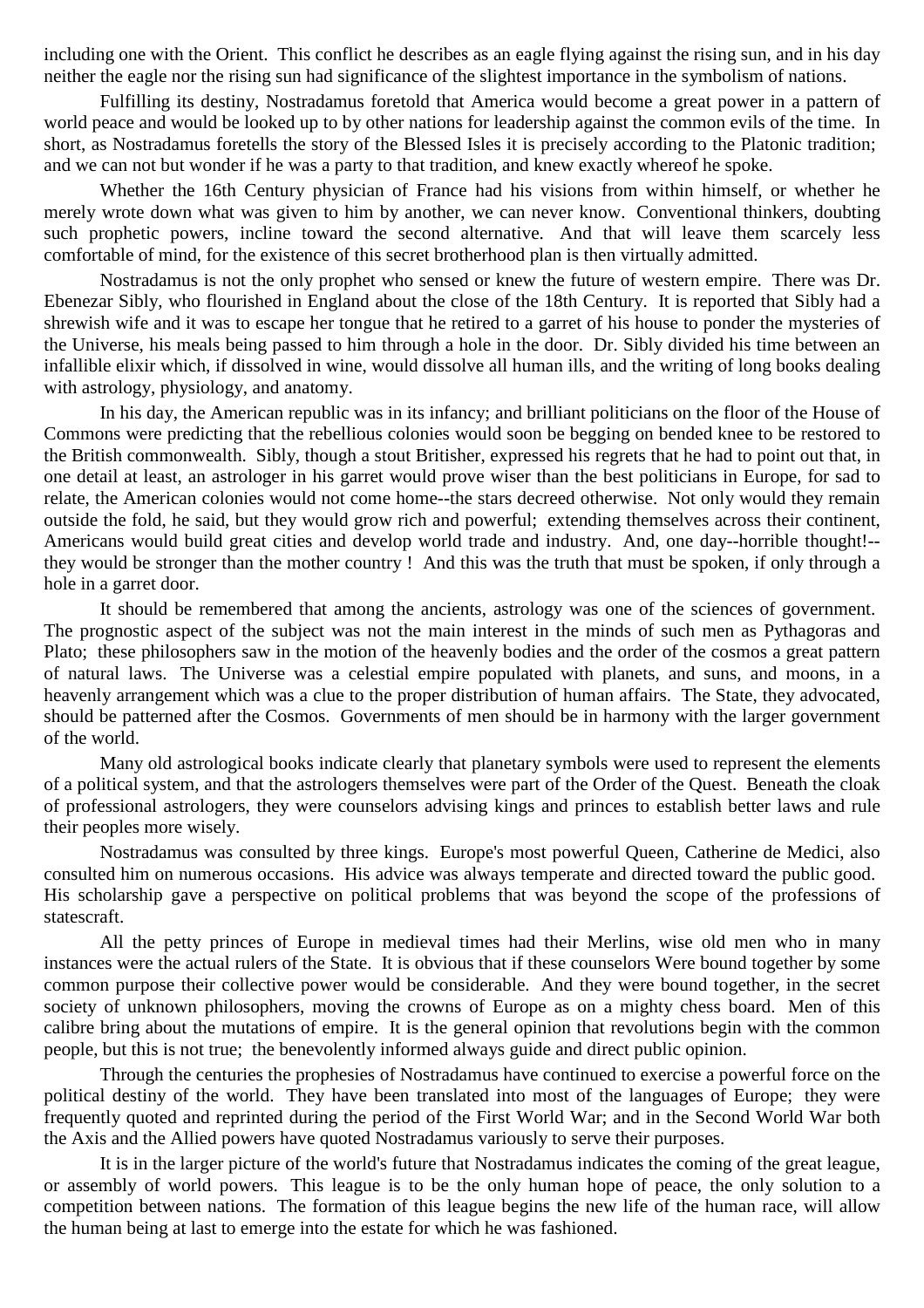Barbarism ends with the beginning of world civilization. To be civilized, according to Cicero, is to reach that state of personal and collective behavior in which men can live together harmoniously and constructively, united for the betterment of all. By this definition, we have never been civilized. We have existed in a state of cultured savagery.

The promise of Nostradamus is especially meaningful in these difficult years; for he assures us that the commonwealth of nations is to become a reality.

The men who through the centuries have envisioned Utopia belong to ages yet unborn, when the principles of natural philosophy will be applied to the problems of government and social dilemmas will be examined for solutions which are now termed impractical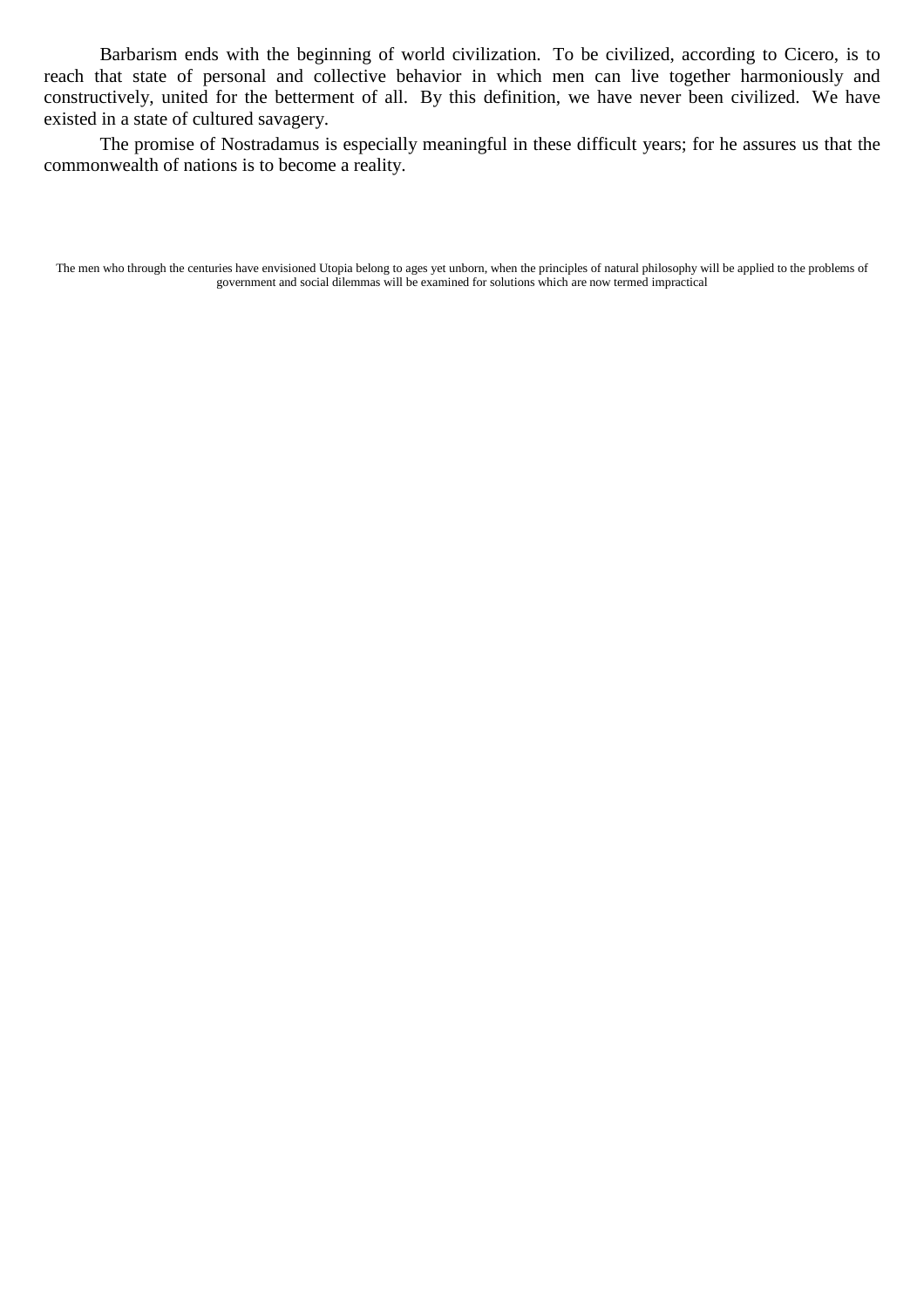#### 10 THE DESIGN OF UTOPIAS

Sir Thomas More wrote a fable, about four hundred years ago, to set forth the social state of man

in a philosophic commonwealth, but so completely has the world missed the entire point,

that the very word "Utopia" is even today a synonym for optimistic

but impractical ideals of reform. ... Campenella, an Italian philosopher,

wrote of the major tragedy in that the subject of statesmanship alone had been neglected

as practically every other subject had been reduced to a science.

Government officials, he insisted, should be elected after examination to determine

knowledge and fitness .... Boccalini contributed further to Utopian literature,

and Andreae sought to Christianize it, with the theme: "For lack of vision the people perish."

**O**NE of the best known and least read of the world's literary productions is Sir Thomas More's *Utopia*. It was composed by a man who had suffered greatly from the political corruption of his day, 1478-1535; having held high office, More was well acquainted with those machinations commonly called conspiracies of the State.

More should properly be regarded as a Platonist, too; for the entire framework for the Utopia is borrowed from Plato's *Republic*, and the book is permeated throughout with Platonic ideology concerning the ideal State. Under a thinly veiled satire attacking the policies of King Henry VIII, here then is another voice calling men to the correction of their political vices.

Unfortunately, the immediate success of More's book was due to his attack on the King and the government in general, rather than any serious considerations of the remedies which he suggested.

In the *Utopia*, More presents his philosophical and political conviction in the form of a fable which sets forth the social state of man in a philosophic commonwealth. So completely has the world missed the entire point that More attempted to emphasize, that the very word "Utopia" has become a synonym for optimistic but impractical ideals of reform.

Sir Thomas More was centuries in advance of his day, which was reason enough why he could not be appreciated. Together with the master, Plato, More belongs to ages yet unborn, to the time when men weary of study of the dilemmas which now they examine by what they think is practical, will turn to solutions which they now term impractical.

An important Utopian was Tommaso Campenella, 1568-1639, an Italian philosopher also with strong Platonic leanings. Out of the wisdom of his years, Campenella composed the Civitas Solis, the city of the sun. In this work he departed from his usual interests--science, mathematics, and religion--to apply the principles of natural philosophy to the problems of government. He regarded it as a major tragedy that men had reduced to a science practically every branch of learning except statesmanship, which continued to be left to the vagaries of incompetent politicians skilled only in the arts of avarice.

Unfortunately, Campenella was not able to free his mind entirely from the pattern of his contemporary world, so his ideals are confused and not entirely consistent. He viewed government as a kind of necessary evil to be endured until each man shall become self-governing in his own right. To the degree that the individual is incapable of the practice of the moral virtues, he must be subjected to the laws which protect him from himself and protect others from his unwise actions. The principal purpose of life then is to release oneself from the domination of government by the perfection of personal character.

Campenella envisioned the perfect State as a kind of communistic commonwealth in which men shared all the properties of the State, receiving more or less according to the merit of each one's action. His theory that the State should control propagation is a little difficult in application, but his advice that all men should receive military training as part of their education would meet present favor. Government officials, he insisted, should be elected by an examination to determine knowledge and fitness, and promotion should be by merit alone and without political interference. This view is definitely Platonic, and leads naturally to Plato's conception of the philosopher-king as the proper ruler over his people.

Campenella may have intended his *City of the Sun* to be a philosophic vision of a proper world government, or may have been setting forth no more than the basis for a new constitution for the City of Naples, which at that time was looking forward to the estate of a free city. It is also said of Campenella that he lacked the beauty and idealism of the greater Platonists, and while this is probably true, his book is witness to the ills of his own time and a reminder to us that most of the evils he pointed out remain uncorrected.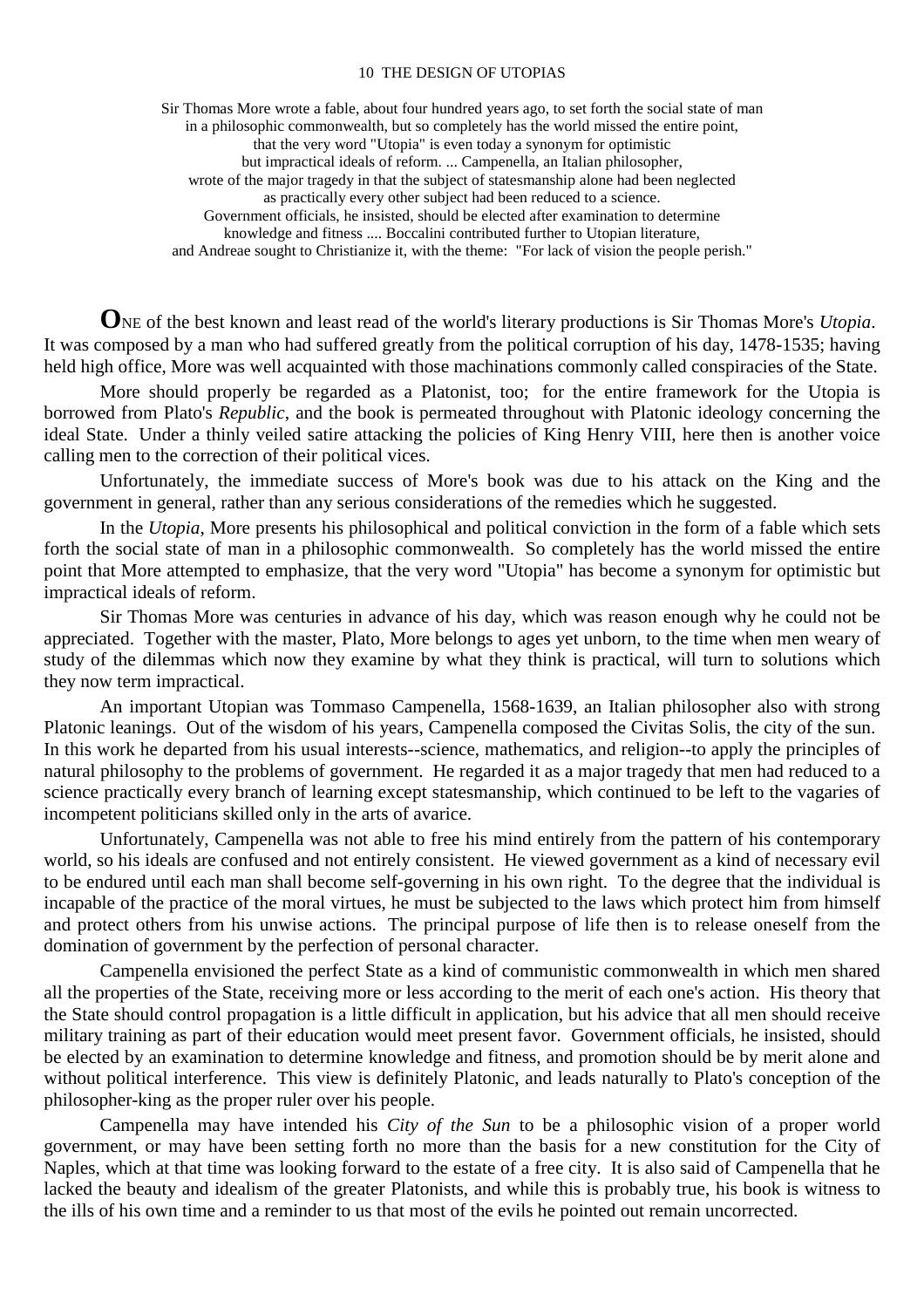In the year 1613, Trajano Boccalini, aged seventyseven, was strangled to death in his bed by hired assassins. At least this is one account. We are informed by another historian that he died of colic. A third describes his demise as a result of being slugged with sand bags. Anyhow, he died. And it is believed that Trajano's end was due to a book which he published entitled, *Ragguagli di Parnaso*, a witty exposition of the foibles of his time.

The 77th section of this book is titled, "A General Reformation of the World." Like the other Utopians, Boccalini made use of a fable to point out political evils and their corrections: Apollo, the god of light and truth, is dismayed by the increasing number of suicides occurring among men. So he appoints a committee composed of the wisest philosophers of all time to examine into the state of the human race. These men bring a detailed account and numerous recommendations to Apollo. Nearly every evil of modern government is included, ranging from protective tariffs to usury in private debt. The final conclusion reached by the committee is that the human problem is unsolvable except through a long process involving suffering and disaster. As an immediate remedy the best that could be done was to regulate the price of cabbages--which seemed to be the only article not defended by an adequate force of public opinion or a large enough lobby in places of power.

Boccalini's satire is important because it constituted the first published statement of the Society of the Rosicrucians. It points out that, first, evils must be recognized; then, the public must be educated to assume its proper responsibility in the correction of these evils; and lastly, public opinion must force the reformation of the State and curb the ambitions of politicians. This was a solemn pronouncement in the opening years of the 17th Century. It is little wonder that it cost Boccalini his life.

Johann Valentin Andreae, an early 17th Century German Lutheran theologian, was the next to cast his lot with the Utopians. Andreae's status is difficult to define, but he is generally believed to be at least the editor of the great Rosicrucian *Manifestos*, and the author of the *Chemical Marriage of Christian Rosencreutz*. We may therefore safely assume that he was connected with one of the great orders of the Quest.

Andreae's contribution to the Utopian literature is his *Christianopolis*, or the City of Christ. This work, which is almost unknown to English readers, is largely developed from the ideas of Plotinus. *Christianopolis* is Platonopolis, Christianized. Its author was a quiet scholar with a long white beard and a strict sense of Lutheran propriety. His *Christianopolis* is a monument of morality and good taste, but beneath his strict orthodoxy, Andreae was a man of broad vision. His city is governed by the wise and is enriched with all the arts and sciences; there is no poverty. The citizens are happy because each is performing his task motivated by an understanding of the dignity of human life.

To my mind, it is dignity of values that makes *Christianopolis* a great book. In order to live wisely, men must have a sense of participation in the present good and future good. There must be a reason for living. There must be a purpose understandable to all, vital enough and noble enough to be the object of a common consecration. Andreae tells us again and again, in the quaint wording of his old book, "For lack of vision the people perish."

It remained for the master of all fable, Sir Francis Bacon, to bind together the vision of the Utopias with supreme artistry. It is a philosophical catastrophe that Bacon's *New Atlantis* was left unfinished. Or was it left unfinished ? Rumor has it that the book was actually completed but was never published in full form because it told too much. The final sections of Bacon's fable are said to have revealed the entire pattern of the secret societies which had been working for thousands of years to achieve the ideal commonwealth in the political world.

I have examined two old manuscripts relating to this subject and found them most provocative; but it might be less to the point to discuss that which Lord Bacon was compelled to conceal, when there is so much that is worthy of our consideration in the parts of the work actually published.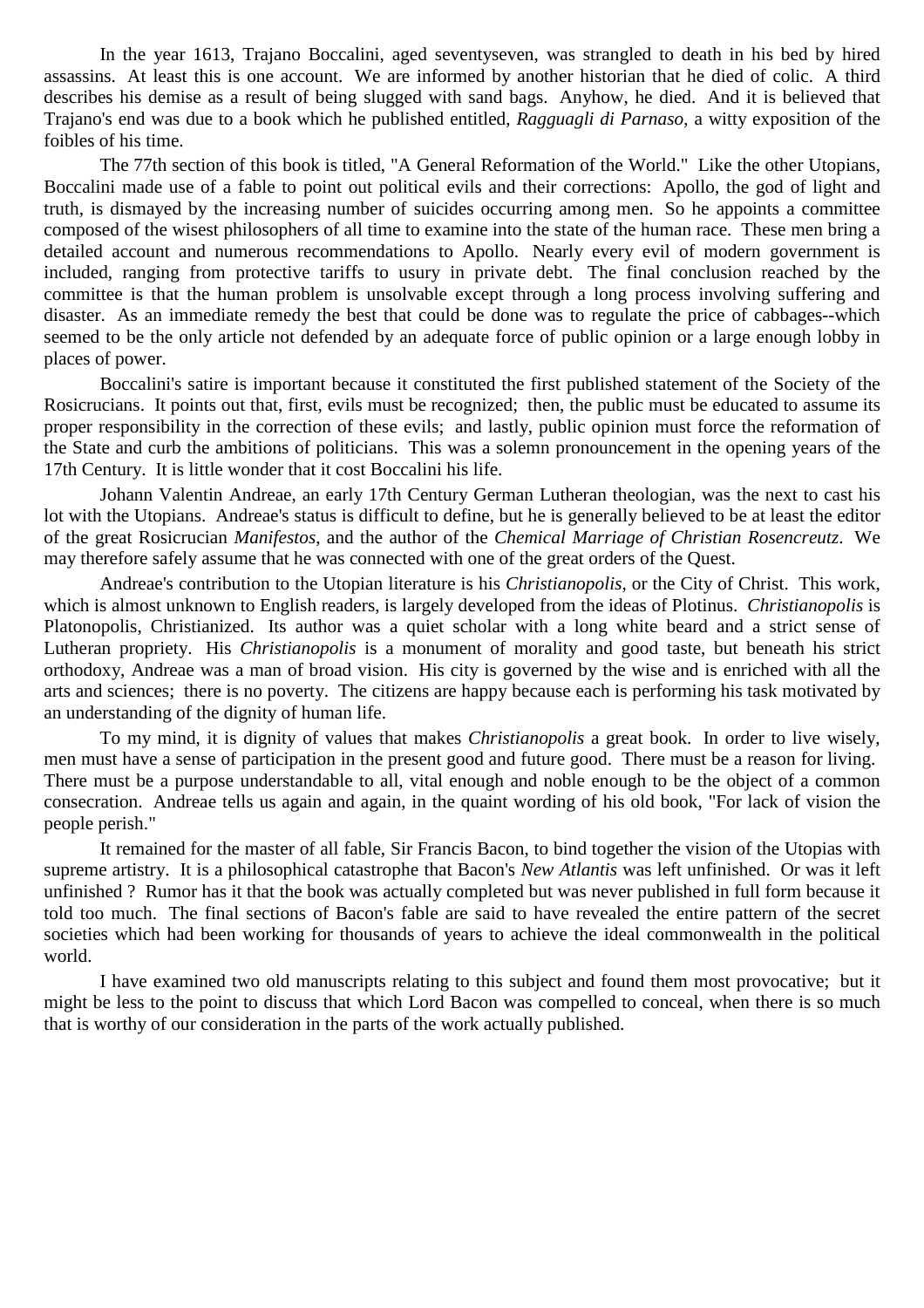#### 11 THE OBJECTIVE OF THE SECRET SOCIETY

One reference to a secret society in Bacon's *New Atlantis* is scarcely less than a proclamation of the Society of Unknown philosophers, but has gone unnoticed for three hundred years. ... This fable is of the land of Bensalem, meaning the Son of Peace, which with its merchandise, the Light of Truth, maintained a trade with Atlantis, which was declared to be the same as America. ... Every thing indicates that it was Sir Francis Bacon's dream that the enlarging of the bounds of human empire should be instituted on our own continent, an area peculiarly set aside by Nature for the perfection of philosophy and the sciences.

THE writings of Sir Francis Bacon are generally grouped under three headings--professional, literary, and philosophical. Each of these groups contains a variety of important works. But Lord Bacon's mind, taste, and conviction are best revealed through his philosophical writings. In this group are works that are strictly philosophical, others that verge toward the sciences, and still others which sum up convictions relating to all branches of knowledge.

Possibly the most remarkable of Lord Bacon's ethical contributions is the fragment called the *New Atlantis*, which forms a kind of gloss upon his principal philosophical production, the *Instauratio Magna*. To Bacon, the greater part of learning was the application of knowledge to the necessities of the human state. It was only natural that he should envision the results should his inductive system be given Universal application.

The *New Atlantis* was first published in 1627, as a kind of appendix to the *Sylva Sylvarum*, a natural history in ten centuries. On the title page is a curious design. It shows the figure of an ancient creature representing Time drawing a female figure from a dark cavern. The meaning is obvious: Through time, the hidden truth shall be revealed. This figure is one of the most famous of the seals or symbols of the Order of the Quest. Contained within it is the whole promise of the resurrection of man, and the restitution of the divine theology.

The *New Atlantis* was not published during the recorded lifetime of Lord Bacon. It was issued the year following his death by His Lordship's chaplain, William Rawley. This man was Bacon's close friend and familiar over a period of many years, and most of Bacon's papers were entrusted to Rawley's care. In his admiration for Bacon's personal character and philosophical powers he left the expressed wish to be buried at his master's feet, and his wish was fulfilled.

Rawley writes in his introduction to Bacon's the *New Atlantis*, "This fable My Lord devised, to the end that he might exhibit therein, a model or description of a college, instituted for the interpreting of nature, and the producing of great and marvelous works, for the benefit of men; under the name of Solomon's house, or the college of the six days work."

The college of the six days work is, of course, a thinly veiled reference to the perfection of nature through art. The six days are the days of creation by which the natural world was brought into existence, according to the account given in Genesis. As God created the Universe in six symbolic days, so man by art- that is, philosophy--must create the condition of his own perfection by means of six philosophical steps.

The college is the secret school--the wise man's 'house' wherein are taught all arts and sciences, and not according to a materialistic interpretation, but according to a divine understanding of causes.

Rawley stated that it had been His Lordship's intention to complete the fable of the *New Atlantis* with a second part, to contain the laws of the Ideal State, or commonwealth of the wise. Since it was Bacon's custom to prepare numerous drafts of his writings in the process of perfecting them, it is probable that the second part existed at least in outline; but Rawley would not have felt it proper to publish the part which His Lordship had not perfected in literary form.

It is well known among the secret societies of Europe that the second part of the *New Atlantis* exists. It includes a description of a great room in Solomon's house wherein are displayed the crests and the coats of arms of the governors of the philosophic empire. It may be for this reason that the writings were suppressed, for these crests and arms belonged to real persons who might have been subjected to persecution, as Sir Walter Raleigh was, if their association with the secret order had been openly announced.

The fable of the *New Atlantis* begins with a ship sailing from Peru for China and Japan being driven from its course by contrary winds. Those aboard after many months faced death by starvation and disease. They prayed to God for help, and their prayer was answered; the ship came at last to the fair harbor of a great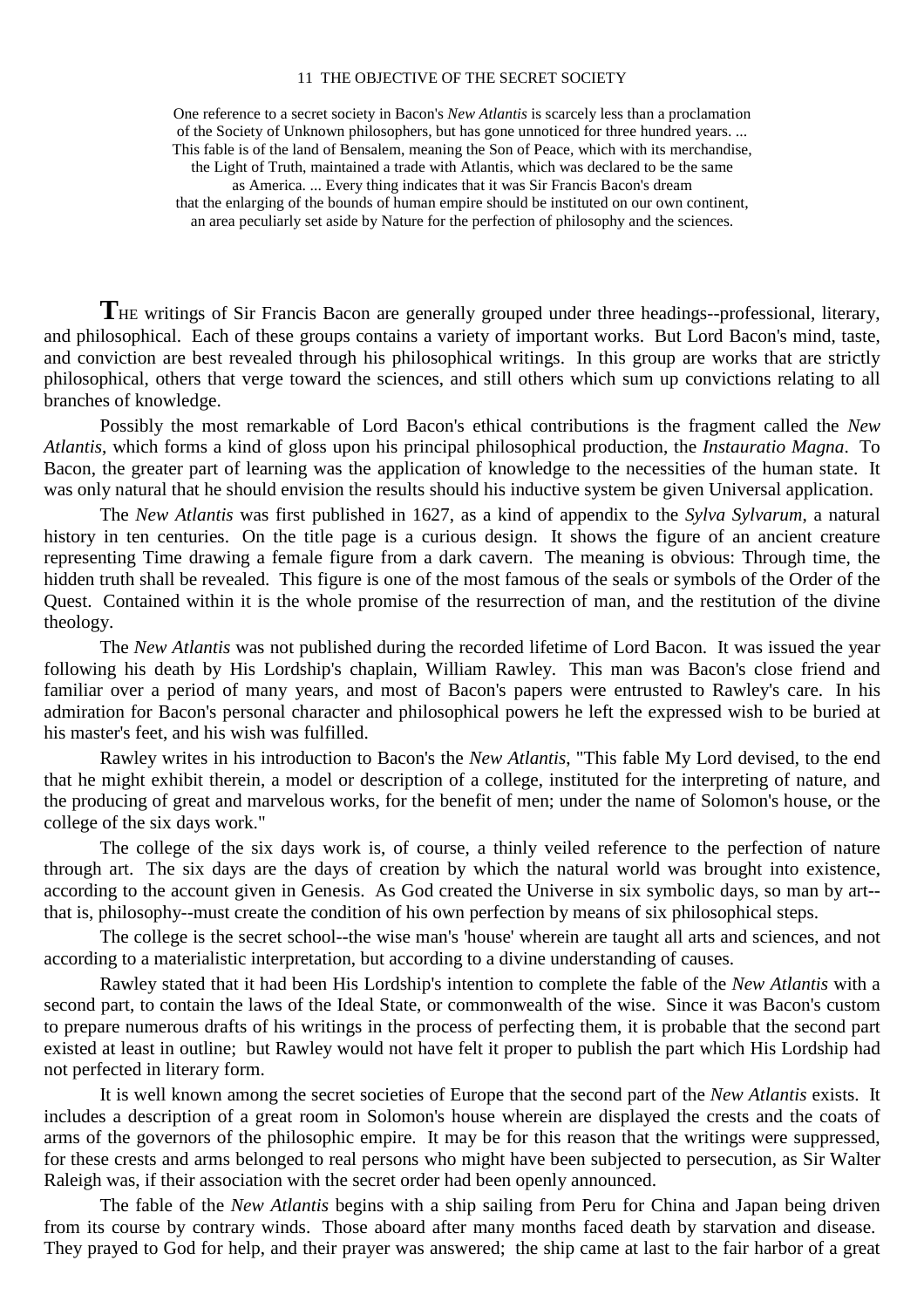city in an unknown land. Here the mariners were hospitably received and after certain formalities were permitted to land; and the wonders of the city were then revealed to them.

The title page of Bacon's masterpiece, *Novum Organum*, features a small sailing ship between two columns. These columns are the pillars of Hercules, the Strait of Gibraltar, which marked the western boundary of the sea. The little ship is science, sailing forth from the limits and boundaries of the old world into the unknown sea of Universal learning. Is not this the same ship that finally came to haven in the Wise Man's City  $\gamma$ 

The *New Atlantis* describes the magnificence of the college of the six days work. Here the wise dwelt together in a gentle commonwealth of learning. One of the wise men makes the following statement in a prayer:

"Lord God of Heaven and Earth; Thou hast vouchsafed of Thy grace to those of our *Order*, to know Thy works of creation, and the secrets of them; and to discern (as far as appertaineth to the generations of men) between divine miracles, works of nature, works of art, and impostures and illusions of all sorts."

It is difficult to understand how this reference to a secret order has passed unnoticed for so long, for it is scarcely less than a proclamation of the Society of Unknown Philosophers.

The name of the land in which stood the Wise Man's City was Bensalem; this means the Son of Peace. Bensalem maintained a trade with all parts of the world, but not for gold, silver, jewels, silks, spices, nor any other material commodity; its merchandise was the Light of Truth. Among the nations traded with was Atlantis, which was declared to be the same as America.

The college of Solomon's house had ambassadors, agents, and representatives among all the nations of the world, so that all discoveries in the arts and sciences might be known to it. In great libraries all useful records were stored up for the service of future ages.

The book closes with a long lecture delivered by one of the Fathers of Solomon's house. This great dignitary summarized the work of the brotherhood in the following magnificent statement--one which might well be inscribed over the doors of learning and in the hearts of all scholars, scientists, and philosophers:

"The end of our foundation is the knowledge of causes, and secret motions of things; and the enlarging of the bounds of human empire, to the effecting of all things possible."

The Father of the wise men then described the laboratories, observatories, mines and hospitals; and the various engines and inventions by which the elements could be controlled and the secrets of Nature discovered. There were gardens for the study of plants, and parks filled with birds and animals so that men could investigate their habits. Even reptiles, insects, and fishes were considered and their uses classified.

Medicines of all kinds were distilled and compounded, and mechanical arts were perfected according to the laws of Nature.

There were houses where the senses of man were studied with the aid of perfumes, flavors, sounds, music, and extraordinary accoustical devices.

And there were houses where only deceits were on record, so that the methods by which men can be deceived could be made known and studied.

In the philosophical city all men were employed according to their tastes and ability, and each contributed in his own way to the sum of useful knowledge. There were museums where rare and excellent inventions were preserved, and galleries containing the statues of great men who had contributed to the improvement of the human race. Among the statues was one to Christopher Columbus; another to the man who had invented bread.

The narration ends abruptly with the word of the editor that the rest was not perfected.

Missing is that part which was to describe the laws of a philosophical commonwealth. It is safe to assume that these laws, like the whole pattern of the story, were the same set forth by Plato for the government of the wise.

Everything indicates that it was Bacon's dream that the college of the six days should be erected in America, an area peculiarly set aside by Nature for the perfection of philosophy and the sciences.

Part of this dream has been realized. In this land are the greatest laboratories, observatories, and institutions of research that the world has ever known. We are exploring into the mysteries of the atoms and the electrons, and have brought the heavenly fire, electricity, to be the servant of our purposes.

All that remains is to crown science with philosophy. As we perfect the inner part of learning the philosophic empire will arise in human society.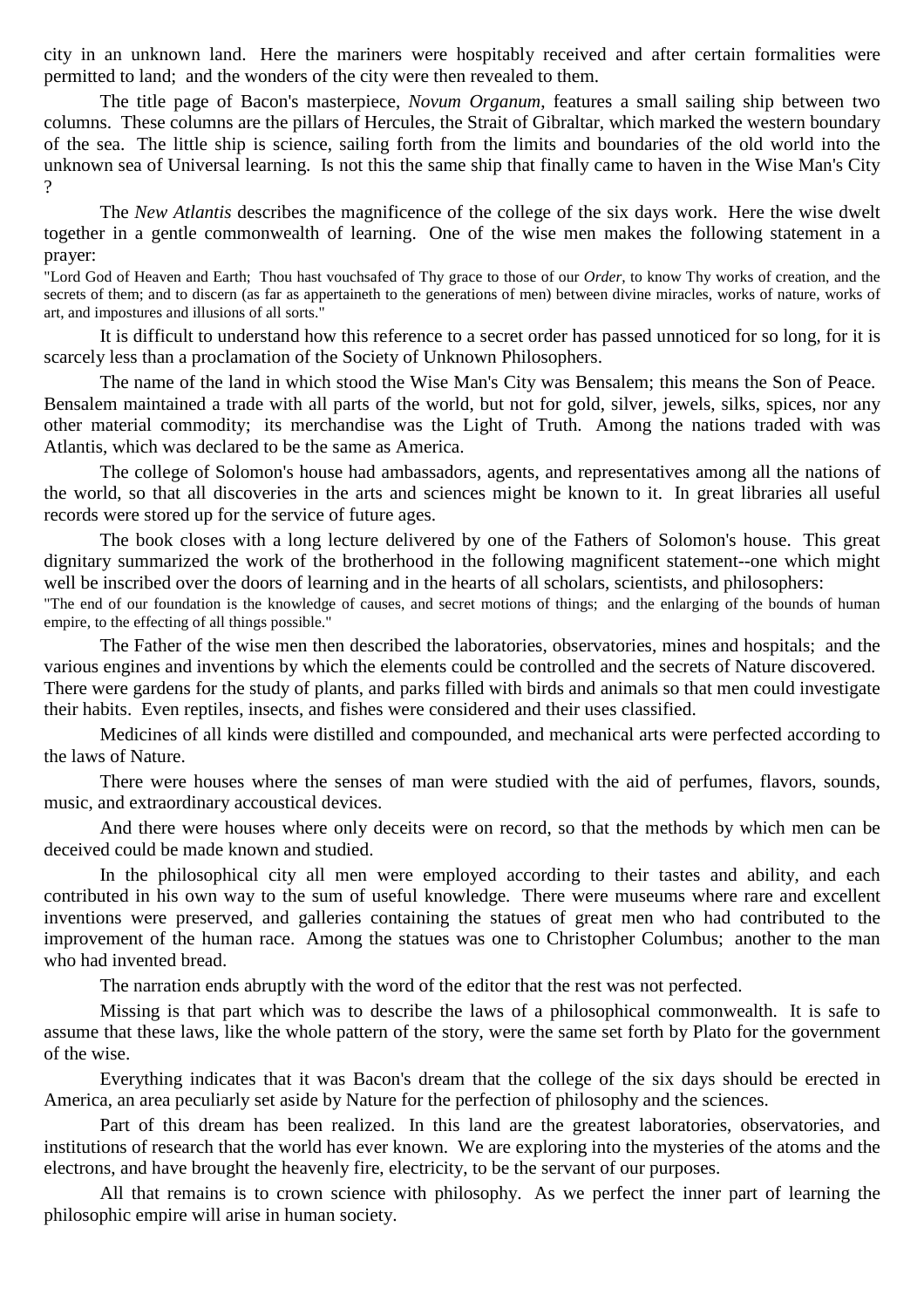### 12 WESTERN CULTURE A THOUSAND YEARS BEFORE COLUMBUS

In the Mexican area the civilization then existing was the most advanced on the earth ... The ancient Mayas had massive public buildings and observatories in at least a hundred cities, and these were connected by broad paved highways. Rulers were elected by the common agreement of the people. The Mayas hold the world record for a continued peace of five hundred years; this has been attributed to their having possessed no monetary symbol or currency for goods exchange. Theirs was the first democratic State on a continent set aside for the perfection of the dream of democracy. ... Long before the coming of the white man, the spirit of human equality, human cooperation, and freedom of worship had flourished

here.

As today's archeologists continuously study the massive ruins of the Mayan civilization we know that this ancient culture of the American continent included at least a hundred cities connected by an intricate pattern of broad paved highways. Their language was suited to the expression of exact knowledge.

**I**N the jungles of Yucatan, Guatemala, and Honduras are the ruined cities of a lost civilization which flourished on the North American continent a thousand years before the voyage of Columbus.

Stuart Chase has made the observation that in the five centuries immediately following the beginning of the Christian era, the civilization of the Mayas was the most advanced existing on the earth.

Very little is known of the Mayas, their origin, history, religion or culture, because of the wholesale destruction of Mayan writings and historical records in the early years of the Spanish conquest. Massive ruins of their buildings remain, and great stone tablets; but these are in a language as yet undeciphered. From the physical evidence and the material remains we know that the empire of the Mayas extended over a very large area; included were at least a hundred cities, connected by an intricate pattern of broad paved highways. Enough of the art of the Mayas has survived to entitle them to a high place in the sphere of creative aesthetics; and their massive stone and plaster buildings prove that they possessed a well developed knowledge of architectonics. They had observatories for the study of the arts and developed a highly accurate calendar. Their written language, more complicated than the Chinese, is of a type suited to the expression of exact knowledge and the most refined mental and emotional reflexes.

According to their own legends the Mayas owed their cultural superiority to a mysterious old man who came out of the sea riding on a raft of serpents. Among various tribes this man has different names, but he is best known by the title conferred upon him in the Mexican area. Here he was called Quetzalcoatl. He is said to have come from the east from the land of the many colored rocks. Quetzalcoatl carried with him the symbol of the cross. His name means the "feathered snake," or the "serpent covered with the plumes of the Quetzal bird."

The Feathered Snake taught the people of Central America all of the useful arts and raised them from a primitive state to one of an excellent civilization. He instructed them in agriculture, architecture, medicine, science, language, religion, and statesmanship. Having accomplished the civilization of the Indian tribes, he ruled over them for a time as a benevolent priest-king. Then he returned to the shore of the sea, called to his raft of serpents, and then floated away to the east, with the promise to return at a distant day to rule over his nation.

When Cortez reached the coast of Mexico the Aztec King, Montezuma, dispatched messengers of State bearing with them the plumed crown of Mexico. The trusting Aztec thought that Cortez was Quetzalcoatl returned, and was ready immediately to surrender the throne !

The Mayan Empire was the highest civilization to be developed in the Americas. Also, it was the first great democratic State on a continent curiously set aside for the perfection of the dream of democracy.

So far as we know, the rulers of the Mayas were not hereditary, but were elected for life by the common agreement of the people. They seemed to have governed wisely and to have fulfilled the classical requirements of priest-kings. The priesthood itself was powerful but benevolent, given to learning, and a patron of the arts and sciences. The religion consisted of a monotheism, that is, the worship of one Supreme Principle abiding in the sun.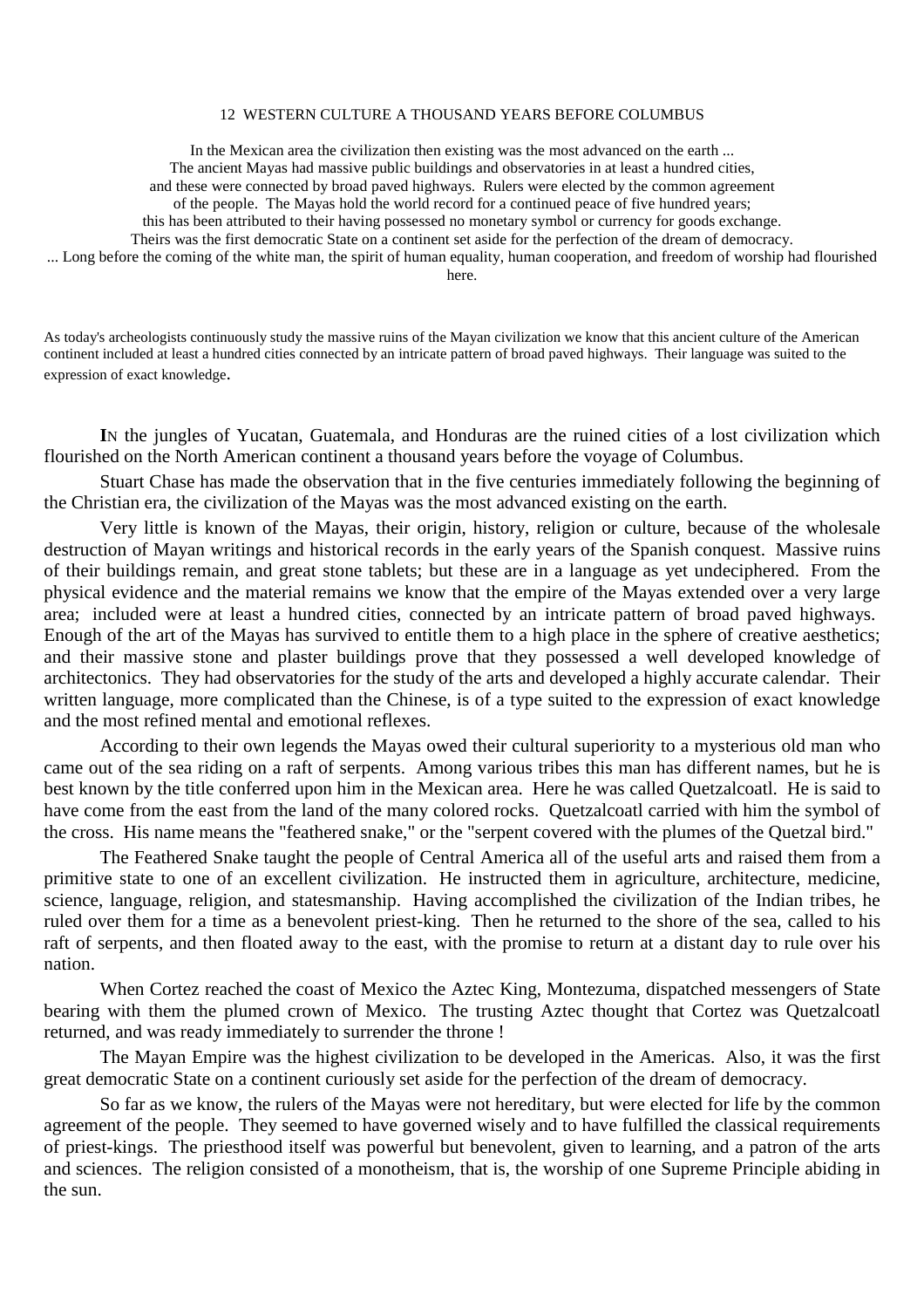Next to Deity, peculiar veneration was given to the Feathered Snake, who was regarded as a kind of Messiah, who suffered, died, and arose again. The legend of Quetzalcoatl was thus in parallel with the myth of the dying God, very much as in Egypt, Chaldea, Greece, and as expressed by the early Christian Church.

The Mayas were not a warlike people, and there is no support for popular belief that they were by nature cruel or barbaric. On the altars of their gods they offered only flowers and fruit; and it was not until the decline of the empire and its domination by less advanced tribes that human sacrifice was practiced, and then only on the rarest occasions.

It is believed that the Mayas hold the world record for continued peace. They flourished as a great powerful nation for five hundred years without war with other tribes or internal strife.

The high civilization attained by the Mayas was due primarily to the laws given them by Quetzalcoatl. So long as they obeyed these laws they continued to prosper. Unfortunately we have no complete record of their legal codes, but we do know a few of the outstanding principles which lay at the root of their State.

The Mayan nation was a collective commonwealth living under an advanced form of socialized order. They possessed all goods in common, and shared equally in the benefits of their production. They possessed no money or monetary symbol of any kind; and it has been suggested that this lack of currency was in part responsible for their five hundred years of peace.

To them the wheel was the symbol of death, and they never developed any form of mechanized industry. Each gave a part of his goods to maintain the State, and this contribution was employed to build public buildings, parks, schools, and places of public sport.

There seems to have been no poverty, and little if any crime. No buildings have been found which suggest prisons or other places of confinement.

The Mayas were hospitable, kindly, gentle, and industrious; their cities were beautiful in every way; they were public spirited, well governed, and according to the order of their time, highly educated.

The religious temper of the people can be gathered from remnants that still survive. It is common to all the Indians of the Americas that religious intolerance is utterly beyond their comprehension. They look upon each man's religion as his own particular belief, and if it suits his needs it deserves the respect of all other rightminded men.

Thus we see that the archetype for a generous and enlightened way of life is part of the American continent's common inheritance.

It is well to note in passing that many of the simpler virtues practiced by the Mayas were shared by other tribes that inhabited North and South America. Although the North American Indians never achieved the high culture reached by the Mayas, all lived according to a democratic tradition. The members of all tribes took care of their aged, provided for the widowed and the fatherless, and severely punished in the rare instances when some tribesman attempted to exploit another. Tribal government was invested in a council of the older and the wiser, and all matters relating to the common good were submitted to them for arbitration and solution. Crime was almost unknown.

As most tribes were nomadic they had little opportunity to develop inter-tribal points of view, and so there was considerable strife between tribes, but even in their warfare, North American Indians respected valor and developed chivalry to a marked degree.

The first League of Nations was created among the Great Lakes Indians of the American North east. First, five tribes, and later seven, combined under the leadership of the brilliant Indian leader, Great Rabbit, whose life has descended to us in Longfellow's poem, *Hiawatha*. The league of the seven nations was originally intended to be defensive, but also useful in settling inter-tribal disputes. It resulted from the simple discovery by aboriginal minds that one lived longer, more safely, and more happily if disputes among peoples were solved by arbitration rather than by open strife.

The Incas of Peru are second to the Mayas in the building of empire in America. Inca communities were also cooperative, and many of these villages still survive in the distant and less accessible high lands of the Andes. These were the only civilized communities in our land that never learned that there was a world depression beginning in 1929.

Rooted in the American continent is a long and distinguished tradition that points toward ability for leadership in the postwar world, along lines of cooperation and the international point of view.

The democracy established by thirteen colonies in 1776 was not the first American democracy. At least two thousand years before the coming of the white man, the spirit of human equality, human cooperation, and freedom of worship flourished here.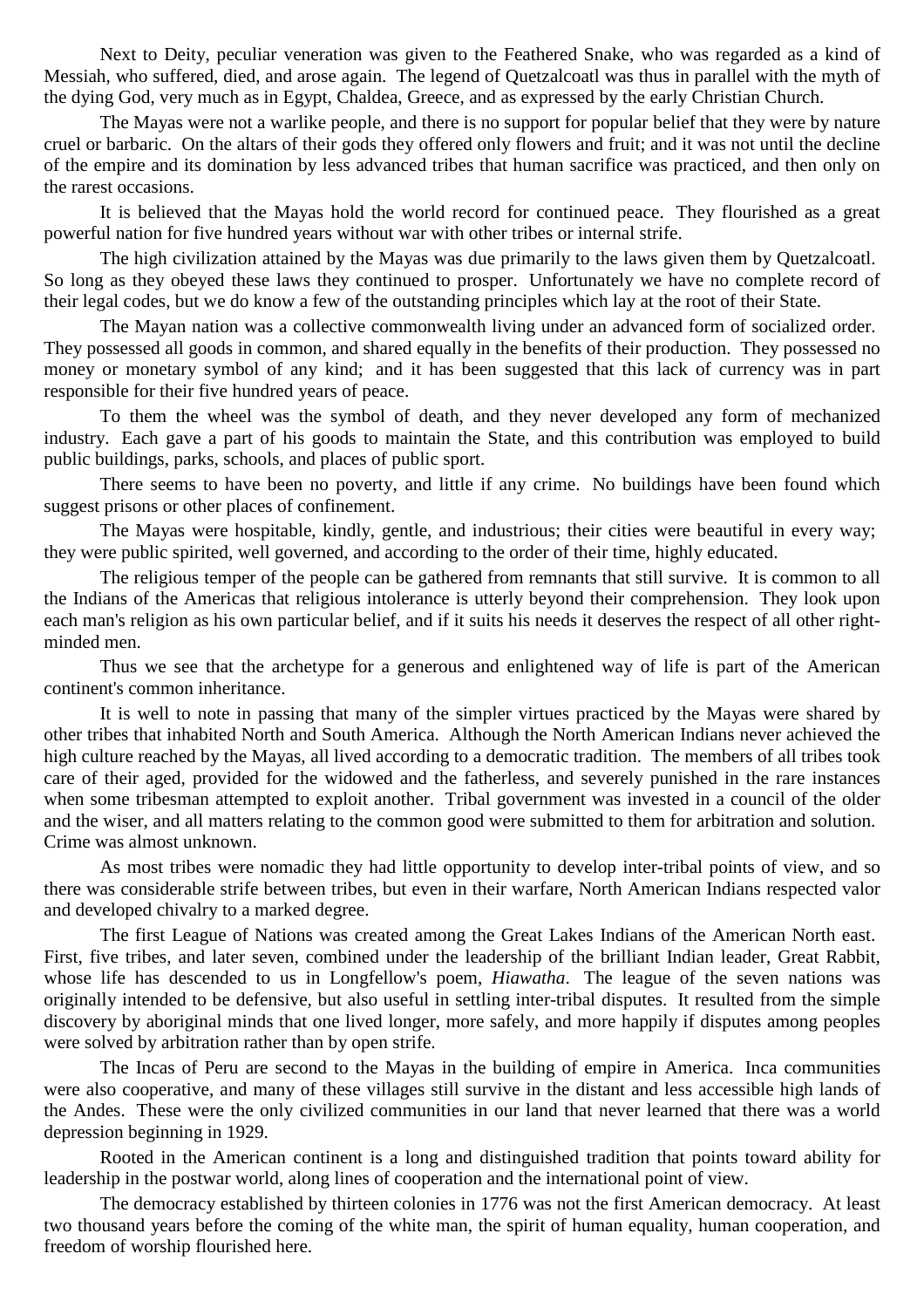#### 13 BACON'S SECRET SOCIETY IS SET UP IN AMERICA

Men bound by a secret oath to labor in the cause of world democracy decided that in the American colonies they would plant the roots of a new way of life. Brotherhoods were established to meet secretly, and they quietly and industriously conditioned America to its destiny for leadership in a free world. ... Benjamin Franklin exercised an enormous psychological influence in Colonial politics as the appointed spokesman of the unknown philosophers; he did not make laws, but his words became law.

**C**OLONIZATION of the Western Hemisphere was largely motivated in the desire to pillage the fabulous treasures of the new world. The explorers, led on by legends of hoards of gold and silver, and palaces encrusted with jewels, formed expeditions often financed from their own purses but sometimes subsidized by the State. The Spanish were the most successful in their quest for riches; the majority of the other adventurers profited little and suffered much; and it soon became apparent that only by sober colonization was any sizeable reward to be gained in the new world.

For the promulgation of the Christian faith, the Western Hemisphere offered virgin territory. With the Conquistadores came priests, eager to convert pagan tribes and nations to the faith of the old world. A holy inquisition was set up in New Spain, and Indians by the tens of thousands were tortured and killed for the good of their immortal souls. It was due to the zeal of the priests that the libraries of the Mayans were burned and their historical records destroyed.

To this day there stands in Merida, on the peninsula of Yucatan, the house of the Conquistador Montejo. Over the door of this house are the heraldic arms of this Spanish adventurer. The shield and crest are upheld by Spanish soldiers standing on the heads of tortured and enslaved Mayan Indians.

Reasonably accurate accounts of the natural advantages and resources of the Americas were in time brought back by the explorers and adventurers who had opened the new territories of the West, and only then did the European nations give serious consideration to actual development of their newly acquired colonial empires. The French, the Dutch, and the English entered upon programs of establishing permanent settlements along the Atlantic seaboard. The English program was under the direction of Sir Francis Bacon, and it was his genius that gave purpose to the enterprise.

Bacon quickly realized that here in the new world was the proper environment for the accomplishment of his great dream, the establishment of the philosophic empire. It must be remembered that Bacon did not play a lone hand; he was the head of a secret society including in its membership the most brilliant intellectuals of his day. All these men were bound together by a common oath to labor in the cause of a world democracy. Bacon's society of the unknown philosophers included men of high rank and broad influence. Together with Bacon, they devised the colonization scheme.

Word was passed about through secret channels that here in the Western Hemisphere was the promised land of the future. Here men of right purpose could build a new way of life, free from the religious intolerance and political despotism that held Europe in its clutches.

The history books tell us that the colonists made the long and dangerous journey in small ships in order to find a place where they could worship God, each according to the dictates of his own conscience. There is however much more to the story than our historians have dared to suggest.

Among the colonizers were some who belonged to the Order of the Quest, but it was not long before religious strife broke out in the colonies, for men do not change their natures merely by changing their place of habitation. Much of the intolerance of the old world came over to plague the beginnings of the new civilization. It was not easy to preserve high principles in pioneering a country. A lot had to be done before the philosophic empire could emerge out of the simple struggle for existence. And much has yet to be accomplished; we are still pioneering in the sphere of right thinking and right living.

Bacon's secret society was set up in America before the middle of the 17th Century. Bacon himself had given up all hope of bringing his dream to fruition in his own country, and he concentrated his attention upon rooting it in the new world. He made sure that the American colonists were thoroughly indoctrinated with the principles of religious tolerance, political democracy, and social equality. Through carefully appointed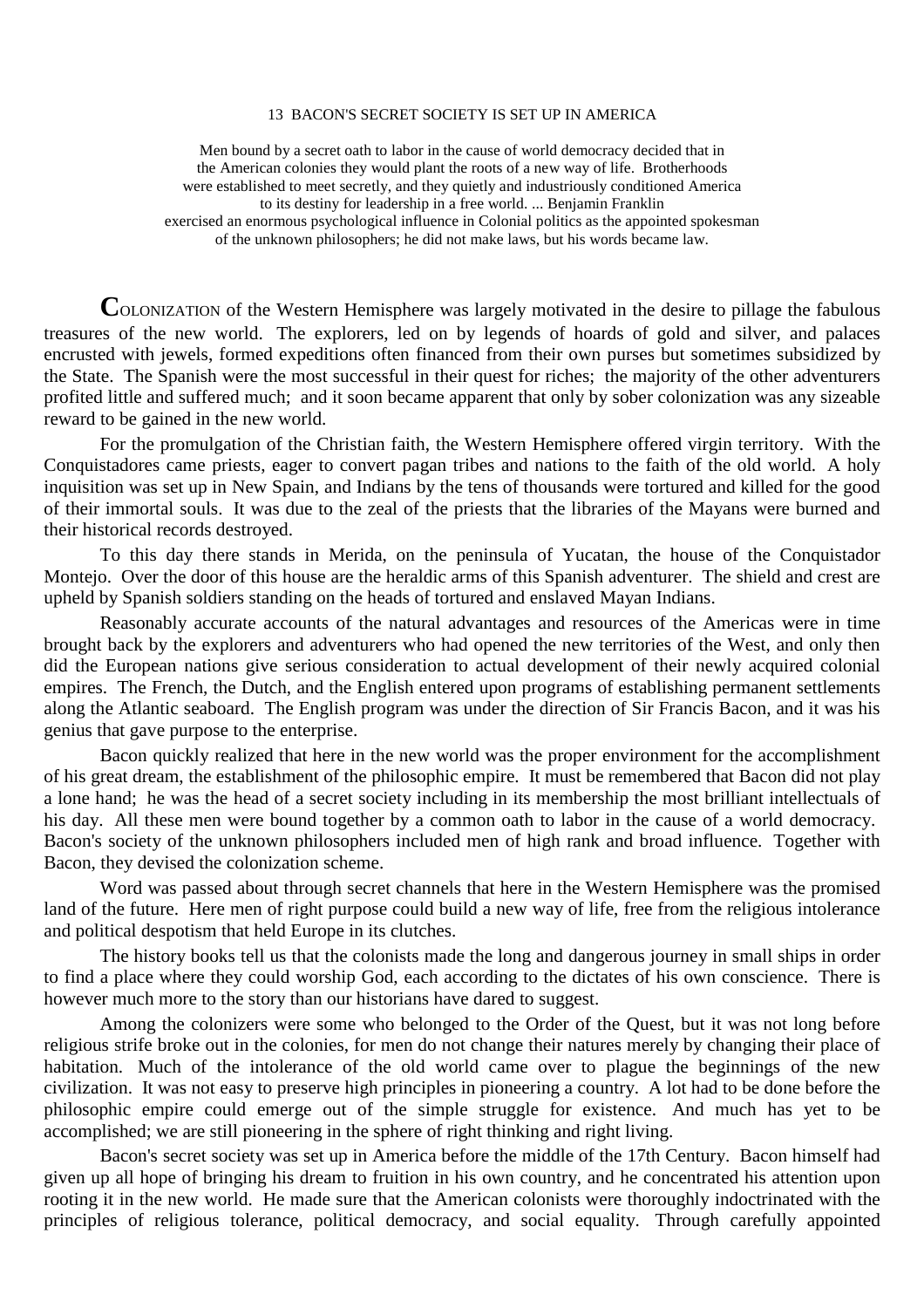representatives, the machinery of democracy was set up at least a hundred years before the period of the Revolutionary War.

Bacon's secret society membership was not limited to England; it was most powerful in Germany, in France, and in the Netherlands, and most of the leaders of European thought were involved in the vast pattern of his purpose. The mystic empire of the wise had no national boundaries and its citizenry was made up of men of good purpose in every land. The Alchemists, Cabalists, Mystics, and Rosicrucians were the incisive instruments of Bacon's plan. Representatives of these groups migrated to the colonies at an early date and set up their organization in suitable places.

One example will indicate the trend. About 1690, the German Pietist theologian, Magistar Johannes Kelpius, sailed for America with a group of followers all of whom practiced mystical and esoteric rites. The Pietists settled in Pennsylvania and their clescendents still flourish in Lancaster county. Kelpius for some years lived as an Anchorite in a cave located in what is now Fairmount Park, Philadelphia. The Pietists brought with them the writings of the German mystic, Jacob Boehme, books on magic, astrology, alchemy, and the cabala. They had curious manuscripts illuminated with strange designs, and their principal text was called "*An A B C Book for Young Students Studying in the College of the Holy Ghost*." The Pietists brought the order of the Mustard Seed, and the Order of the Woman in the Wilderness to the new world.

Kelpius was a man of feeble health and after a few years died from the hardships and exposures of his religious austerity. The inner circle of his order was composed entirely of celibates, and as these died there were none to take their places; and so far as the public knows, his secret society did not survive. Actually it did continue; but with the changing of the times it returned again to its secret foundations, disappearing entirely from the public view.

The early years of the 18th Century brought with them many changes in the social and political life of the American colonies. By this time most of the Atlantic seaboard was dominated by the English. Cities had sprung up, important trade flourished with the mother country, and the colonial atmosphere was in small counterpart that of the English countryside.

By this time most of the important secret societies of Europe were well represented in this country. The brotherhoods met in their rooms over inns and similar public buildings, practicing their ancient rituals exactly according to the fashion in Europe and England. These American organizations were branches under European sovereignty, with the members in the two hemispheres bound together with the strongest bonds of sympathy and understanding. The program that Bacon had outlined was working out according to schedule. Quietly and industriously, America was being conditioned for its destiny--leadership in a free world.

Any account of secret societies in America would have to include tribute to the man who has been called the "First American Gentleman"--Benjamin Franklin. Although Dr. Franklin was never the country's President, nor a military general, he stands out as one of the most important figures in the struggle for American independence. Quiet, dignified, scholarly and gentle, Franklin foresaw a new goal for an ever changing world through the square bi-focal glasses of which he was the inventor.

Historians have never ceased to wonder at the enormous psychological influence which Franklin exercised in colonial politics. But up to the present day, few indeed are those who have realized that the source of his power lay in the secret societies to which he belonged and of which he was the appointed spokesman. Franklin was not a law maker, but his words became law. Beneath the homely wisdom which he circulated in his Almanac, under the pseudonym of Poor Richard, was a profundity of scientific and philosophic learning. He understood both the farmer and the philosopher, and could speak the languages of both.

When Benjamin Franklin went to France to be honored by the State, he was received too by the Lodge of Perfection, the most famous of all the French secret orders; and his name, written in his own fine hand, is in their record ledger, close to that of the Marquis de Lafayette.

Franklin spoke for the Order of the Quest, and most of the men who worked with him in the early days of the American Revolution were also members. The plan was working out, the New Atlantis was coming into being, in accordance with the program laid down by Francis Bacon a hundred and fifty years earlier.

The rise of American democracy was necessary to a world program. At the appointed hour, the freedom of man was publicly declared.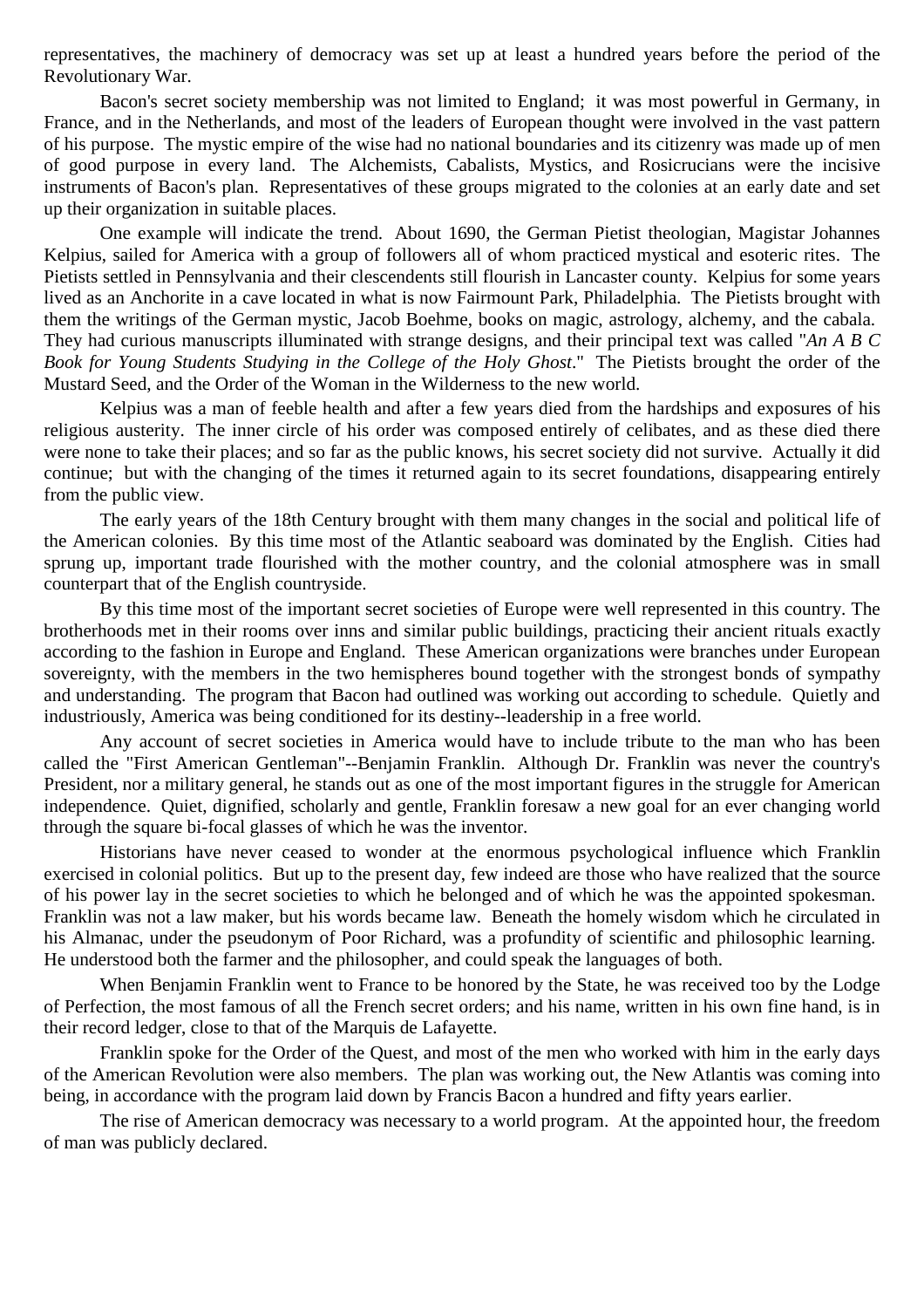# 14 A PROPHECY WRITTEN IN THE YEAR OF WASHINGTON'S BIRTH

Sir William Hope noted the birth overseas of an infant starred by fate to rule both freemen and slaves, and named the year of the American Declaration of Independence forty-four years before it was signed. He gave in Cabalistic form the patriot leader's name, and the years of his lifetime span. ... The prophecy also singled out Abraham Lincoln, designated the term of Benjamin Harrison as the one to mark the first century of the new nation's progress. ... It is a reasonable assumption that the Hope prophecy is a genuine example of fore-knowledge of the destiny of the United States.

George Washington had just been born when the governor of Edinburg Castle wrote a prophecy that this infant born overseas was starred by fate to lead the colonies to freedom; this prediction also named, four decades in advance, the year of the Declaration of Independence

**I**N the Congressional Library at Washington, D.C., is a curious little book entitled, *Vindication of the True Art of Self Defense*. It is a work on fencing and dueling, published in 1724 by Sir William Hope, Bart., a deputy governor of Edinburg Castle. In this copy and facing the title page an engraving has been inserted of the badge of the Royal Society of Swordsmen; underneath it is written, "Private Library of Sir William Hope." The Library of Congress has had this book since 1879.

The text of this curious little book is of no special interest, but on the blank flyleaves is written in the hand of Sir William Hope an extraordinary prediction concerning the destiny of the United States of America. It was written, signed and dated forty-four years before the beginning of the Revolutionary War.

At the time the thirteen American colonies semingly had no dream of independence. George Washington had just been born, in Virginia. Twenty of the fifty-six men who were to sign the Declaration of Independence were then small boys, and eighteen others were yet unborn.

Little information is available concerning Sir William Hope; but from the text of his prediction it appears that he was devoted to the study of astrology, and based his strange prophetic poem upon an interpretation of the starry influences. There is also a hint of the Cabala in the manner used by Hope to indicate the men referred to in his prediction.

The prophecy of Sir William Hope begins with these lines:

'Tis Chaldee says his fate is great Whose stars do bear him fortunate. Of thy near fate, Amerika, I read in stars a prophecy:

Fourteen divided, twelve the same, Sixteen in halfs--each holds a name; Four, eight, seven, six--added ten-- The life line's mark of Four gt. men.

From the text, the prophecy covers the period from 1732 to 1901. From the history of our country during this period of time, Hope selected four men, and the numbers which he used to indicate them are shown as the prophecy unfolds. He summarizes the lives of these four men by totaling the number of years that each lived. He does this in the line, *Four, eight, seven, six--added ten*--" Four plus eight, plus seven, plus six, equal 25, the added ten is the cipher making a total of 250. At the time of his death George Washington was 68, Abraham Lincoln 56, Benjamin Harrison 68, and William McKinley 58. The total of these years is 250.

The next twelve lines are devoted to a description of George Washington and the struggle of the American colonies for independence.

> This day is cradled, far beyond the sea, One starred by fate to rule both bond and free.

The prophecy is dated 1732, and in that year George Washington was born beyond the sea, in Virginia. The reference to bond and free is believed to indicate that slavery would exist during Washington's time in the colony of Virginia.

> Add double four, thus fix the destined day When servile knees unbend 'neath freedom's sway.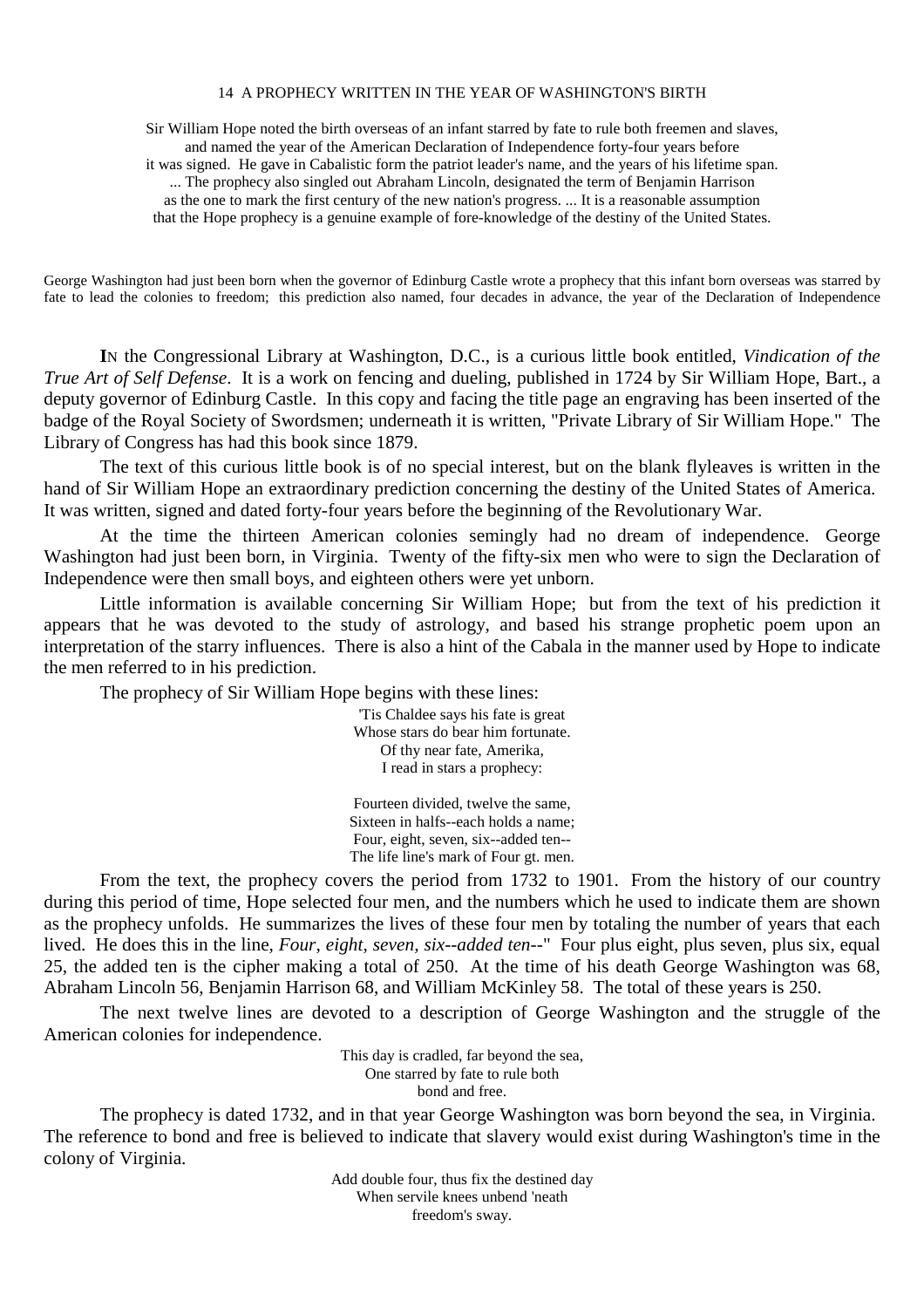By double four we can read 44, which if added to the date, 1732, gives 1776, the year of the American Declaration of Independence.

> Place six 'fore ten, then read the patriot's name Whose deeds shall link him to a deathless fame. Add double four, thus fix the destined day

There are six letters in the name George, and ten in Washington, and this Cabala when added to the previous and subsequent descriptions, can leave no doubt as to the man intended in the prophecy.

> Whose growing love and ceaseless trust wrong none And catch truth's colors from its glowing sun ! Death's door shall clang while yet his century waits, His planets point the way to other's pending fates.

These lines contain not only a glowing tribute but an exact bit of prophesy. Washington died on December 14, 1799, just 17 days before his century passed into history.

Till all the names on freedom's scroll shall fade,

Two tombs be built, his lofty cenotaph be made--

Freedom's scroll is the Declaration of Independence, which is now carefully preserved under yellow cellophane because the signatures have begun to fade. The body of George Washington has rested in two tombs; and his lofty cenotaph, the Washington Monument, is 555 feet high, the tallest memorial ever constructed to the memory of a man.

Full six times ten the years must onward glide,

Nature their potent help, a constant, prudent guide.

If six times ten years, or sixty years, be added to the date of the death of Washington the result is 1859, when John Brown raided Harper's Ferry and was hanged for attempting to incite a slave revolt, a circumstance leading directly to the United States of America engaging in the great Civil War to preserve the freedom of all of its people.

> Then fateful seven 'fore seven shall sign heroic son Whom Mars and Jupiter strike down before his work is done. When cruel fate shall pierce, though artless of its sword; Who leaves life's gloomy stage without one farewell word. A softly beaming star, half veiled by Mars' red cloud Virtue, his noblest cloak, shall form a fitting shroud.

There are seven letters in Abraham, and seven letters in Lincoln. He is the "heroic son" elected to the Presidency in 1860, re-elected in 1864, and assassinated April 14, 1865. He was indeed struck down before his work was done, for slavery was not abolished by constitutional amendment until the end of that year, and the Civil War was not proclaimed to be at an end until August 20, 1866.

The reference to life's gloomy stage is the more extraordinary because Lincoln was assassinated at Ford's Theater while watching a play; and he never spoke again after the assassin's bullet struck him although he lived for several hours.

References to President Benjamin Harrison are contained in the two following lines:

Then eight 'fore eight a later generation rules,

With light undimmed and shed in progress' school.

There are eight letters in Benjamin, and eight in Harrison. He ruled in a later generation, 1889 to 1893. His administration was justly climaxed by the great Columbian Exposition at Chicago in 1893. Here, invention, transportation, industry, art, science, and agriculture exhibited the progress which they had made in the first century of American national existence. This is probably the 'progress school' referred to in the prediction. Harrison's administration was not dimmed by war or by any scandals in high office.

Then six again, with added six shall rise,

Resplendent ruler--good, and great--and wise.

Four sixes hold a glittering star that on his way shall shine;

And twice four sixes mark his years from birth to manhood's prime.

While the verses accurately describe President McKinley, this is the only instance in which the numbers do not appear to fit the name. Research, however, indicates that the original form of the family name would permit it to be divided, thus, Will-Mc Kinley, which means, Will, the son of Kinley. In this form, each of the combinations would contain six letters. Four sixes, or 24, agrees with President McKinley being the 24th man to hold the presidential office. And twice four sixes, or 48, was the age of McKinley at the time he was elected Governor of his native state, which might be said to be his 'manhood's prime'. There is no reference to McKinley's second term or his assassination. But the prophecy definitely states that it goes no farther than the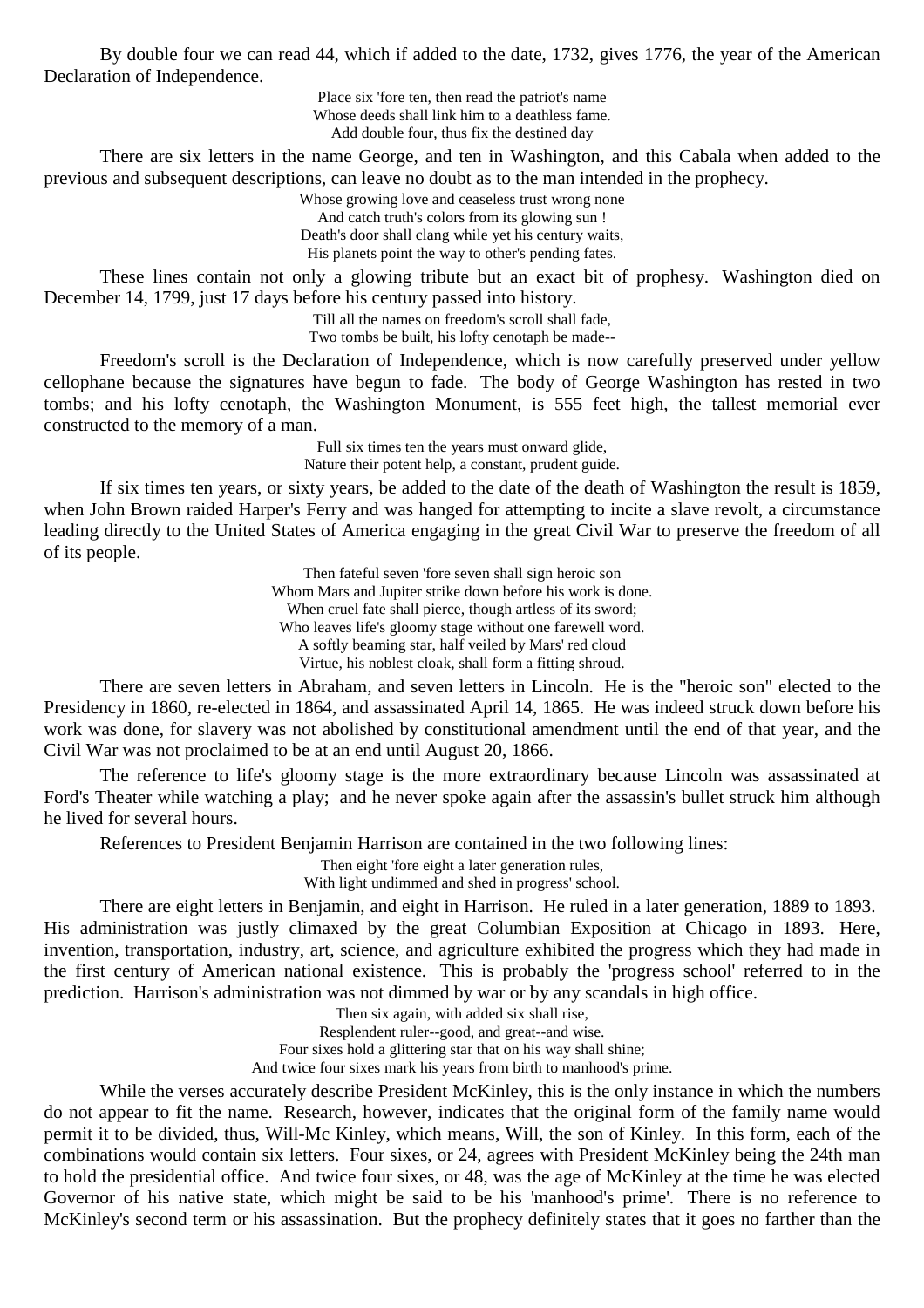end of the 79th Century. It does indicate earlier however, that McKinley's life was to be 58 years, which was correct.

The prophecy ends with four more lines:

These truths prophetic shall completion see Ere time's deep grave receives the Nineteenth Century ! All planets, stars, twelve signs and horoscope Attest these certain truths foretold by William Hope.

Following this, is the statement that the prophecy was 'Writ at Cornhill, London, 1732.' At the bottom of the page are four other lines written by some later member of the Hope family as a tribute to the memory of Sir William Hope:

> The learned hand that writ these lines no more shall pen for me, Yet voice shall speak and pulses beat for long posterity. This soul refined through love of kind bewailed life's labors spent, Then found this truth, his search from youth, Greatness is God's accident.-- James Hope

As is usual with material of this kind, efforts have been made to prove the Hope Prophecy to be a forgery; but up to the present time no tangible evidence has been advanced to disprove the prediction. Always in these matters, the critic takes the attitude that such predictions can not be made, and if a writing appears to be authentic then it must be imposture. The book has been in the Library of Congress for more than 60 years. The prediction about both Harrison and McKinley relate to incidents taking place after the book was placed in the Congressional Library.

In facsimile, one of the two pages of the original prophecy is illustrated here; both have every appearance of being genuine and authentic.

It is most reasonable to assume that the Hope prophecy is a genuine example of foreknowledge concerning the future of the United States of America.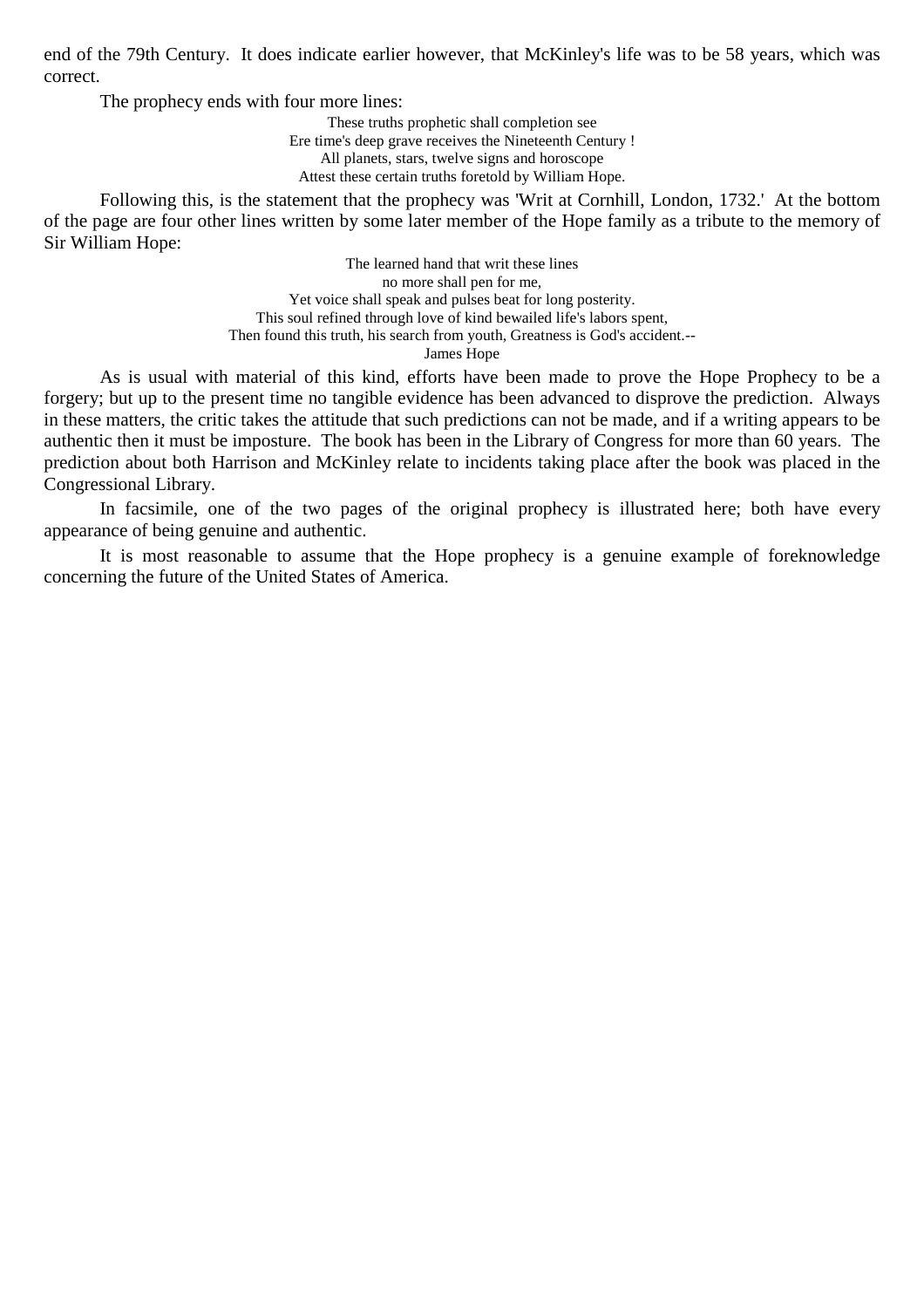#### 15 THE UNKNOWN MAN WHO DESIGNED OUR FLAG

Our flag was worked out in elements of design that provided for gradual modification in the future as the national destiny increased. It was a learned stranger, added by seeming accident to the committee appointed by the Colonial Congress in 1775, who had the foresight to provide the area for the stars in subsequent substitution for the British Union Jack. The design was adopted by General Washington; there is no record that the committee ever made a report to Congress. ... According to the rules laid down by Francis Bacon for works published under the authority of the society of unknown philosophers, each book must be so marked as to be readily recognizable. The book that tells of the presence of the unknown designer ends with a quotation from Bacon.

**R**OBERT Allen Campbell in 1890 published a little book *Our Flag, or The Evolution of the Stars and Stripes*. Diligent research fails to uncover any data about Mr. Campbell. He states in his preface that the work is "a compilation of facts and dates from official sources, larger works, occasional pamphlets and addresses upon this and collateral subjects; and is meant, therefore, for the perusal of those who have not the time, opportunity or disposition for a more extended study in this line of research."

Then he refers specifically to the chapter of interest to our present consideration: "That part of this sketch which treats of die proceedings of the Congressional Committee in relation to the Colonial Flag, and of the unofficial consideration, by a few of our Revolutionary statesmen and heroes, in regard to the Flag of the 'Thirteen United States,' immediately preceding its adoption by Congress, has not heretofore been published."

This last statement makes it extremely difficult to trace Mr. Campbell's source of information. We are forced to the conclusion that the story must have been given to him by word of mouth.

The book itself must have been printed in a very small edition, for it has become exceedingly scarce and is seldom if ever offered for sale. On those rare occasions when copies have changed hands, the book commands a price far in excess of usual works in this field.

According to the rules laid down by Sir Francis Bacon for works published under the authority of the society of unknown philosophers, each book must be marked in some peculiar way, easily recognizable by the informed, but not conspicuous to those who are not a party to the plan. All of the older writings are so marked, either with ciphers, curious headpieces, vignettes, colophons, designs, symbols, figures, or signatures. It is possible that the book, Our Flag carries such a signature; for it ends with the following quotation, "Out of monuments, names, words, proverbs, private records and evidences, fragments of stories, passages in books, and the like, we save and recover somewhat from the deluge of time." --Bacon.

One thing is certain, Robert Allen Campbell has concluded his treatise with a curiously meaningful passage from the writings of the man responsible far the broad program of colonization in the western world that made possible the creation of the United States of America. The selection of Bacon's words to conclude the book may be accident, and it may be intent; but in the light of the text and the air of mystery which covers the history of the writing and the life of the author, it appears more than possible that intent is the answer.

Chapter 2 of *Our Flag* is entitled, "The Colonial Flag" This in substance is what it says:

In the fall of 1775, the Colonial Congress in session at Philadelphia appointed Messrs. Franklin, Lynch, and Harrison as a committee to consider and recommend a design for a Colonial Flag. General Washington was then in camp at Cambridge, Massachusetts, and the Committee went there to consult with him.

While at Cambridge the committee men were entertained by a patriotic and well-to-do citizen. At that time the best room in this gentleman's residence was temporarily occupied by a peculiar old gentleman. As there was only one other guestroom, Messrs. Lynch and Harrison were given the unoccupied room, and Dr. Franklin shared apartments with the old gentleman.

Nothing is known about the mysterious old man except that he was referred to as the "Professor"; his name is not preserved. He was beyond seventy years of age but apparently in the prime of his life. He ate no flesh, fish, nor fowl, or any green things, and drank no liquor, wine, or ale. His diet consisted of cereals, well ripened fruit, nuts, tea, and such sweets as honey and molasses. He was well educated, highly cultured, of extensive as well as varied information, and very studious. He spent most of his time pondering over rare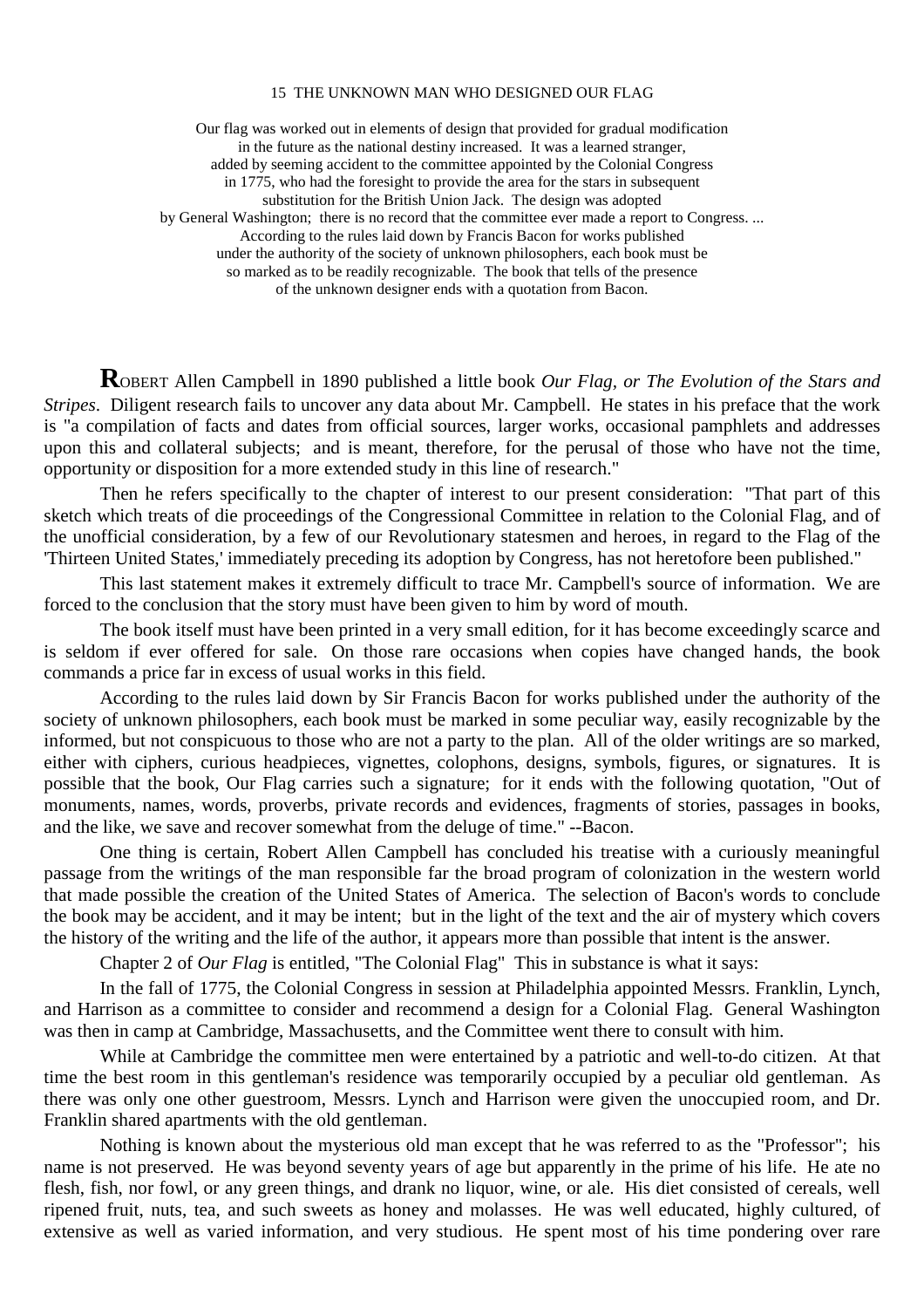books and ancient manuscripts, which he seemed to be deciphering, translating, or rewriting. These he kept carefully locked up in a heavy iron-bound chest and never showed them to any person.

He was liberal but in no ways lavish with his money, but was well supplied with all that he needed. The Professor was a staunch advocate of democracy and his favorite statement was, "We demand no more than our just due; we will accept and be satisfied with nothing less than we demand."

On the eve of their arrival, December 13, the committee men dined with their host and hostess, also General Washington and the Professor. The Professor was introduced to the visitors without his name being given, and his ease, grace, and dignity during the introduction is especially noted. When Benjamin Franklin was presented, he stepped forward and extended his hand, which the Professor heartily accepted. As their eyes met there was an instantaneous, a very apparent, and a mutually gratified recognition.

After dinner, Washington and the committee men exchanged a few words in undertone, and then Dr. Franklin arose, saying, in substance, "As the Chairman of this committee, speaking for my associates, and with their consent, and with the approval of General Washington, I respectfully invite the Professor to meet with the committee as one of its members; and we, each one, personally and urgently, request him to accept the responsibility, and to give us, and the American Colonies, the benefit of his presence and his counsel."

After graciously accepting the invitation, the Professor made his first recommendation. He pointed out that the Committee now consisted of six persons, General Washington and the host being honorary members. Six was not an auspicious number, and as none of the members could be spared, let the hostess be included so that the number could be increased to seven. This suggestion was unanimously accepted and the hostess became the secretary of the committee.

The committee met the following evening in the Professor's room. General Washington opened the proceedings by asking Dr. Franklin for his recommendations. Franklin replied by requesting that the entire committee listen to the words of his new found and abundantly honored friend, the Professor, who had definite suggestions to make.

After a preamble, the Professor made the following extraordinary remarks:

"The sun of our political air, like the sun in the heavens, is very low in the horizon--just now approaching the winter solstice, which it will reach very soon. But, as the sun rises from his grave in Capricorn, mounts toward his resurrection in Aries, and passes onward and upward to his glorious culmination in Cancer, so will our political sun rise and continue to increase in power, in light, and in glory; and the exalted sun of summer will not have gained his full strength of heat and power in the starry Lion until our Colonial Sun will be, in its glorious exaltation, demanding a place in the governmental firmaments alongside of, coordinate with, and in no wise subordinate to, any other sun of any other nation upon earth."

The Professor went on to point out that the flag which he recommended would be subject to change in the future as the national destiny increased. This change, however, should not require a complete re-designing but a process of gradual modification: "To make it announce and represent the new nation which is already gestating in the womb of time; and which will come to birth--and that not prematurely, but fully developed and ready for the change into independent life--before the sun in its next summer's strength ripens our next harvest."

The design finally submitted consisted of a field of thirteen alternate red and white stripes, and in the area which now contains the stars was the British Union Jack. The area containing the Union Jack was the one suitable for modification. The design was formally and unanimously accepted, and the flag was adopted by General Washington as the recognized standard of the Colonial Army and Navy. There is no record of any report being made by this committee to Congress.

On January 2, 1776, at Cambridge, in the presence of the Army, General Washington with his own hands raised the newly made flag on a tall and specially prepared pine tree liberty pole. The British army at Charleston Heights could see the flag clearly. After inspecting it with their field glasses, the British officers ordered a salute of thirteen cheers, followed by a regular official salute of thirteen guns in honor of the new standard. It appears therefore, that the Colonial Flag was as pleasing to the British as it was to the Colonies.

It is easy to see why Mr. Campbell's story has received very little recorded recognition. It belongs among those shadowy and mysterious happenings which influence or change the course of empire but will ever find little favor with prosaic and unimaginative historians.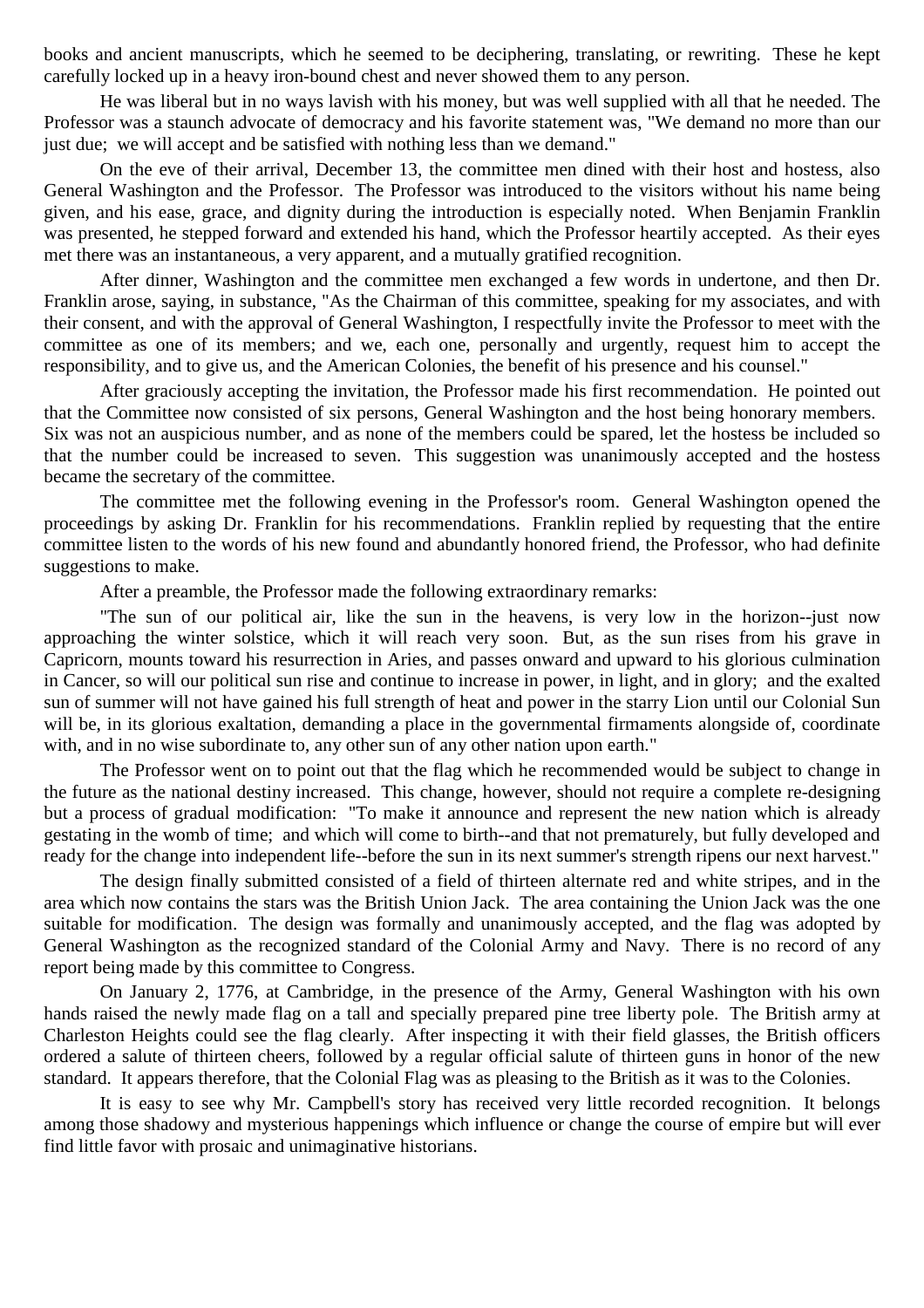#### 16 THOMAS PAINE AND THE RIGHTS OF MAN

The crusading of Tom Paine definitely advanced for Americans that secret destiny by which all people shall be free and equal. There is little doubt that he assisted Jefferson in writing the Declaration of Independence. ... Paine emphasized the necessity of separating the spheres of Church and State in government, preached religious tolerance in a day when the spirit of persecution was still strong, attacked the special privileges of the aristocracy. ... Only by thousands of years of conditioning can mankind be brought to the perfectionist state envisioned by this American patriot.

Of Thomas Paine it has been said that he did more to win the independence of the colonies with his pen than George Washington accomplished with his sword, Only complete reorganization of government, religion, and education would bring us even today to the perfectionist state Tom Paine envisioned

**T**HE stormy petrel of Revolutionary days in America and France was Thomas Paine. Son of a hard working Quaker who made his living cutting barrel staves, young Thomas's formal education ended in gram mar school; he practiced his father's trade for a time before turning his mind to politics and the social problems of his time. Benjamin Franklin inspired Thomas Paine to become a champion of human rights. Their first meeting took place in England, and at Franklin's suggestion Paine came to America and entered into the publishing business. English born, he became an outstanding champion in the cause of freedom for the colonies. His writings so fanned the flame of patriotism that it has been said of him that he did more to win the independence of the colonies with his pen than George Washington accomplished with his sword.

There is little doubt that Thomas Paine assisted Jefferson in writing the Declaration of Independence. Present research even points to the probability that he composed the entire document, then submitted it to Jefferson for editing and revision. The references in the Declaration of Independence to "the Laws of Nature" and "Nature's God" especially reflect Paine's theological convictions.

Paine held several offices in the Continental government during the period of the Revolutionary War, and in 1789 returned to Europe. Three years later he published his *Rights of Man*. Although the truths contained in the essay were never successfully controverted, the book, caused repercussions that forced him to leave England to escape trial for treason. He sought refuge in France. Almost immediately he became involved in the French Revolution as a staunch supporter of the revolutionary party. He boldly advocated the perpetual banishment of Louis XVI, but was opposed to the execution of the king. His tolerant views on this subject must have alienated the Terrorists, for Robespierre caused him to be imprisoned under sentence of death by the guillotine. It was just before this imprisonment that he published the first part of his immortal book, *Age of Reason*; he wrote the second part during the ten months of his incarceration.

Paine's escape from death in France was by one of those unforeseen circumstances which so often have changed the course of history. Robespierre fell from power. His successors restored Paine to his seat in the revolutionary convention.

When things in France had settled down to the sober process of setting up a permanent government, Paine turned his attention to George Washington, whom he bitterly attacked, thus losing much of his popularity in America.

Paine returned to the United States in 1802 and his closing years were comparatively uneventful. He died in 1809. Ten years later his body was sent back to England to be re-interred in his native earth.

Thomas Paine was a free thinker, a radical pamphleter. It was his misfortune to be "born out of time." Yet by his very birth and the energy of his nature he helped to change the face of time. He attacked the corruption of the British Government with such honesty and skill that he was the most feared man in England. Then, with the simple conviction of a Quaker Deist, he threw the power of his written word against the religious corruption that burdened the peoples of Europe and interfered with the social progress of mankind.

In the *Age of Reason*, Paine emphasized the necessity of separating the spheres of Church and State, looking at both institutions in their practical state of corruption rather than in their ideal state of mutual integrity. He held a broad view of religion in general, believing that all faiths were naturally good and were necessary to the spiritual security of humanity. Such broadness was out of season, and it made him numerous enemies among those holding fanatical convictions. It was dangerous to preach religious tolerance in his day, when the spirit of persecution was still strong.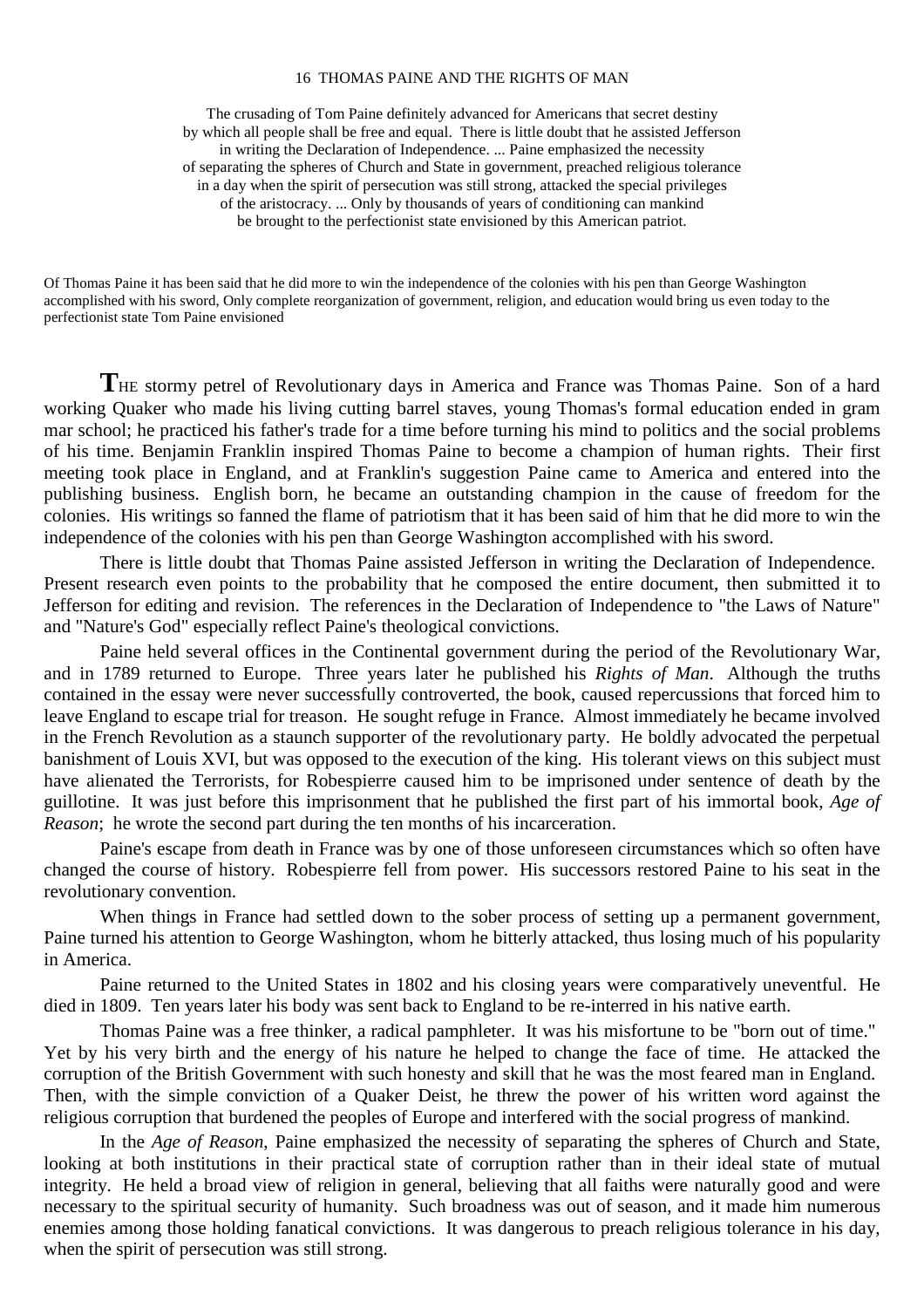When the clergy involved itself in the political conspiracies of the State and descended to the level of self-interest, their spiritual power was prostituted; and, said Paine, they lost all claim upon public respect. Paine saw the conniving, plotting, and counter plotting of religious leaders who had cast their lot with the aristocracy against long suffering and exploited citizens. With a Church such as this he had no patience, and he had the eloquence and abundant courage to express his convictions regardless of the cost.

He held the aristocracy in general in equal antipathy. Privileged classes, to him, were little better than parasites, living off the toil of honest men in total indifference to the public good. A government compounded from a dissolute nobility and fawning professional office holders, ever catering to the longer purse, brought Paine's righteous indignation to the boiling point, indignation which he could apply in words understandable to the masses. It was his simple reasoning that such a Church, plus such a State, equalled chaos. It was bad enough for government to burden the people with extravagances, but it was still worse for the Church to preach that men should accept this load as coming from God, to see it designed to purify their souls by the practice of patience and humility.

It was not enough for Paine to believe that all men were created free and equal; these free men had the inalienable right of representative government; and the further right to improve themselves to the enjoyment of all natural good.

He was more of a perfectionist than was practical in his own day or even in our time. Like most idealists, he failed to accept the weakness in that very human nature which he sought so desperately to champion. Only thousands of years of conditioning and the complete reorganization of government, religion, and education could bring mankind to the estate which Paine envisioned. He called men to a high destiny, and men understood in part and applied in part, but lacked the capacity for a full and understanding acceptance.

This probably explains Paine's bitter attack on George Washington. Paine had been present when the American government was formed, and he must have been at least a witness to the bickerings which went on during those most critical years. As a president, Washington was not universally popular; it was only after considerable engineering that his election had been accomplished. Almost immediately the new government fell into political difficulty. Self-seeking politicians appeared on the scene at the very beginning, just as they have never since been absent from the picture. Paine, seeing some of the noblest ideals of the new State perverted and misinterpreted, dared to speak when discretion held the tongues of other men.

In Paine's own public career, made up largely of reverses, he chose to accept all forms of personal humiliation rather than modify any of his attitudes. He never accepted that such a policy as he advocated would be impractical in a permanent form of government.

Political experience leads the wisest of public men to the realization that the possibilities of public office are limited, and that good things must be brought about slowly and opportunely if they are to survive public inertia and opposition. But in principle Paine was right, and he has left imperishable landmarks.

He was a Utopian, a dreamer with a mighty courage of conviction. And when the dream of world democracy is finally realized, Paine's name and memory will be immortalized; for he was outstanding among the great pioneers of human progress.

Thomas Paine's crusading was part of that secret destiny which has ordained that all people shall be free and equal.

Many times his career appeared to have been ended by the accidents of ill fortune, but always he was preserved against his enemies, and even against himself. He was one of the links in that golden chain which binds the earth to the pinnacle of high Olympus.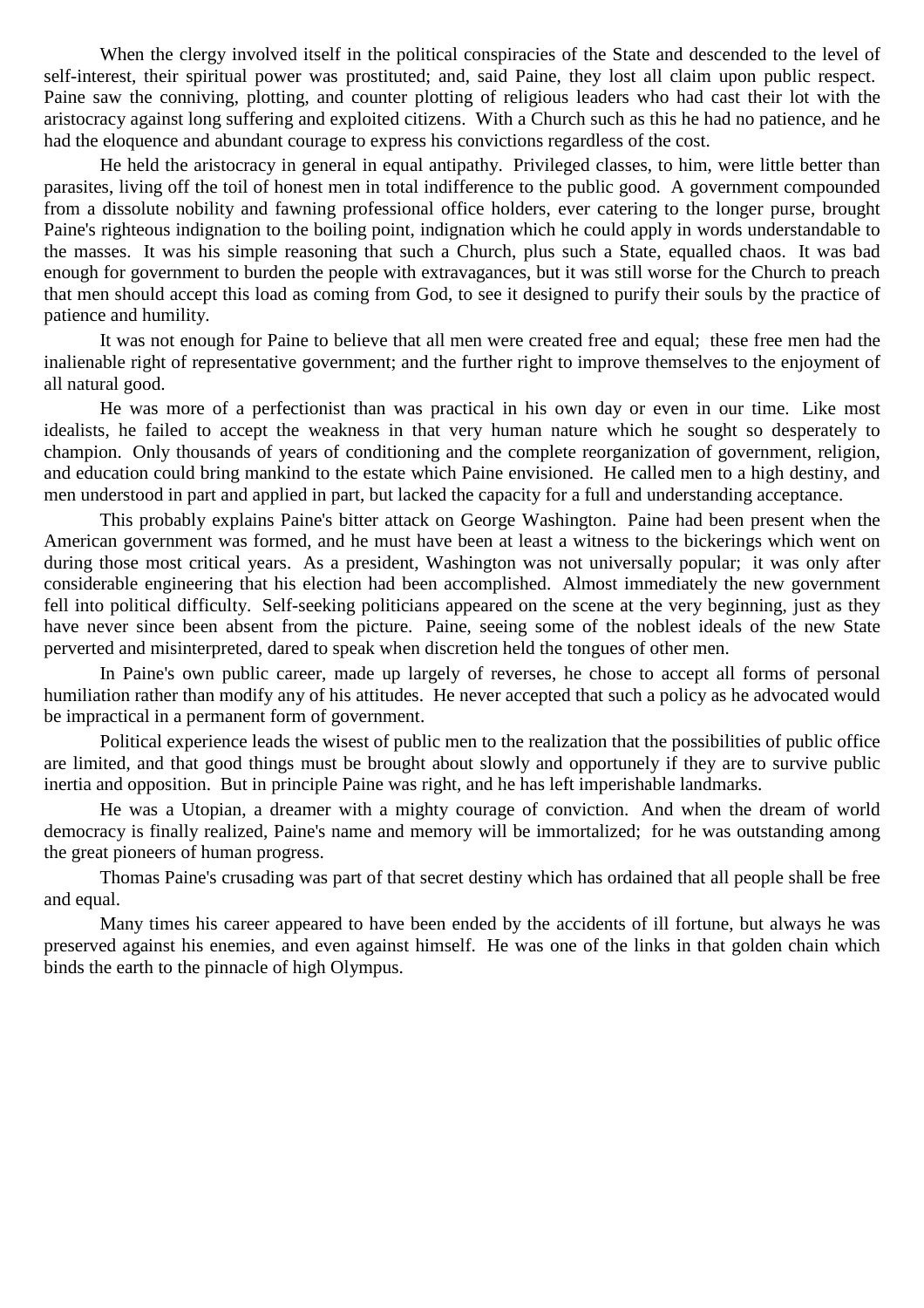#### 17 THE UNKNOWN WHO SWAYED THE SIGNERS OF THE DECLARATION OF INDEPENDENCE

Faced with the death penalty for high treason, courageous men debated long before they picked up the quill pen to sign the parchment that declared the independence of the colonies from the mother country. For many hours they had debated in the State House at Philadelphia, with the lower chamber doors locked and a guard posted--when suddenly a voice rang out from the balcony. A burst of eloquence to the keynote, "God has given America to be free!" ended with the delegates rushing forward to sign. ... The American patriots then turned to express their gratitude to the unknown speaker. The speaker was not in the balcony; he was not to be found anywhere. How he entered and left the locked and guarded room is not known. No one knows to this day who he was.

**S**OME years ago, while visiting the Theosophical colony at Ojai, California, A.P. Warrington, esoteric secretary of the society, discussed with me a number of historical curiosities, which led to examination of his rare old volume of early American political speeches of a date earlier than those preserved in the first volumes of the *Congressional Record*.

He made particular mention of a speech by an unknown man at the time of the signing of the Declaration of Independence. The particular book was not available at that moment, but Mr. Warrington offered to send me a copy of the speech, and he did; but unfortunately neglected to append the title or the date of the book. He went to India subsequently, and died at the Theosophical headquarters at Adyar, in Madras. Then, in May, 1938, the speech appeared in *The Theosophist*, official organ of the society published in Adyar. In all probability the original book is now in the library of the Theosophical society. There is no reason to doubt the accuracy and authenticity of Mr. Warrington's copy, but I am undertaking such investigation as is possible to discover the source of the speech.

On July 4, 1776, in the old State House in Philadelphia, a group of patriotic men were gathered for the solemn purpose of proclaiming the liberty of the American colonies. From the letters of Thomas Jefferson which are preserved in the Library of Congress, I have been able to gather considerable data concerning this portentous session.

In reconstructing the scene, it is well to remember that if the Revolutionary War failed every man who had signed the parchment then lying on the table would be subject to the penalty of death for high treason. It should also be remembered that the delegates representing the various colonies were not entirely of one mind as to the policies which should dominate the new nation.

There were several speeches. In the balcony patriotic citizens crowded all available space and listened attentively to the proceedings. Jefferson expressed himself with great vigor; and john Adams, of Boston, spoke and with great strength. The Philadelphia printer, Dr. Benjamin Franklin, quiet and calm as usual, spoke his mind with well chosen words. The delegates hovered between sympathy and uncertainty as the long hours of the summer day crept by, for life is sweet when there is danger of losing it. The lower doors were locked and a guard was posted to prevent interruption.

According to Jefferson, it was late in the afternoon before the delegates gathered their courage to the sticking point. The talk was about axes, scaffolds, and the gibbet, when suddenly a strong, bold voice sounded -- "Gibbet ! They may stretch our necks on all the gibbets in the land; they may turn every rock into a scaffold; every tree into a gallows; every home into a grave, and yet the words of that parchment can never die ! They may pour our blood on a thousand scaffolds, and yet from every drop that dyes the axe a new champion of freedom will spring into birth ! The British King may blot out the stars of God from the sky, but he cannot blot out His words written on that parchment there. The works of God may perish: His words never !

"The words of this declaration will live in the world long after our bones are dust. To the mechanic in his workshop they will speak hope: to the slave in the mines freedom: but to the coward kings, these words will speak in tones of warning they cannot choose but hear...

"Sign that parchment ! Sign, if the next moment the gibbet's rope is about your neck ! Sign, if the next minute this hall rings with the clash of falling axes ! Sign, by all your hopes in life or death, as men, as husbands, as fathers, brothers, sign your names to the parchment, or be accursed forever ! Sign, and not only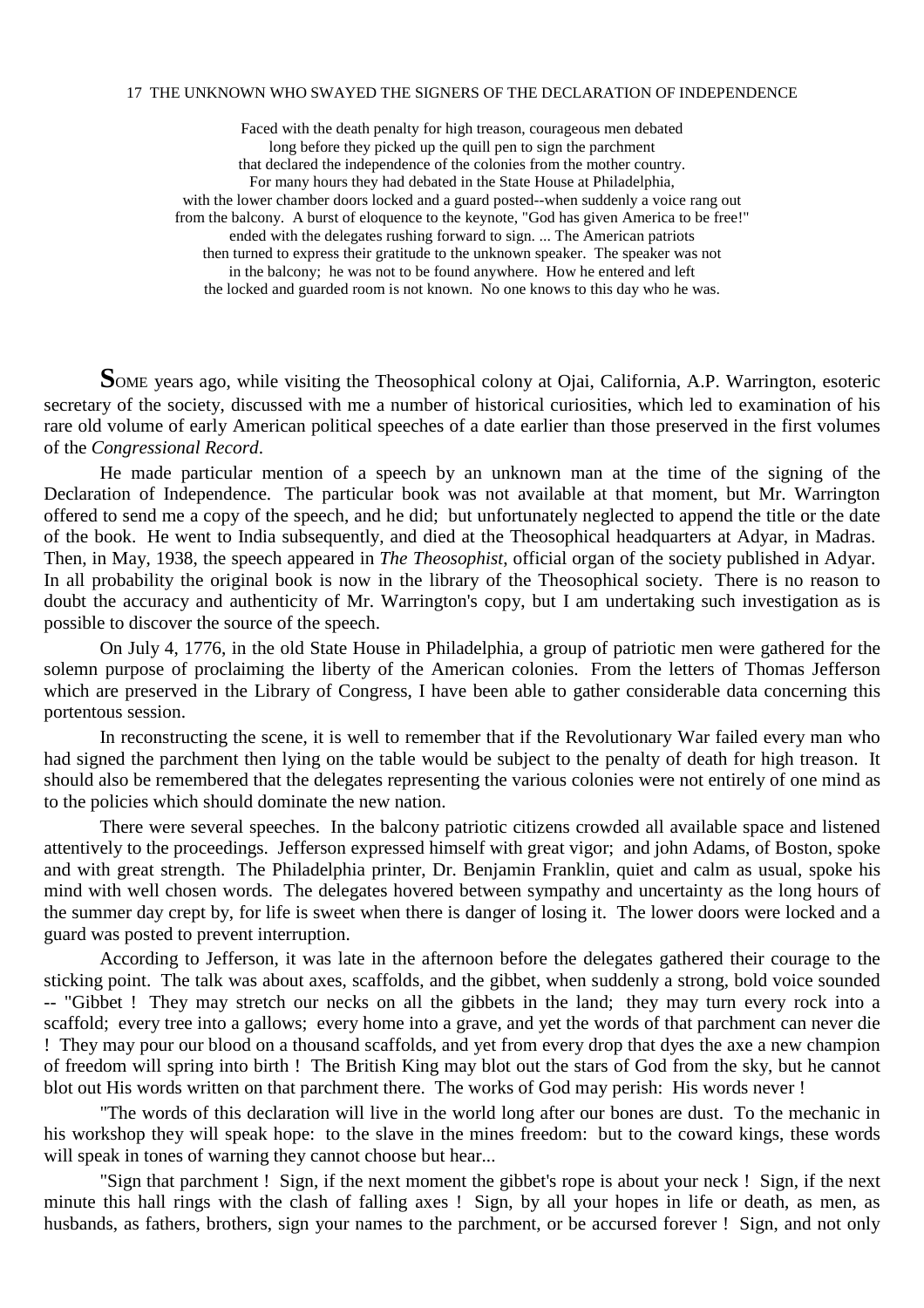for yourselves, but for all ages, for that parchment will be the textbook of freedom, the bible of the rights of man forever.

"Nay, do not start and whisper with surprise ! It is truth, your own hearts witness it: God proclaims it. Look at this strange band of exiles and outcasts, suddenly transformed into a people; a handful of men, weak in arms, but mighty in God-like faith; nay, look at your recent achievements, your Bunker Hill, your Lexington, and then tell me, if you can, that God has not given America to be free !

"It is not given to our poor human intellect to climb to the skies, and to pierce the Council of the Almighty One. But methinks I stand among the awful clouds which veil the brightness of Jehovah's throne.

"Methinks I see the recording Angel come trembling up to that throne and speak his dread message. 'Father, the old world is baptized in blood. Father, look with one glance of Thine eternal eye, and behold evermore that terrible sight, man trodden beneath the oppressor's feet, nations lost in blood, murder, and superstition, walking hand in hand over the graves of the victims, and not a single voice of hope to man !'

"He stands there, the Angel, trembling with the record of human guilt. But hark! The voice of God speaks from out the awful cloud: 'Let there be light again ! Tell my people, the poor and oppressed, to go out from the old world, from oppression and blood, and build My altar in the new.'

"As I live, my friends, I believe that to be His voice ! Yes, were my soul trembling on the verge of eternity, were this hand freezing in death, were this voice choking in the last struggle, I would still, with the last impulse of that soul, with the last wave of that hand, with the last gasp of that voice, implore you to remember this truth--God has given America to be free !

"Yes, as I sank into the gloomy shadows of the grave, with my last faint whisper I would beg you to sign that parchment for the sake of those millions whose very breath is now hushed in intense expectation as they look up to you for the awful words: 'You are free.' "

The unknown speaker fell exhausted into his seat. The delegates, carried away by his enthusiasm, rushed forward. John Hancock scarcely had time to pen his bold signature before the quill was grasped by another. It was done.

The delegates turned to express their gratitude to the unknown speaker for his eloquent words. He was not there.

Who was this strange man, who seemed to speak with a divine authority, whose solemn words gave courage to the doubters and sealed the destiny of the new nation ?

Unfortunately, no one knows.

His name is not recorded; none of those present knew him; or if they did, not one acknowledged the acquaintance.

How he had entered into the locked and guarded room is not told, nor is there any record of the manner of his departure.

No one claimed to have seen him before, and there is no mention of him after this single episode. Only his imperishable speech bears witness to his presence.

There are many interesting implications in his words.

He speaks of the 'rights of man,' although Thomas Paine's book by that name was not published until thirteen years later.

He mentions the all-seeing eye of God which was afterwards to appear on the reverse of the Great Seal of the new nation.

In all, there is much to indicate that the unknown speaker was one of the agents of the secret Order, guarding and directing the destiny of America.

Some time ago, an eastern publisher suggested to me that an interesting and important title for a book would be, "The History of Unknown Men." This publisher was a great reader of history; and it was his observation that nearly all great causes are furthered by mysterious and obscure persons who receive little or no credit for the part which they have played.

To write the history of these men would be to write the history of the Order of the Quest, the story of the unknown philosophers. Some, like Francis Bacon, come to high estate; but most of the unknowns work obscurely through other men, who gain the credit and the fame.

In an old book of rules used by the brothers of the secret orders, is the following: "Our brothers shall wear the dress and practice the customs of those nations to which they travel so that they shall not be conspicuous or convey any appearance that is different or unusual. Under no condition shall they reveal their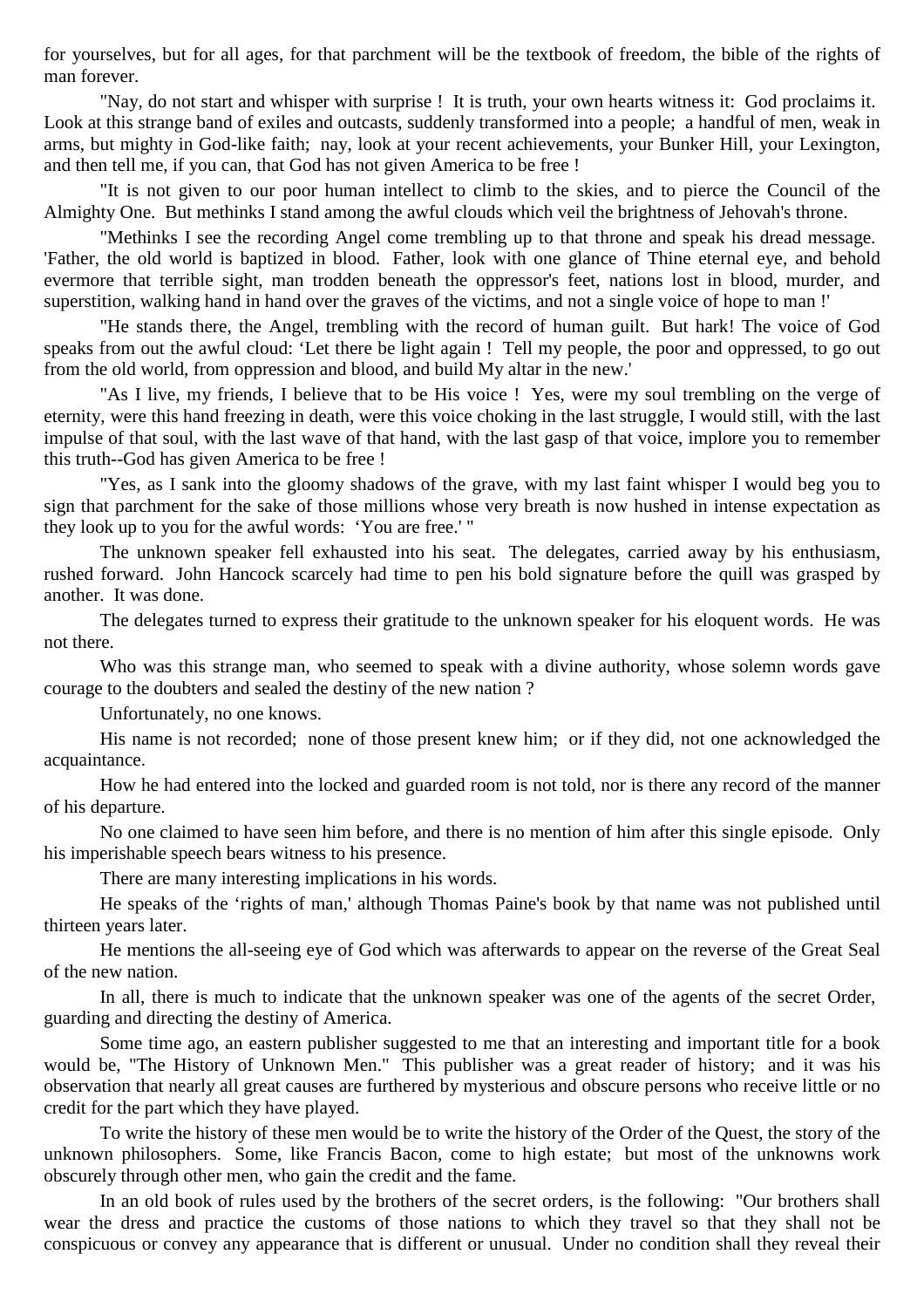true identity, or the work which they have come to accomplish; but shall accomplish all things secretly and without violating the laws or statutes of the countries in which they work."

Of those who did not 'reveal their true identity', or the work which they came to accomplish, one is the mysterious Professor who inspired the design of our flag, and remains unknown and unnamed. And similarly, another is the unknown speaker whose words removed indecision about signing the Declaration of Independence; it is not known who he was, and the incident is preserved only in a rare old book, the very existence of which it is difficult to prove.

It is reasonably conceivable that in secrecy and anonymity well ordered aid has been given to the struggle for human equity and justice that has been America's destiny through the past into our present time. It is our duty and our privilege to contribute what we can to this Universal plan. It will go on, served by the unknowns, until the Platonic empire is established on the earth, and the towers of the new Atlantis rise from the ruins of a materialistic and selfish world.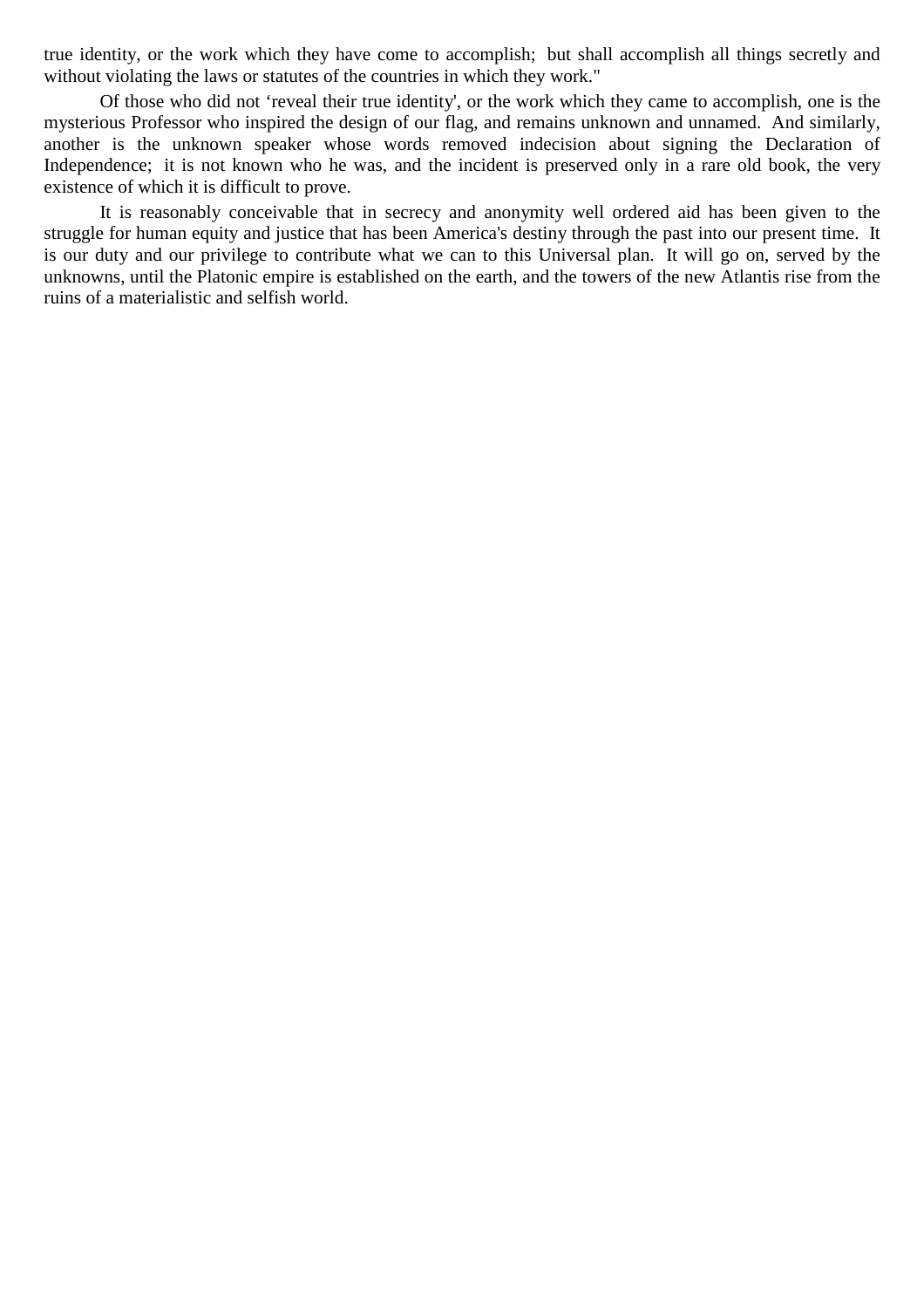#### 18 THE SYMBOLS OF THE GREAT SEAL OF THE U.S.

Is the American eagle actually a Phoenix ? Selection of the fabulous bird

of the ancients seems to have been the intention of the designer of our nation's Great Seal.

The Phoenix is the symbol of the Reborn in wisdom. ... The design

on the reverse of the Great Seal is even more definitely related to the Order of the Quest.

The pyramid and the all-seeing eye represent the Universal House surmounted by the radiant

emblem of the Great Architect of the Universe .... These three symbols in combination is more than chance or coincidence.



On the reverse of our nation's Great Seal is an unfinished pyramid to represent human society itself, imperfect and incomplete. Above floats the symbol of the esoteric orders, the radiant triangle with its all-seeing eye. Was it the society of the unknown philosophers who sealed the new nation with the ancient and eternal emblems?

WHEN the time came to select an appropriate emblem for the great seal of the United States of America, several designs were submitted. These are described by Gaillard Hunt, in *The History of the Seal of the United States*, published in Washington, D.C., in 1909. Most of the designs originally submitted had the Phoenix bird on its nest of flames as the central motif. One of the designs now familiar to us was finally selected, and Benjamin Franklin was asked for his opinion of the choice.

Franklin gave his immediate approval, observing naively that it was very appropriate to select the wild turkey as the symbol of the new country: The turkey was a bird of admirable quality, hard working and industrious, and of good moral character, and a fowl also with a marked adversion for the color red, at that time unpopular among the colonists.

When it was explained to Franklin that the bird on the seal was intended to represent an eagle he was bitterly disappointed; and he insisted that the drawing did not look like an eagle to him, and furthermore, an eagle was a bird of prey with few of the respectable qualities of the wild turkey.

It has been said that the designer had drawn a Phoenix. Its selection would of course have been appropriate.

Among the ancients a fabulous bird called the Phoenix is described by early writers such as Clement, Herodotus, and Pliny; in size and shape it resembled the eagle, but with certain differences. The body of the Phoenix is one covered with glossy purple feathers, and the plumes in its tail are alternately blue and red. The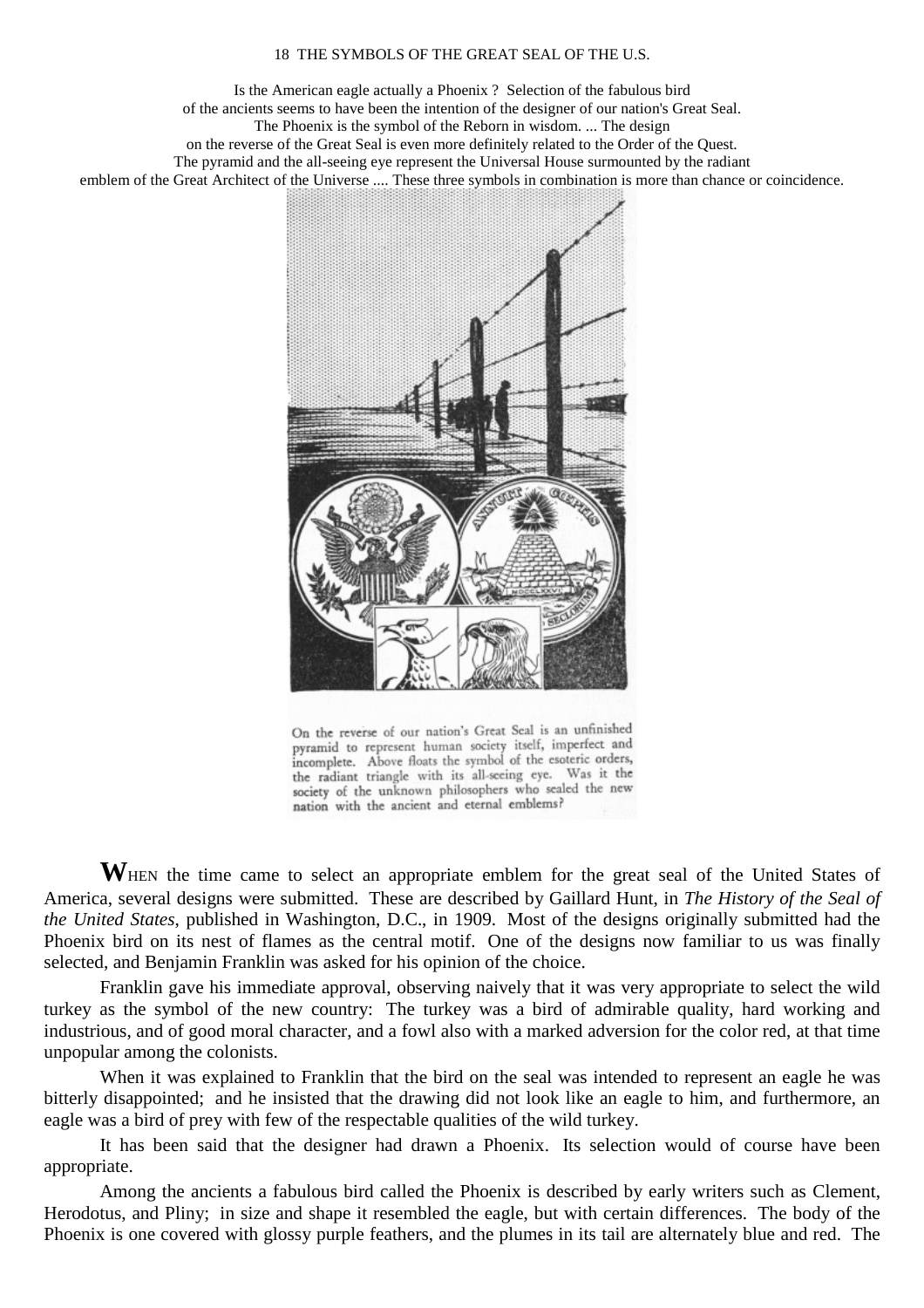head of the bird is light in color, and about its neck is a circlet of golden plumage. At the back of its head the Phoenix has a crest of feathers of brilliant color. Only one of these birds was supposed to live at a time, with its home in the distant parts of Arabia, in a nest of frankincense and myrrh. The Phoenix, it was said, lives for 500 years, and at its death its body opens and the new born Phoenix emerges. Because of this symbolism, the Phoenix is generally regarded as representing immortality and resurrection.

All symbols have their origin in something tangible, and the Phoenix is one sign of the secret orders of the ancient world and of the initiate of those orders, for it was common to refer to one who had been accepted into the temples as a man twice-born, or re-born. Wisdom confers a new life, and those who become wise are born again.

The Phoenix symbol is important in another way, as an emblem among nearly all civilized na tions of royalty, power, superiority, and immor tality. The Phoenix of China is identical in meaning with the Phoenix of Egypt; and the Phoenix of the Greeks is the same as the Thunder Bird of the American Indians.

In the accompanying drawing, the head of the bird as it appeared on the great seal of 1782 is compared with the present form. It is immediately evident that the bird on the original seal is not an eagle, nor even a wild turkey as Franklin had hoped, but the Phoenix, the ancient symbol of human aspiration toward Universal good. The beak is of a different shape, the neck is much longer, and the small tuft of hair at the back of the head leaves no doubt as to the artist's intention.

But if this design on the obverse side of the seal is stamped with the signature of the Order of the Quest, the design on the reverse is even more definitely related to the old Mysteries.

Here is represented the great pyramid of Gizah, composed of 13 rows of masonry, showing 72 stones. The pyramid is without a cap stone, and above its upper platform floats a triangle containing the All-Seeing Eye surrounded by rays of light.

This design was not pleasing to Professor Charles Eliot Norton, of Harvard; he summed up his displeasure in the following words. "The device adopted by Congress is practically incapable of effective treatment; it can hardly (however artistically treated by the designer) look otherwise than as a dull emblem of a Masonic Fraternity." The quotation is from *The History of the Seal of the United States*.

If incapable of artistic treatment, the great seal is susceptible of profound interpretation. The Pyramid of Gizah was believed by the ancient Egyptians to be the shrine tomb of the god Hermes, or Thot, the personification of Universal Wisdom.

No trace has ever been found of the cap of the great pyramid. A flat platform about thirty feet square gives no indication that this part of the structure was ever otherwise finished; and this is appropriate, as the Pyramid represents human society itself, imperfect and incomplete. The structure's ascending converging angles and faces represent the common aspiration of humankind; above floats the symbol of the esoteric orders, the radiant triangle with its all-seeing eye. The triangle itself is in the shape of the Greek letter D, the Delta, the first letter of the name of God--the divine part of nature completing the works of men.

The 72 stones are the 72 arrangements of the Tetragrammaton, or the four-lettered name of God, in Hebrew. These four letters can be combined in 72 combinations, resulting in what is called the Shemhamforesh, which represents, in turn, the laws, powers, and energies of Nature by which the perfection of man is achieved.

The Pyramid then is the Universal house, and above its unfinished apex is the radiant emblem of the Great Architect of the Universe.

There is a legend that in the lost Atlantis stood a great university in which originated most of the arts and sciences of the present race. The University was in the form of an immense pyramid with many galleries and corridors, and on the top was an observatory for the study of the stars. This temple to the sciences in the old Atlantis is shadowed forth in the seal of the new Atlantis. Was it the society of the unknown philosophers who scaled the new nation with the eternal emblems, that all the nations might know the purpose for which the new country had been founded ?

The obverse of the great seal has been used by the Department of State since 1782, but the reverse was not cut at that time because it was regarded as a symbol of a secret society and not the proper device for a sovereign State. Quite rare are discoveries of the use of this symbol in any important form until recent years. Most American citizens learned for the first time what was the design on the reverse of their seal when it appeared on the dollar bill, series of 1935A.

So far as anyone may know, the use of the seal in 1935 was probably without premeditation or special implication. But it is interesting that its appearance should coincide with great changes affecting democracy in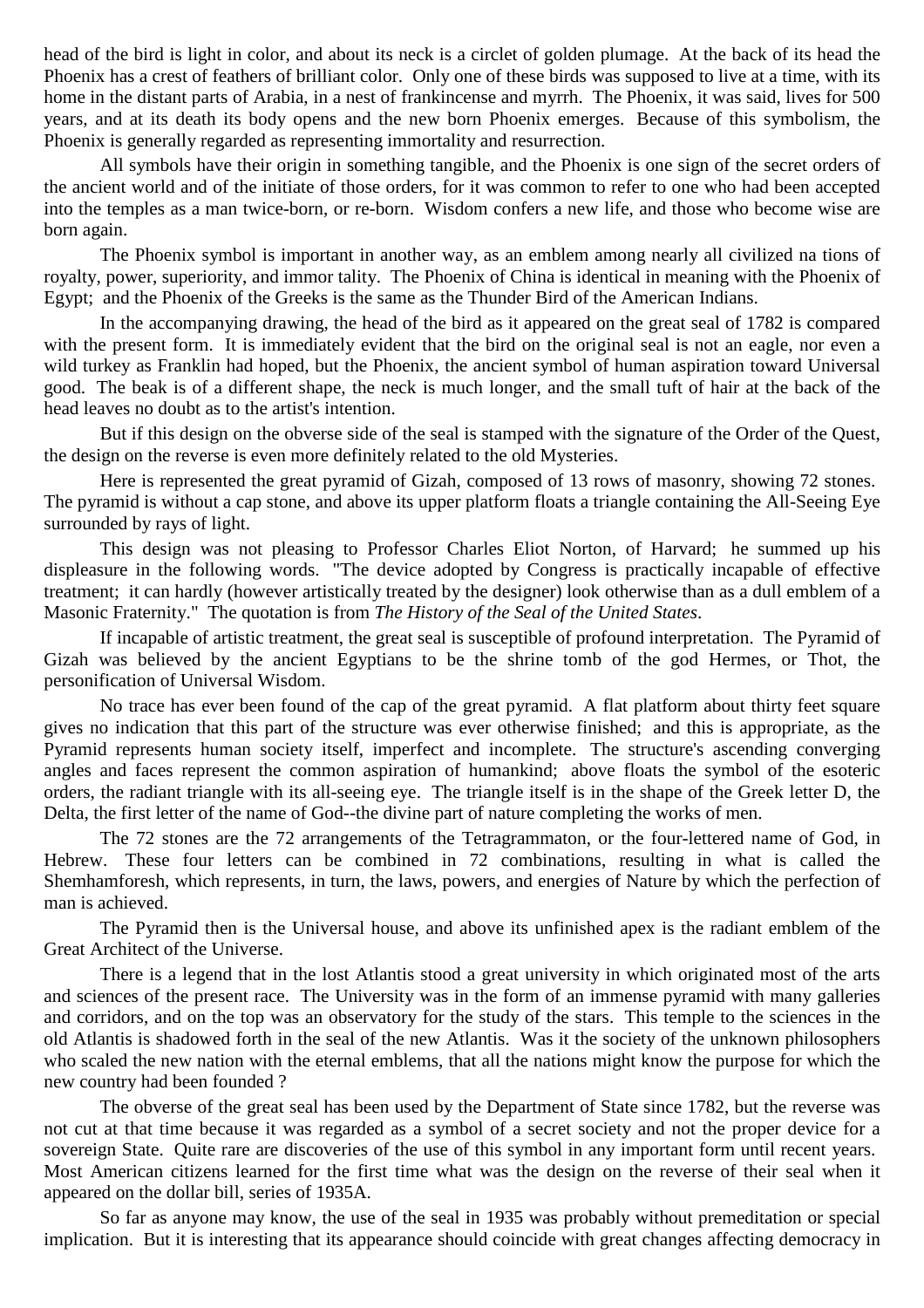all parts of the world. As early as 1935 the long shadows of a world tyranny had extended themselves across the surface of the globe. Democracy was on the threshold of its most severe testing. The rights of man, that Thomas Paine defended, were being assailed on every hand by selfishness, ambition, and tyranny. Then on the common medium of our currency appeared the eternal emblem of our purpose.

The combination of the Phoenix, the pyramid, and the all-seeing eye is more than chance or coincidence. There is nothing about the early struggles of the colonists to suggest such a selection to farmers, shopkeepers, and country gentlemen. There is only one possible origin for these symbols, and that is the secret societies which came to this country 150 years before the Revolutionary War. Most of the patriots who achieved American independence belonged to these societies, and derived their inspiration, courage, and high purpose from the ancient teaching. There can be no question that the great seal was directly inspired by these orders of the human Quest, and that it set forth the purpose far this nation as that purpose was seen and known to the Founding Fathers.

The monogram of the new Atlantis reveals this continent as set apart for the accomplishment of the great work--here is to arise the pyramid of human aspiration, the school of the secret sciences. Over this nation rules the supreme king, the Ever Living God. This nation is dedicated to the fulfillment of the Divine Will. To the degree that men realize this, and dedicate themselves and their works to this purpose, their land will flourish. To depart from the symbol of this high destiny is to be false to the great trust given as a priceless inheritance.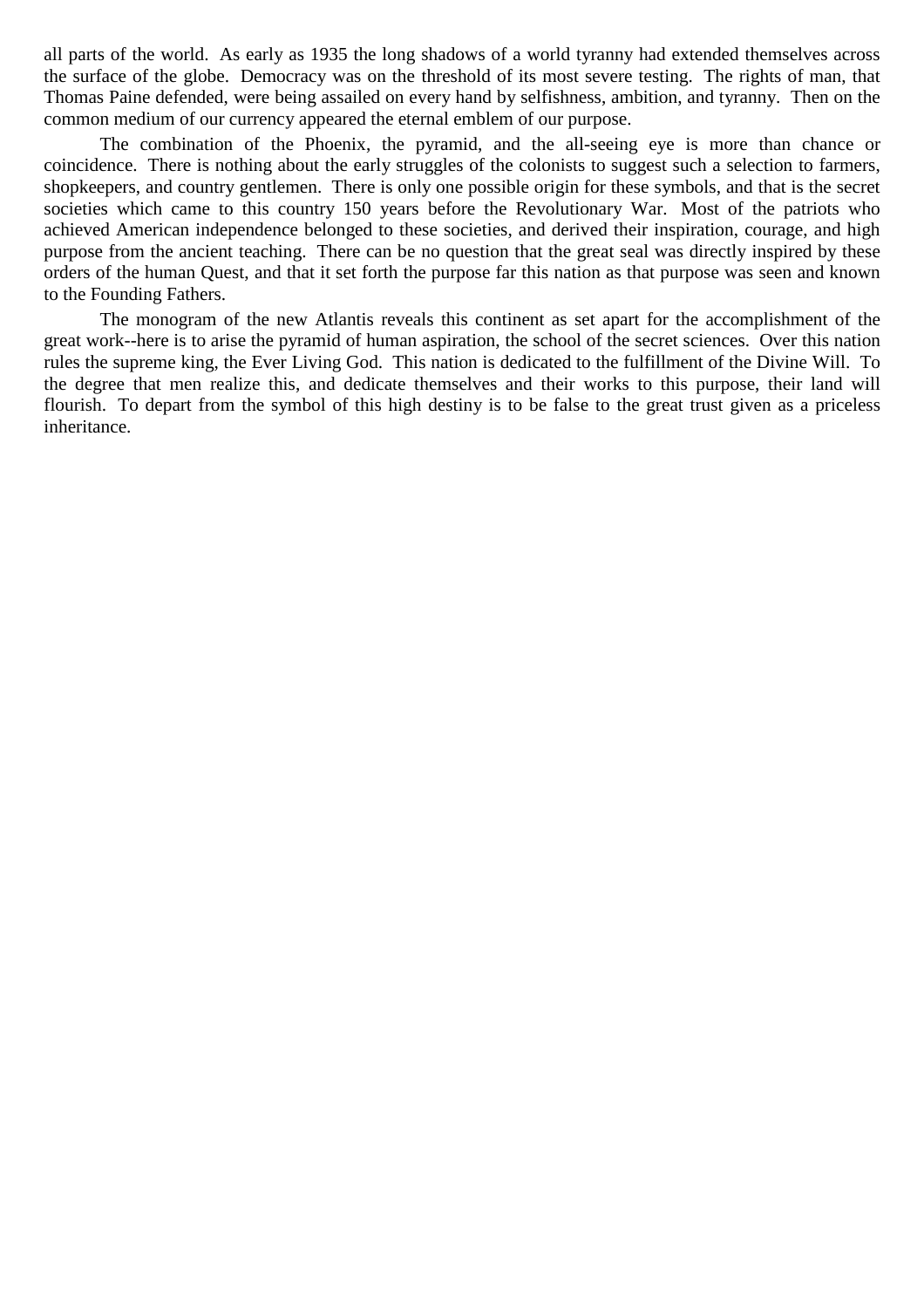# 19 THE PROPHETIC DREAM OF GENERAL MC CLELLAN

In a dark hour of military apprehension the General of the Union forces was visited by a vision

in a dream. A voice spoke and a map came alive with troop movements

as the enemy forces moved into the very positions he had intended to occupy.

The voice told him that he had been betrayed; he raised his eyes and looked into the face

of George Washington ... When McClellan awoke his map was covered with marks

and signs and figures, indicating the strategy that prevented the capture of the nation's Capitol.

... Also included in the dream was the warning of the Father of Our Country

that we would wage still another struggle for existence "ere another century shall have gone by" against the "oppressors of the whole earth."

THE vision of Constantine changed the course of the Roman Empire. The visions of Joan of Arc preserved France in an hour of darkest need. And the vision that came to General McClellan was a powerful force in preserving the Union of the American people.

The story of General McClellan's dream, preserved in the General's own words, seems to have appeared in print for the first time in the Portland (Maine), *Evening Courier*, of March 8, 1862. Had the story not been true, it is almost certain that McClellan himself would have made some statement of disproval or demanded a retraction.

General McClellan's career as a soldier was not exceptionally brilliant; he was a good organizer, but made many enemies because of certain fixations of temperament; but there can be no question of his sincerity and his dedication to the cause of the Union. In the interests of brevity here we will give a digest of parts of the story of the dream, with the General's own words preserved in the more significant passages.

At two o'clock of the third night after General McClellan's arrival at Washington, D.C., to take command of the United States Army, he was working over his maps and studying the reports of scouts. A feeling of intense weariness came over him, and leaning his forehead on his folded arm he fell asleep at his table. He had not been sleeping more than ten minutes when it seemed that the locked door of his room was suddenly thrown open, and someone strode up to him and in a voice terrible with power spoke: "General McClellan, do you sleep at your post ? Rouse you, or ere it can be prevented, the foe will be in Washington."

The General then describes in some detail his strange feeling. At the moment he seemed to be suspended in the center of infinite space, and the voice came from a hollow distance all about him. He started up, but whether he was really awake he was never able to decide. The table covered with maps was still before him, but the furniture, the walls of the room, and other familiar objects were no longer visible. Instead, he was gazing upon a living map including the entire area of the country from the Mississippi river to the Atlantic ocean.

McClellan tried to see the features of the being that stood with him, but could discern nothing but a vapor having the general outline of a man.

As he looked upon the great map, McClellan was amazed to see the movements of the various troops and regiments, and a complete pattern of the enemy's lines and distribution of forces. The General was immediately infused with a great elation, for he felt that the movements on this extraordinary map would enable him to bring the war to a speedy and victorious termination.

Then his elation changed to great apprehension, he saw the enemy's forces moving to certain points which he himself had intended to occupy within the next few days. He quietly realized that in some way his plans were known to the enemy.

Then again the voice spoke. "General McClellan, you have been betrayed. And had God not willed otherwise, ere the sun of tomorrow had set the Confederate flag would have waved above the Capitol and your own grave. But note what you see. Your time is short."

His pencil moving with the speed of thought, McClellan transferred the troop positions from the living map to the paper map on his desk. When this had been done, McClellan became aware that the figure standing near him had increased in light and glory until it shone like the noonday sun. And as he raised his eyes he looked into the face of George Washington.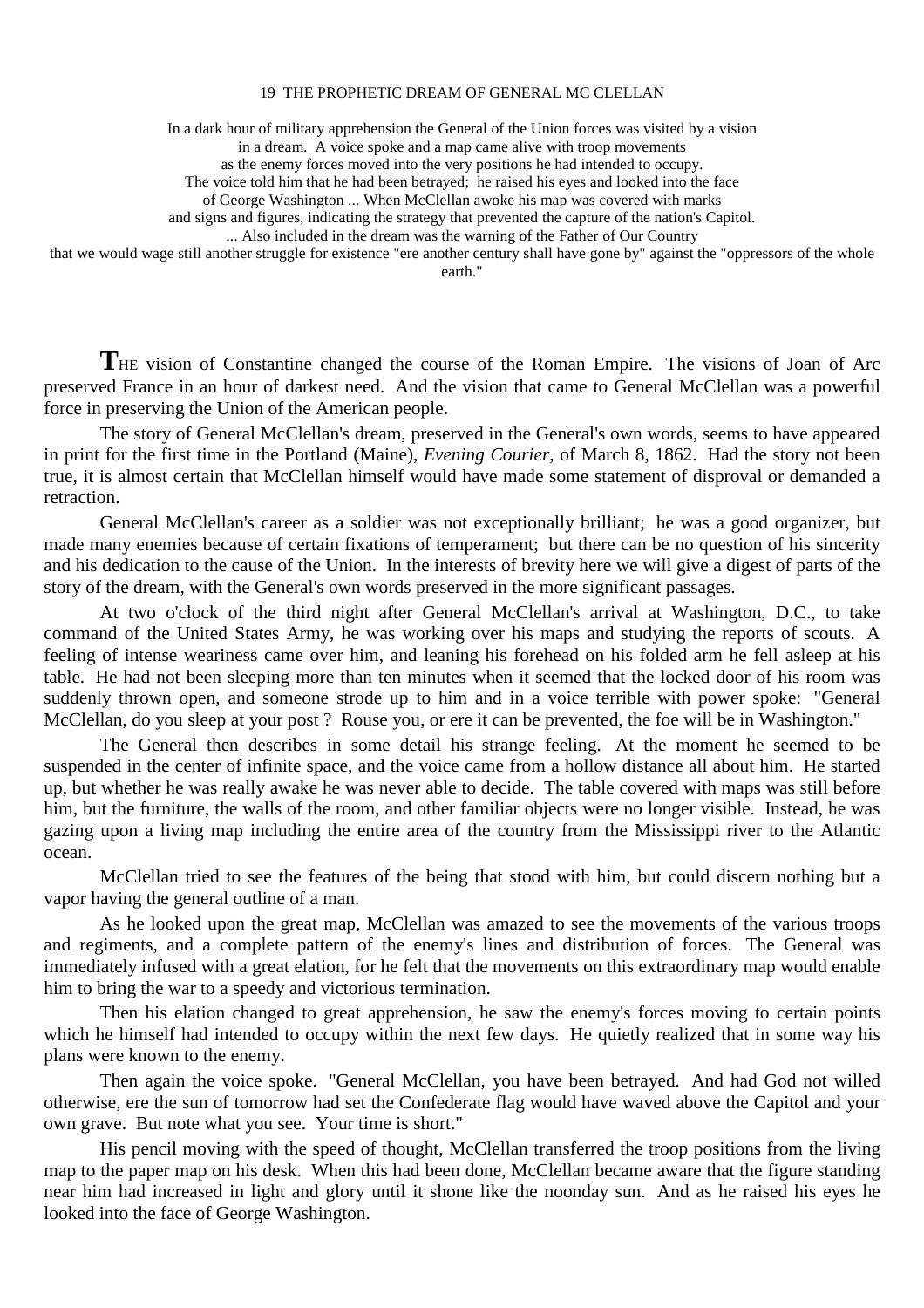The first President with sublime and gentle dignity looked upon the bewildered officer, and spoke as follows: "General McClellan, while yet in the flesh I beheld the birth of the American Republic. It was indeed a hard and bloody one, but God's blessing was upon the nation and, therefore, through this, her first great struggle for existence, He sustained her and with His mighty hand brought her out triumphantly. A century has not passed since then, and yet the child Republic has taken her position of peer with nations whose pages of history extend for ages into the past. She has, since those dark days, by the favor of God, greatly prospered. And now, by very reason of this prosperity, has she been brought to her second great struggle. This is by far the most perilous ordeal she has to endure; passing as she is from childhood to opening maturity, she is called on to accomplish that vast result, self-conquest; to learn that important lesson, self-control, self rule, that in the future will place her in the van of power and civilization ...

"But her mission will not then be finished; for ere *another century* shall have gone by, the oppressors of the whole earth, hating and envying her exaltation, shall join themselves together and raise up their hands against her. But if she still be found worthy of her high calling they shall surely be discomfited, and then will be ended her *third* and last great struggle for existence. Thenceforth shall the Republic go on, increasing in power and goodness, until her borders shall end only in the remotest corners of the earth, and the whole earth shall beneath her shadowing wing become a Universal Republic. Let her in her prosperity, however, remember the Lord her God, her trust be always in Him, and she shall never be confounded."

As the spirit visitor ceased speaking he raised his hand over McClellan's head in blessing, and the next instant a peal of thunder rumbled through space. McClellan woke with a start. He was again in his room with his maps spread out on the table before him.

But there was one difference; the maps were covered with the marks, signs, and figures which he had inscribed there during the vision.

McClellan walked about the room to convince himself that he was really awake. He then returned and looked at the maps. The markings were still there.

Convinced now that the experience was heaven sent, McClellan had his horse saddled and rode from camp to camp making the necessary changes in his strategy to meet the enemy's planned offensive.

His moves were successful, and he prevented the capture of the city of Washington. At that time the Confederate Army was so close that Abraham Lincoln, sitting in his study at the White House, could hear the rumble of the Confederate artillery.

General McClellan concludes his account of the strange vision that saved the Union with these words: "Our beloved, glorious Washington shall again rest quietly, sweetly in his tomb, until perhaps the end of the Prophetic Century approaches that is to bring the Republic to a third and final struggle, when he may once more, laying aside the crements of Mount Vernon, became a Messenger of Succor and Peace from the Great Ruler, who has all the Nations of the Earth in his keeping.

"But the future is too vast for our comprehension; we are the children of the present. When peace shall again have folded her bright wings and settled upon our land, the strange, unearthly map marked while the Spirit eyes of Washington looked down, shall be preserved among American archives, as a precious reminder to the American nation of what in their second great struggle for existence, they owe to God and the Glorified Spirit of Washington. Verily the works of God are above the understanding of man !"

It is not difficult to understand how a man who has been granted so strange an experience should come to realize that a secret destiny is overshadowing the country for which he fought.

The prophetic import contained in the vision is now apparent, and as the entire account was published in 1862 there can be no doubt that we are in the presence of a genuine example of foreknowledge. It is now 80 years since Washington appeared to General McClellan, and within the century the powers of the earth have risen to destroy the concept of world democracy. America is in the vanguard of the democratic nations, seeking to preserve its heritage from the encroachments of totalitarian powers. Already it is obvious that in the postwar period of reconstruction America must become a leader of nations in the establishment of a commonwealth of peoples. The purpose for which we are created is revealing itself through the long processes of time, and that purpose is indeed our most sacred heritage.

It is written in the old books that when the brothers of the Quest desire to bring about changes in the mortal state they send messengers and strange dreams and mystic visions and, accomplish their purpose by revealing their will to the leaders of nations in sundry and curious ways. Whether we wish to believe that the spirits of the dead return to guide the living, or whether we choose to accept that man possesses faculties and powers which under great stress may bring his consciousness a little nearer to Universal Truth, one thing is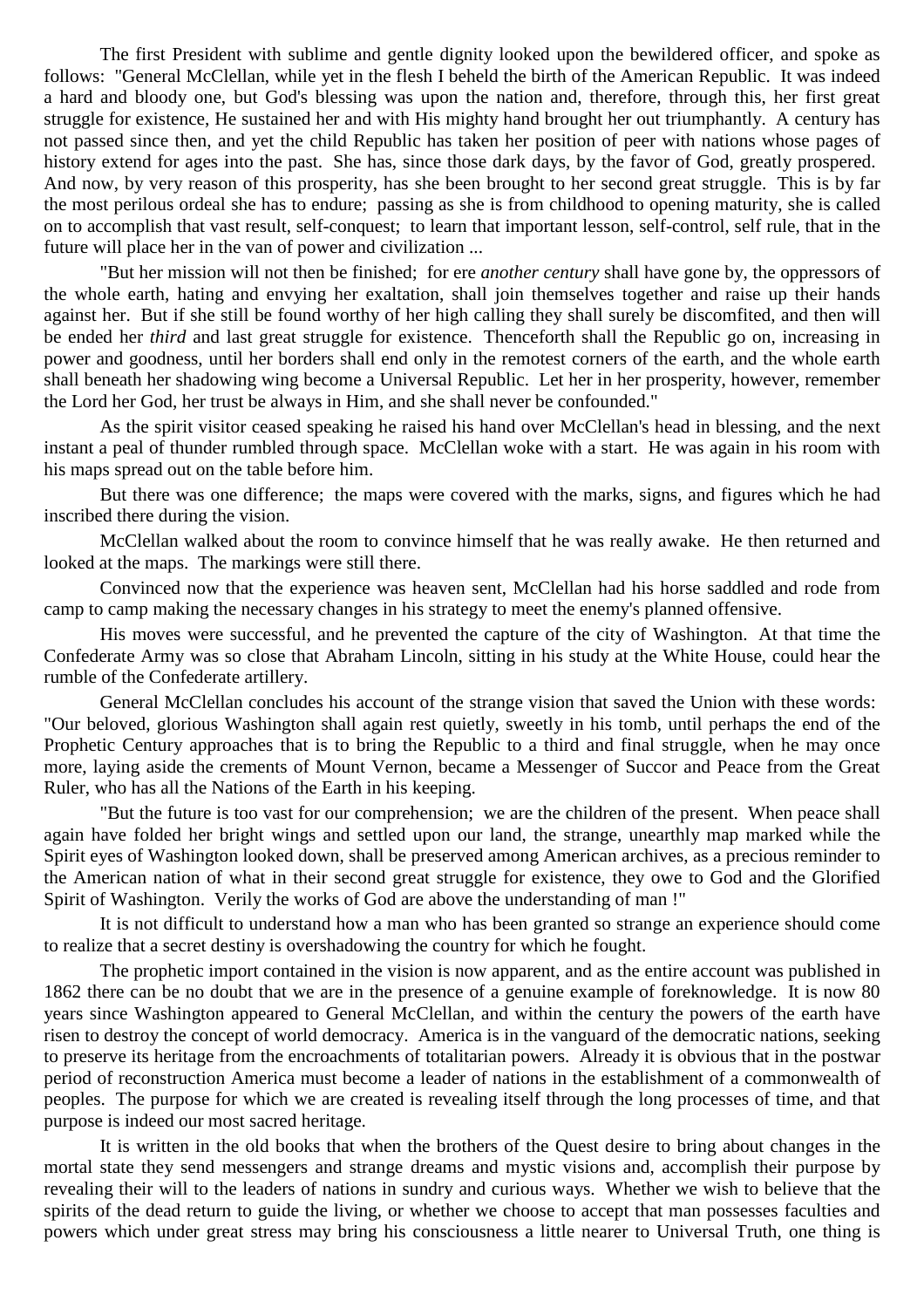certain: Men unaccustomed to the spiritual ways of life have received visions, and have heard voices, and by obeying these mysterious powers they have contributed to the progress and security of their fellow men.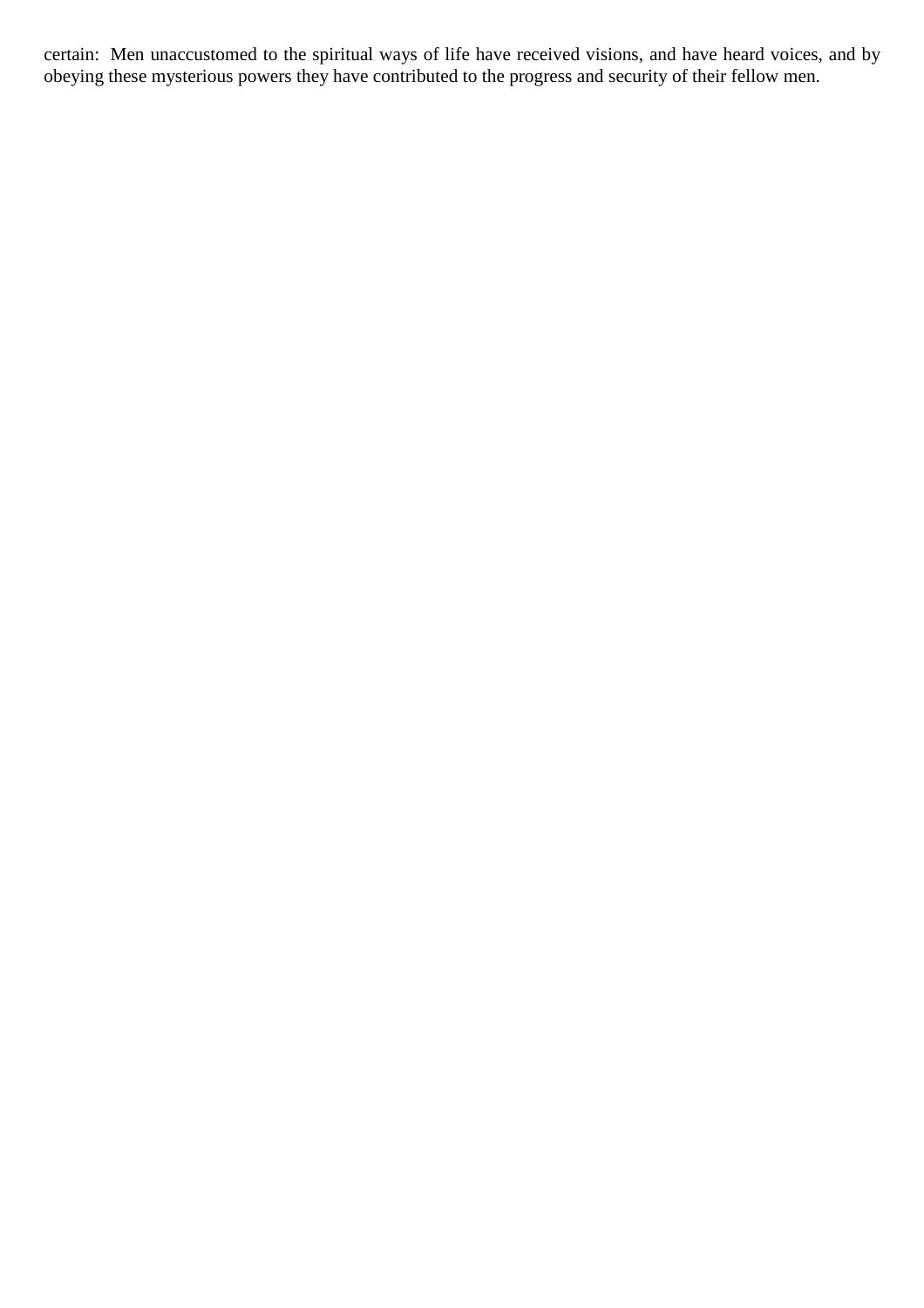#### 20 THE END OF THE QUEST

In America shall be erected a shrine to Universal Truth, as here arises the global democratic Commonwealth--the true wealth of all mankind, which is designed in the foundation that men shall abide together in peace and shall devote their energies to the common cause of discovery. ... The power of man lies in his dreams, his visions, and his ideals. This has been the common vision of man's necessity in the secret empire of the Brotherhood of the Quest, consecrated to fulfilling the destiny for which we in America were brought into being.

Religion, science, and philosophy are the three parts of essential learning. A government based upon one or even two of these parts must ultimately degenerate into a tyranny, either of men or opinion. These three realize the unity of knowledge; they are the orders of the Quest

PHILOSOPHY teaches that the completion of the great work of social regeneration must be accomplished not in society but in man himself.

The democratic commonwealth can never be legislated into existence. Nor can it result from formal treaties or conferences. This is clearly indicated in the tragedy of the League of Nations. The League failed to prevent war because the nations which composed the League lacked the courage of high conviction; they failed the very institution which they themselves had established.

Permanent progress results from education, and not from legislation. The true purpose of education is to inform the mind in basic truths concerning conduct and the consequences of conduct. Education is not merely the fitting of the individual for the problems of economic survival. This is only the lesser part of learning.

The greater part deals with the intangibles of right motivation and right use. No human being who is moved to action through wrong motivations, or misuses the privileges of his times, can be regarded as educated, regardless of the amount of formal schooling he has received.

The human mind is established in knowledge not alone by the reading of books or the study of arts and sciences, but by the examples set up by leaders and the personal experiences of living. According to the Baconian system, there are three sources of learning. The first is tradition, which may be derived from books. The second is observation, by which we learn from the actions of each other. And the third is by experimentation, which is a study of causes and consequences brought about by personal conduct.

The supreme human purpose is the perfection of man. This must come first, and when this end has been achieved all good things will inevitably follow.

Only enlightened men can sustain enlightened leadership; only the wise can recognize and reward wisdom.

In a democratic way of life the very survival of the State depends upon the intelligent cooperation of its people. Where men make their own laws, they must live according to the merits and demerits of the statutes which they have framed.

The Greek law giver, Solon, declared that in the ideal State laws are few and simple, because they have been derived from certainties. In the corrupt State, laws are many and confused, because they have been derived from uncertainties. These corrupt laws are like the web of a spider which catches small insects but permits the stronger creatures to break through and escape.

Where there are many laws there is much lawlessness, and men come to despise and ridicule the restraints that are imposed upon freedom of action. Corrupt laws, resulting from efforts to amend inadequate legislation by further inadequate legislation, reveal a general ignorance of right and wrong. Where such ignorance exists the ideal function of democracy is impossible, and liberty degenerates into license.

The half-truth is the most dangerous form of lie, because it can be defended in part by incontestable logic. Wherever the body of learning is broken up, the fragments become partial truths. We live in a day of partial truths; and until we remedy the condition we must suffer the inevitable consequences of division.

According to the Ancients, religion, philosophy, and science are the three parts of essential learning. Not one of these parts is capable if separated from the rest, of assuring the security of the human state. A government based upon one or even two of these parts must ultimately degenerate into a tyranny, either of men or of opinion.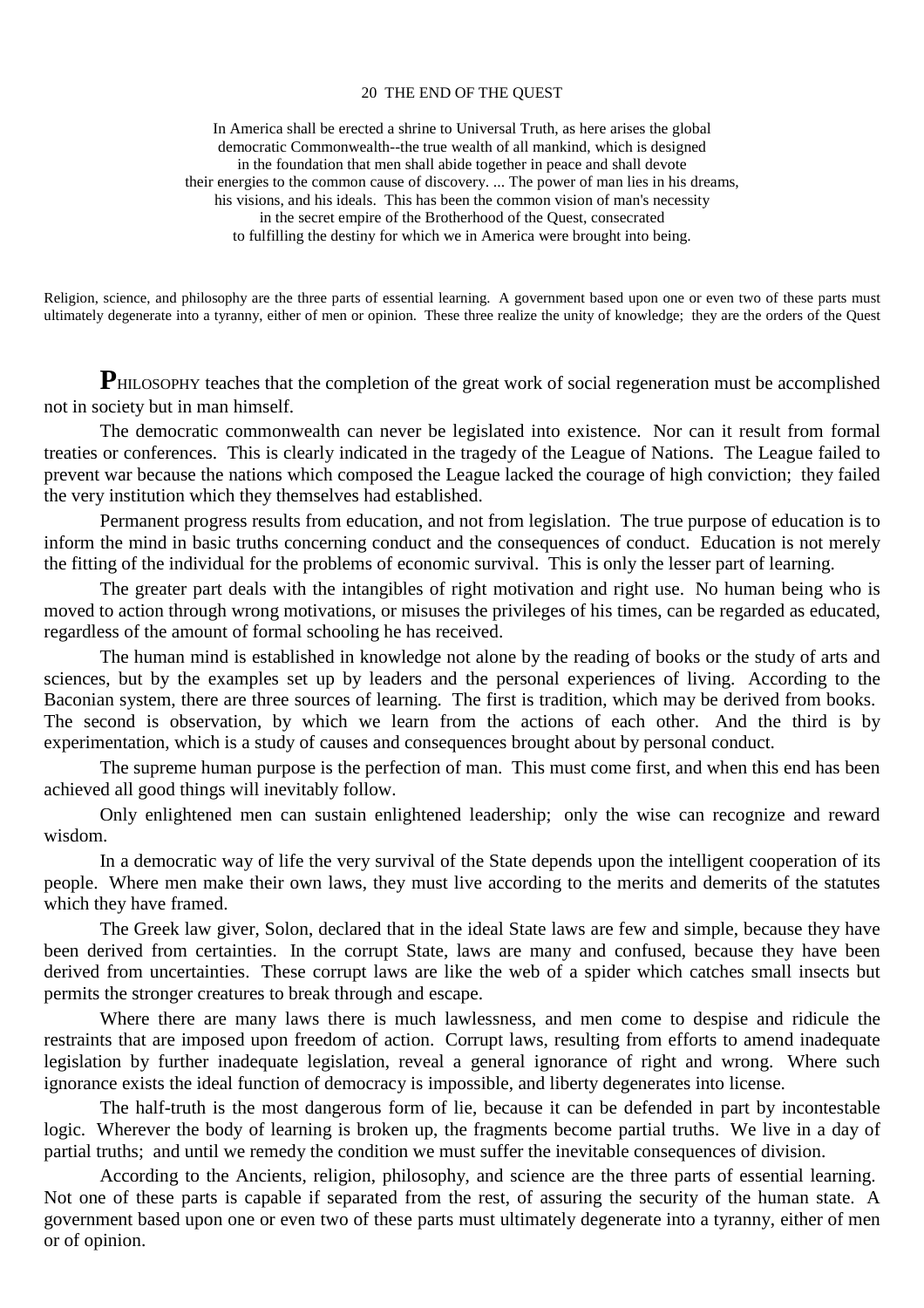Religion is the spiritual part of learning, philosophy the mental part, and the sciences, including the arts and crafts, the physical part. As man himself has a spiritual, mental, and physical nature, and all of these natures manifest in his daily living, he must become equally informed in all the parts of his nature if he is to be self-governing. "Unbalanced forces perish in the void," declared a prophet of old; and this is true beyond possibility of dispute.

The Platonic commonwealth had as its true foundation the unity of learning. In the midst of the philosophic empire stands the school of the three-fold truth. Religion is the quest of truth by means of the mystical powers latent in the consciousness of man. Philosophy is the quest for truth by the extension of the intellectual powers toward the substance of reality. Science is the quest for truth by the study of the anatomy and the physiology of the body of truth, as it is revealed in the material creation.

These three, then, are the orders of the Quest. Together they can bring about the perfection of man through the discovery of the Plan for man.

One of the great secrets of antiquity was this realization of the unity of knowledge and the identity of the Quest in all the branches of learning. The great philosophers of the past were truly great because they approached the problem of life as priest-philosopher-scientist. The title "The Wise" is properly applied only to those in whose consciousness the unity of knowledge has been established as the pattern of the Quest.

It was part of the ancient plan that has descended to us to build again the ideal university--the college of the six days work. Here would be taught the same arts and sciences that we teach today, but from a different basic premise. Here men would learn that the sciences are as sacred as the theologies, and the philosophies are as practical as the crafts and trades. Those mystical extra-sensory perceptions viewed with suspicion by the materialist would then be developed according to the disciplines of the sciences, and all learning would be consecrated to the supreme end that men become as the gods, knowing good and evil.

This university is the beginning of democratic empire. No longer would it be a secret school--the House of the Unknown Philosophers. It would emerge from the clouds which have concealed it from the profane for thousands of years and take its rightful place as the center and fountain-head of the Ever Living Good.

When humanity willfully ignores the Universal laws which govern its destiny, Nature has devious ways of pressing home its lessons. Civilization after civilization has been built up by human courage and destroyed by human ignorance. We stand again on the threshold of a great decision. Once more the workings of time have revealed the weaknesses of our social structure. Once more we have come to a day of reckoning.

In the postwar world one of two courses lies before us. Either we will make the old mistakes again, and try to force our own concepts upon the Universe; or we will gather our strength for one heroic effort to put things right.

If we make the old mistakes we will be rewarded by the old pain. But if we make the new effort, we can set up imperishable footings and bestow as a heritage the beginnings of a better way of life. According to our choice the results will be in evitable, for Nature will never change her ways. Let us consider her ways and be wise.

Centuries ago, one of the secret masters of the Quest wrote: "The Eternal Good reveals its will and pleasure through the body of Nature and the motions of Universal Law. Within the body of Nature and Law there is a soul which must be discovered by great thoughtfulness. And within that soul of Nature and Law there is a spirit which must be sought with great understanding; for verily I say unto you, my brothers, that it is this spirit concealed from the profane but revealed to the thoughtful, which giveth life."

This, then, is the design of our foundations: that men shall abide together in peace and shall devote their energies to the common cause of discovery.

Man is greater than the animal, not in strength of body, nor in shrewdness, nor in the power of his senses, nor even in skill and patience; man is superior because he contains within himself the faculties and powers by which he can perceive his true place in a divine order of life.

His power lies in his dreams, his visions, and his ideals. If these intangibles are left uncultivated, man is at best but a superior kind of beast, subject to all the ills and vicissitudes of an unenlightened creation.

But, as man has locked within him, hidden from the public gaze, this diviner part, so it is true that human society has within itself concealed from our common view a nobler part composed of the idealists and dreamers of all ages and of all races who have been bound together by their common vision of man's necessity. This is the secret empire of the poets, this is the order of the Unknown Philosophers, this is the Brotherhood of the Quest.